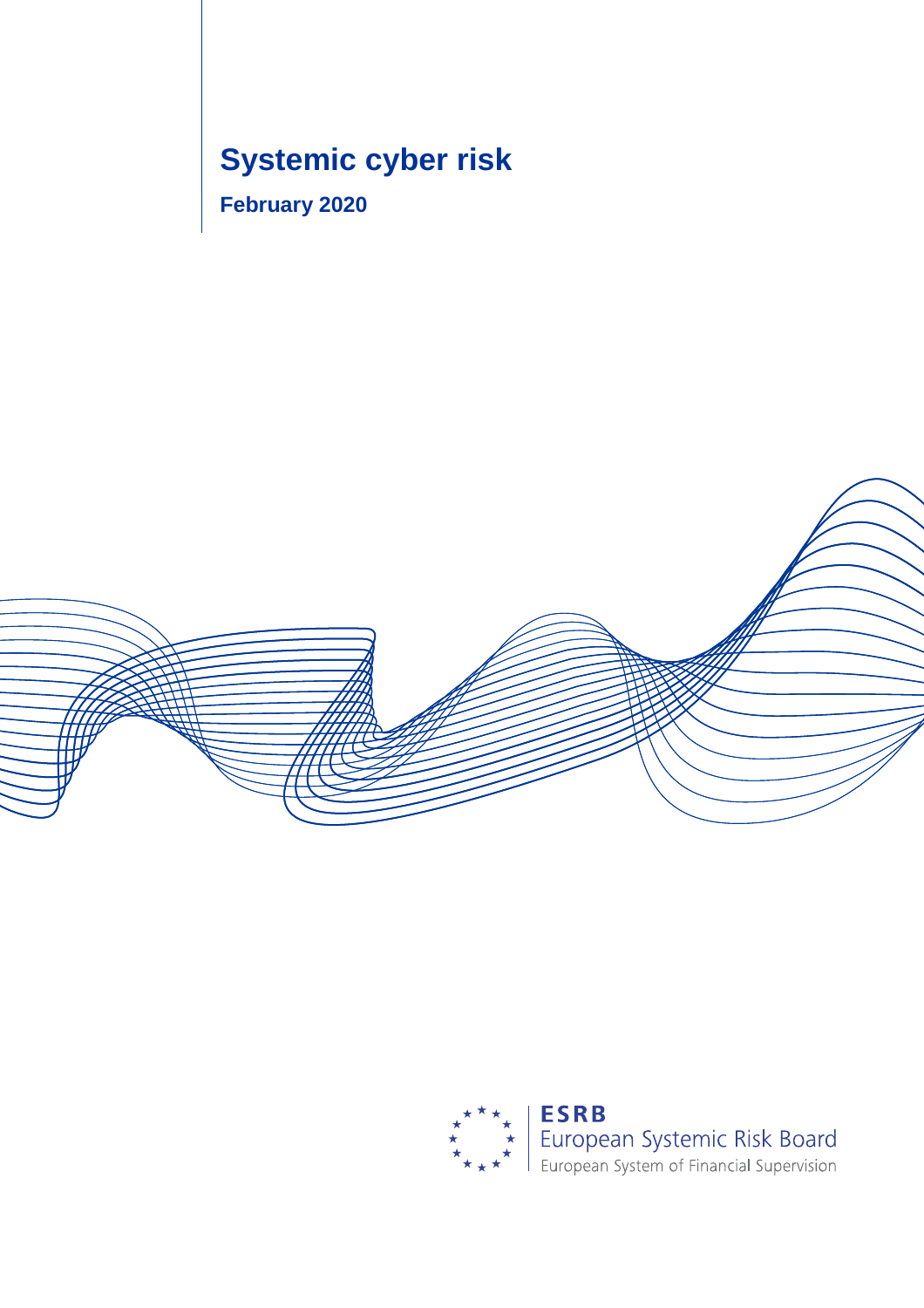# **Contents**

|                         | <b>Executive summary</b><br>$\mathbf 2$   |                                                                    |                |
|-------------------------|-------------------------------------------|--------------------------------------------------------------------|----------------|
| 1                       | <b>Introduction</b>                       |                                                                    | 5              |
| $\mathbf{2}$            |                                           | <b>Cyber risk</b>                                                  |                |
|                         | 2.1                                       | Overview                                                           | $\overline{7}$ |
|                         |                                           | Box 1 Definitions related to cyber risk                            | 9              |
|                         | 2.2                                       | Regulatory and industry initiatives                                | 11             |
|                         | 2.3                                       | Recent cyber incidents                                             | 17             |
|                         | 2.4                                       | Common individual vulnerabilities across ESRB members              | 19             |
|                         | 2.5                                       | Financial stability and cyber risk                                 | 22             |
| 3                       |                                           | Can cyber risk become systemic?                                    |                |
|                         | 3.1                                       | Conceptual systemic cyber risk model                               | 24             |
|                         | 3.2                                       | Scenario analysis                                                  | 27             |
|                         | 3.3                                       | Grouping and prioritisation of common individual vulnerabilities   | 36             |
|                         | 3.4                                       | Main findings of the vulnerability analysis                        | 37             |
| <b>Conclusions</b><br>4 |                                           |                                                                    | 40             |
|                         | 4.1                                       | Summary                                                            | 40             |
|                         | 4.2                                       | Policy areas and potential options                                 | 41             |
|                         |                                           | Annex 1: Report on common individual cybersecurity vulnerabilities | 44             |
|                         | Introduction                              |                                                                    | 44             |
|                         |                                           | Identification of cyber vulnerabilities                            | 46             |
|                         |                                           | Thematic grouping of cyber vulnerabilities                         | 47             |
|                         |                                           | Annex 2: Overview of other relevant studies                        | 52             |
| <b>References</b>       |                                           |                                                                    | 54             |
|                         | <b>Imprint and acknowledgements</b><br>55 |                                                                    |                |

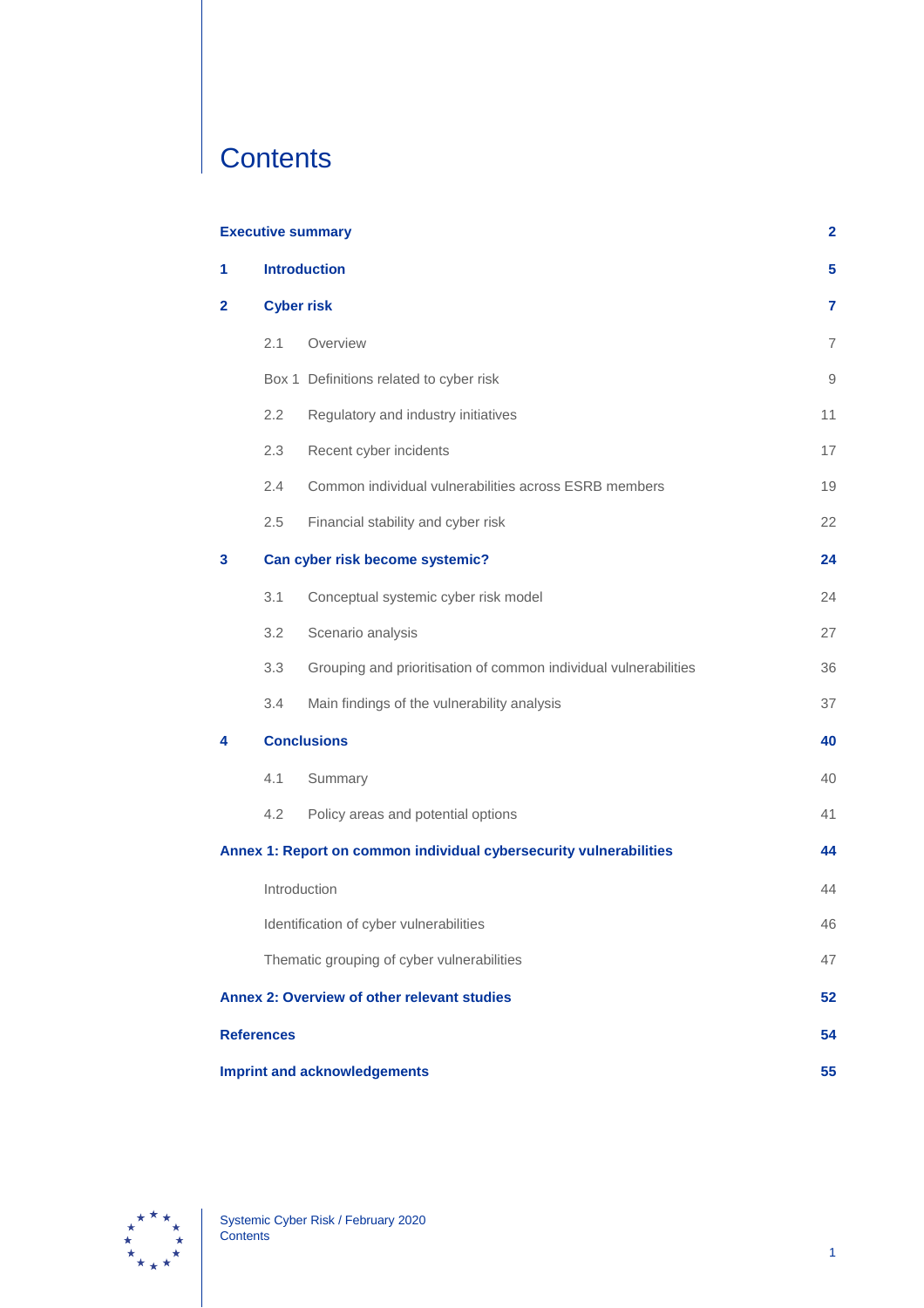## <span id="page-2-0"></span>Executive summary

#### **During recent decades, the global financial system has become more digitalised and**

**interconnected.** For its functioning, the real economy requires the financial system to perform a range of key economic functions reliably. These include payment services, securities trading, settlement services and deposit taking, among others. These processes have become increasingly digitalised, creating new and important interdependencies. Hence, the financial system has come to rely critically on robust information and communications technology (ICT) infrastructures and the confidentiality, integrity and availability of data and systems. It follows that key economic functions can be disrupted through cyber incidents that affect the information systems and data of financial institutions and financial market infrastructures. Understanding the impact of such disruptions on financial stability is the focus of this report.

**Cyber risk is characterised by three key features that, when combined, fundamentally differentiate it from other sources of operational risk: the speed and scale of its propagation as well as the potential intent of threat actors.** The interconnectedness of various information systems enables cyber incidents to spread quickly and widely. Some recent incidents have demonstrated actors' ability to penetrate the networks of large organisations and incapacitate them quickly. Cyber incidents can also spread widely across sectors and beyond geographical borders, including to entities which are not the primary target or source of disruption. Malicious cyber incidents are becoming more persistent and prevalent, illustrating the high level of sophistication and coordination that threat actors are able to achieve.

**The ESRB has developed an analytical framework to assess how cyber risk can become a source of systemic risk to the financial system.** The four stages of this conceptual model (context, shock, amplification, systemic event) facilitate a systematic analysis of how a cyber incident can grow from operational disruption into a systemic crisis. In particular, the framework could assist in analysing systemic vulnerabilities that amplify the shock of a cyber incident, and in understanding at which point a cyber incident may become systemic. The ESRB also surveyed its membership to form a view on common individual vulnerabilities across ESRB jurisdictions. Combining these elements, the ESRB has considered a number of historical and hypothetical scenarios. It used these scenarios to try to understand the distinction between severe operational disruption to the financial system, on the one hand, and a systemic crisis, on the other hand.

#### **A cyber incident can evolve into a systemic crisis when trust in the financial system is**

**eroded.** A critical point in assessing whether a cyber incident will progress to become a systemic financial crisis lies in the differentiation of whether or not the incident escalates from an operational level into the financial and confidence realms. In order for a cyber incident to raise systemic financial and confidence concerns, either the disruption to critical functions supporting the real economy or the generated (or anticipated) financial losses from the incident need to reach a level where the financial system is no longer able to absorb the shock. For instance, a perceived irrecoverable destruction, alteration or encryption of account balances of one or several financial institutions could constitute a sufficiently severe shock to the financial system. This could occur through operational disruption, financial losses and loss of confidence in the system, triggering

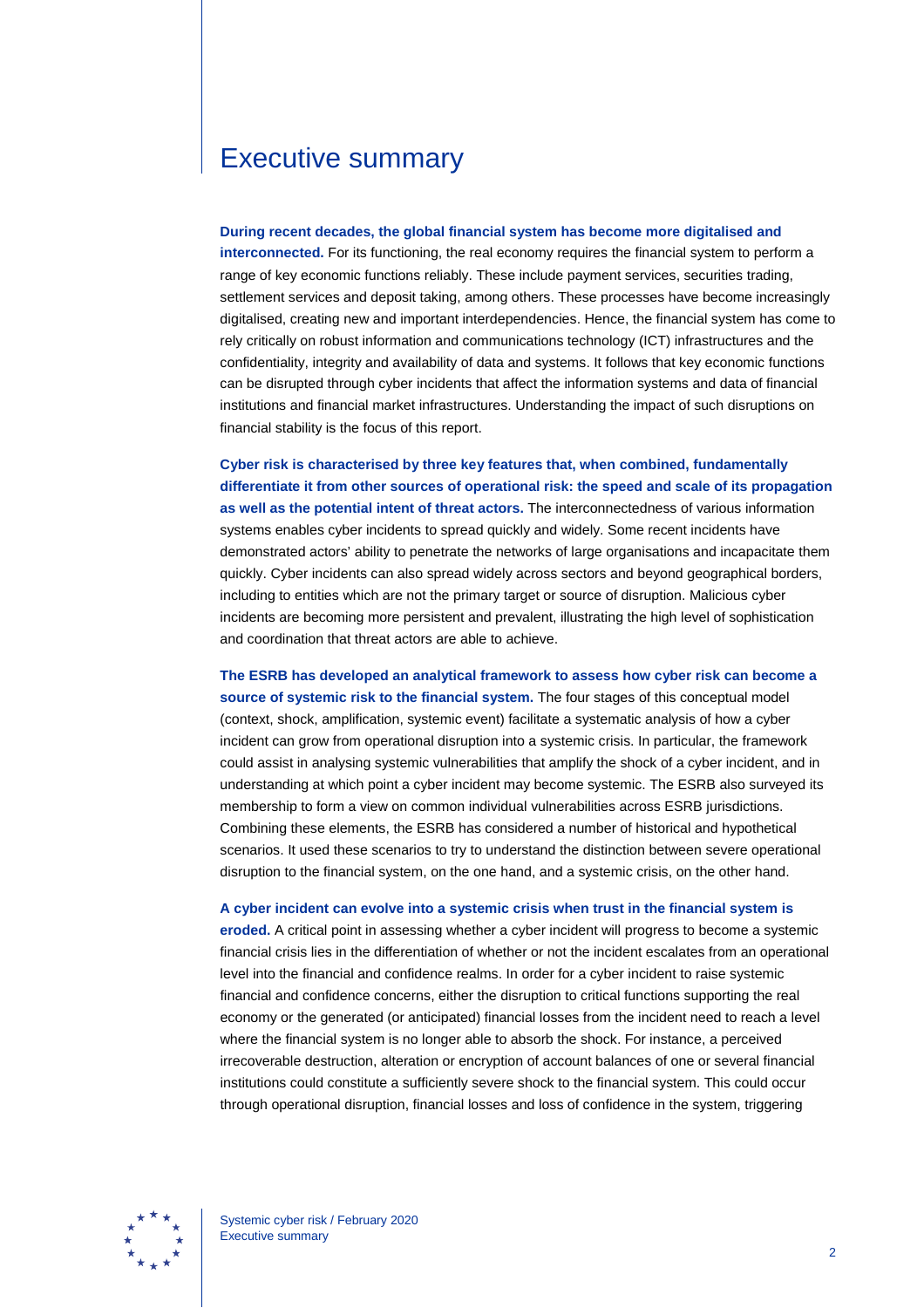liquidity freezes, bank runs and panic. The loss of confidence in the integrity of data could in itself trigger similar reactions.

**The ESRB's analysis illustrates how a cyber incident could, under certain circumstances, rapidly escalate from an operational outage to a liquidity crisis.** In turn – and in common with historical financial crises – this liquidity crisis could, in certain circumstances, lead to a systemic crisis. This could happen, for example, when the size of anticipated losses is very large. Thus the later stages of a cyber crisis are similar to those seen in a more traditional financial crisis: large (expected) financial losses and a significant weakening of the trust in the financial system.

**The ESRB has therefore identified cyber risk as a source of systemic risk to the financial system, which may have the potential for serious negative consequences for the real economy.** From a macroprudential perspective, the ESRB considers the main shocks to be the destruction, encryption or alteration of data related to value. Such shocks could cause a cyber incident to develop into a systemic event, impairing the provision of key economic functions, generating significant financial losses and undermining confidence in the financial system.

**Standard-setting bodies, national and international authorities, as well as industry groups, are combining their efforts to mitigate cyber risks.** The Financial Stability Board (FSB) has developed a Cyber Lexicon to foster a common language and facilitate cross-jurisdictional communication on cyber risk. At the European Union (EU) level, the mandate for the European Network and Information Security Agency (ENISA) has been strengthened and the European Supervisory Authorities (the European Banking Authority (EBA), the European Insurance and Occupational Pensions Authority (EIOPA), and the European Securities and Markets Authority (ESMA)) have issued guidelines on how their supervised entities should implement best practices in ICT risk management. Other legislation and frameworks (e.g. the Directive on Security of Network and Information Systems (NIS Directive), the Threat Intelligence-based Ethical Red Teaming (TIBER-EU) framework and the ECB's Cyber Incident Reporting) are addressing various aspects of cyber risk across a range of industries. The ECB has established the Euro Cyber Resilience Board, a market contact group bringing together regulators and financial market infrastructures. The G7 has started conducting cross-jurisdictional cyber exercises. These initiatives address different aspects of cyber risk and contribute to its mitigation.

**To mitigate further the risk of a systemic cyber incident materialising, more work is required to address system vulnerabilities and reduce the potential for widespread disruption through amplification channels.** The scenario analysis in this report reveals that the loss of confidence in the financial system plays a key role in a cyber incident developing into a systemic crisis. A number of policy areas therefore merit further exploration: First, given the speed and scale at which such a cyber incident may unfold, rapid coordination between stakeholders and a consistent and clear communication from authorities may be required in order to shore up confidence. Different ongoing work streams could be leveraged to achieve this goal. Second, effective restoration of key economic functions requires planning, including agreeing on a clear division of tasks between industry and authorities, and between (technical) incident management and (financial) consequence management. This may also include reflections on central bank emergency communications, interventions or assistance when a cyber crisis becomes a financial stability crisis. Finally, the cyber equivalent of capital buffers is preparedness and resilience. In that sense, the operationalisation of systemic resilience mechanisms such as data vaulting, among

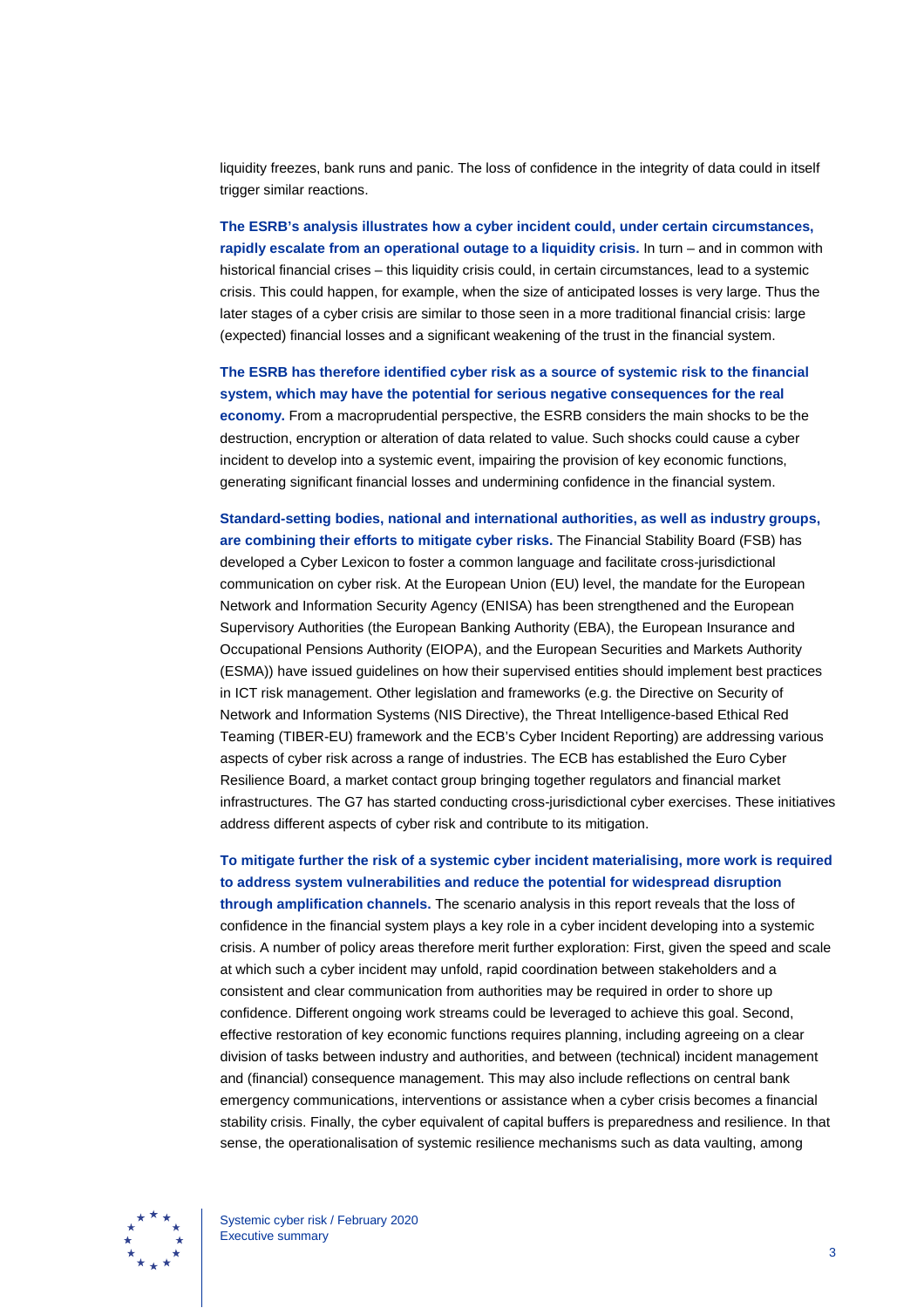other things, merits further exploration. This is of particular importance as many recovery and resolution plans are contingent on essential data being available or recoverable.

<span id="page-4-0"></span>**The ESRB intends to explore some of the potential systemic mitigants in future work.** Taking stock of the findings in this report, the ESRB intends to leverage its broad institutional composition and network to evaluate the costs and benefits of different systemic mitigants going forward.

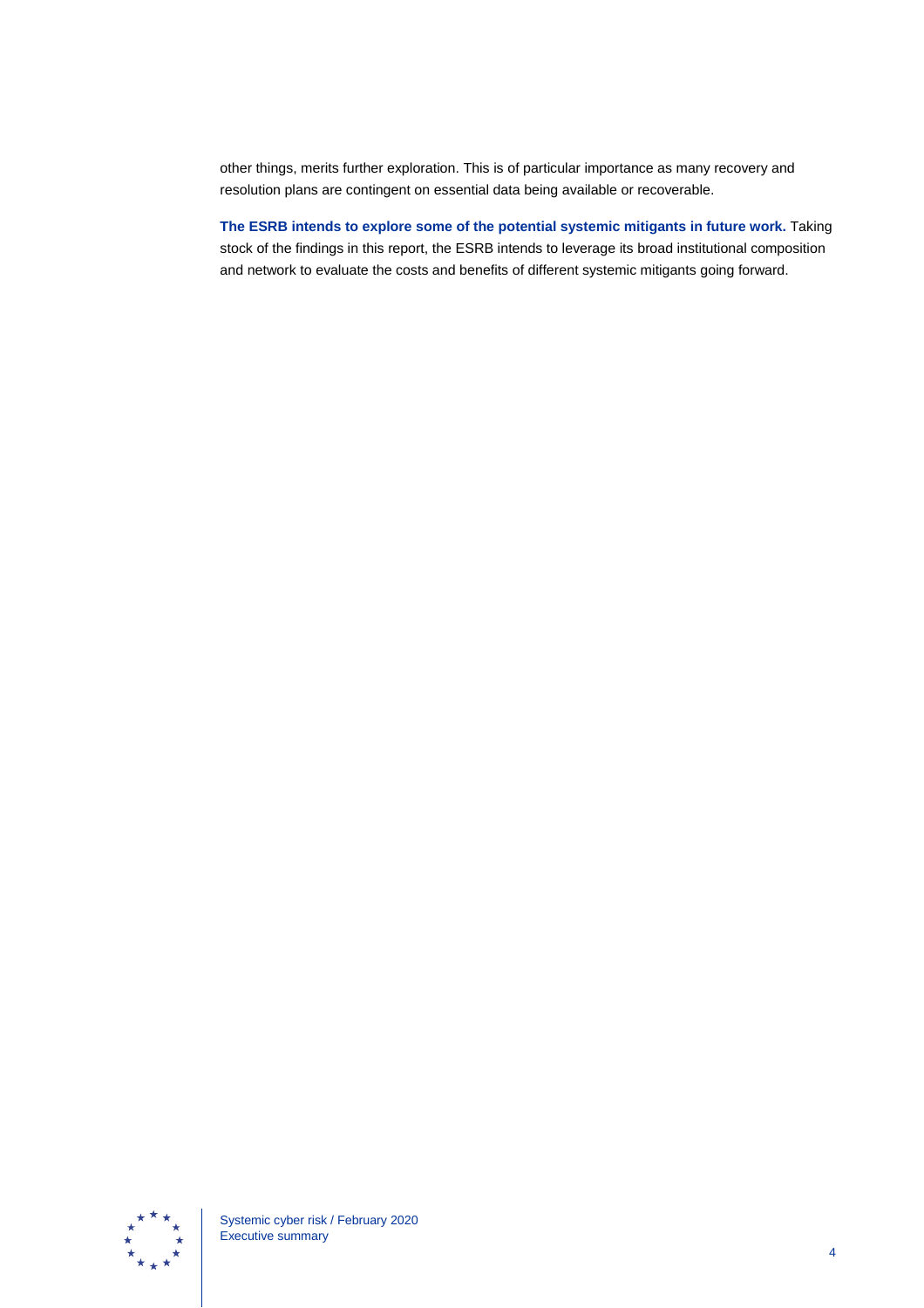## 1 Introduction

**Over the course of recent decades, cyber incidents have become more frequent as well as increasingly costly and damaging.** Recent cyber incidents, such as the outages of card payment systems or Petya, NotPetya and WannaCry, have further demonstrated the potential for damage to software or operating systems to spread quickly and widely. Different groups of threat actors have also successfully carried out a number of cash-out malicious incidents targeting both commercial and central banks.<sup>[1](#page-5-0)</sup> This trend is expected to continue, especially as sophisticated tools and methods previously only available to nation-states are now available to criminal actors at low or no cost.

**The increasing digitalisation of financial services in combination with the presence of highvalue assets and data make the financial system vulnerable to cyber incidents.** The high level of interconnectedness across financial institutions, financial markets and financial market infrastructures, and particularly the interdependencies of their IT systems, constitute a potential vulnerability as a localised cyber incident could quickly spread across markets and jurisdictions. For example, a large proportion of payments and other financial infrastructure for trading, custodial services and online retail banking have become digitalised. The heavy reliance of these infrastructures on IT systems and electronic communication means, as well as the presence of legacy IT systems, have significantly increased the potential damaging impact that a cyber incident could have on the financial sector. Furthermore, the adoption of new technologies such as cloud computing creates new interdependencies with entities that may operate outside the boundaries of regulated financial systems. Whilst some aspects of these interdependencies contribute to greater resilience, they also present new risks.

**In 2017, the ESRB established the European Systemic Cyber Group (ESCG) to form a view on systemic cyber risks in the EU.** The ESCG's mandate requested the group to examine cybersecurity vulnerabilities and their potential impact on financial stability and the real economy. The group's mandate covered four elements: (i) to collate and examine common cybersecurity vulnerabilities identified by ESRB members across domestic supervised entities, and understand the methods used by each member to identify and assess these vulnerabilities; (ii) to compare how ESRB members form a view on system-wide vulnerabilities; (iii) to identify, prioritise and report on such common weaknesses across the ESRB membership; and (iv) to discuss relevant international work being undertaken in other fora to raise awareness and minimise the duplication of efforts.

**In order to form a view on common individual vulnerabilities, the ESCG conducted a survey among the ESRB membership and developed an analytical framework to investigate whether and how cyber risk could create systemic risks for financial stability.** The survey shed light on the most common individual vulnerabilities, while the conceptual model helped to understand under which circumstances a cyber shock could affect the financial system, develop into a systemic crisis, and create widespread disruption to the real economy.

<span id="page-5-0"></span>

<sup>1</sup> For instance, the cyber heists on Cosmos Bank in India in 2018 and on the central bank of Bangladesh in 2016.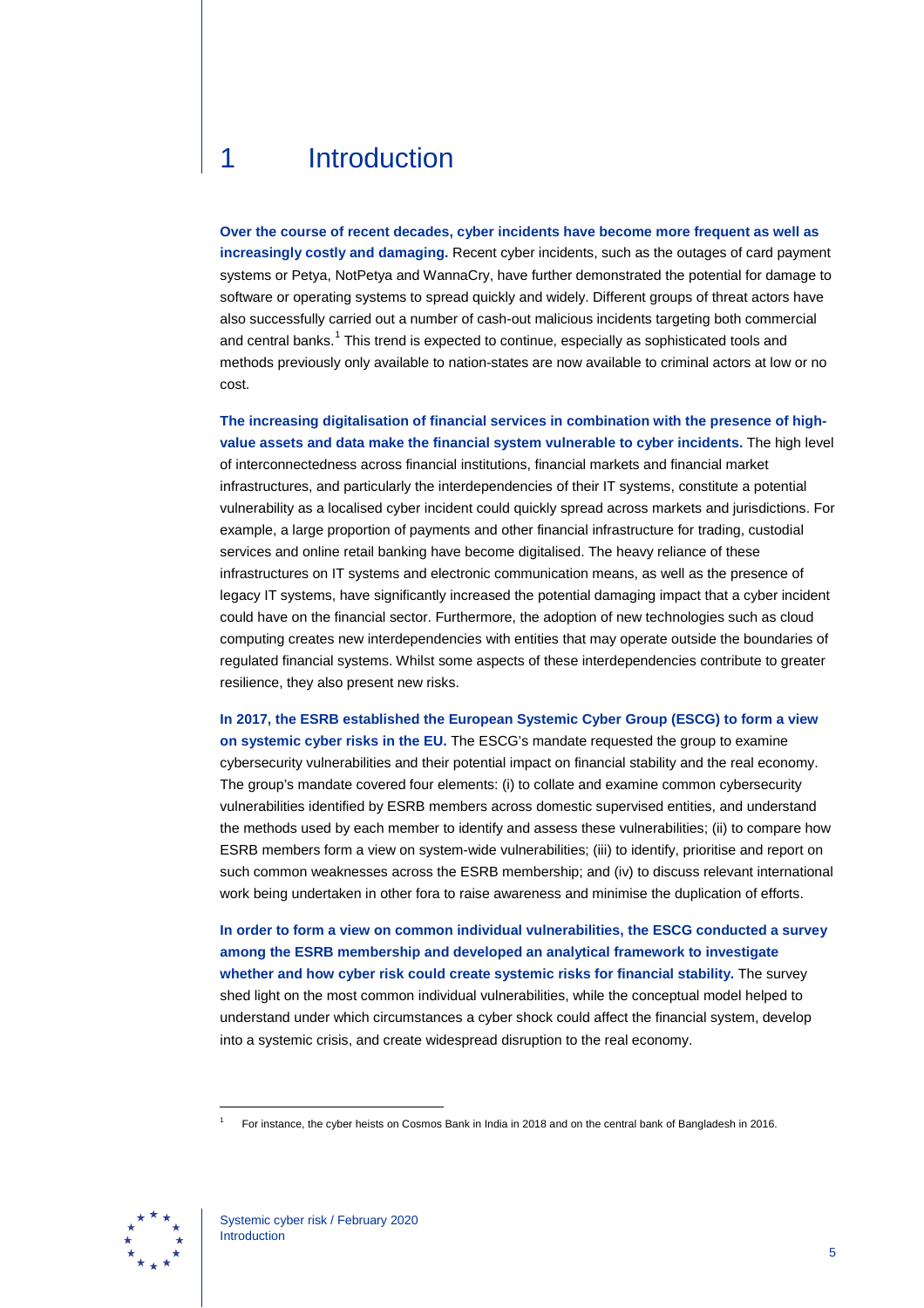<span id="page-6-0"></span>**The remainder of this report is structured as follows.** Section 2 describes the broader cyber risk landscape by providing definitions, summarising initiatives by both the private sector and public authorities, and providing an overview of a number of notable recent cyber incidents. The section concludes with the results of a cyber survey conducted among the ESRB membership and describes the relationship between cyber risk and financial stability. Section 3 addresses the main question as to whether cyber risk can become systemic. To this end, the analytical framework developed by the ESCG is summarised in Section 3.1 and applied to both real and hypothetical scenarios in Section 3.2. The remainder of Section 3 categorises the identified vulnerabilities. Section 4 concludes with an overview of policy areas that may be worth exploring.

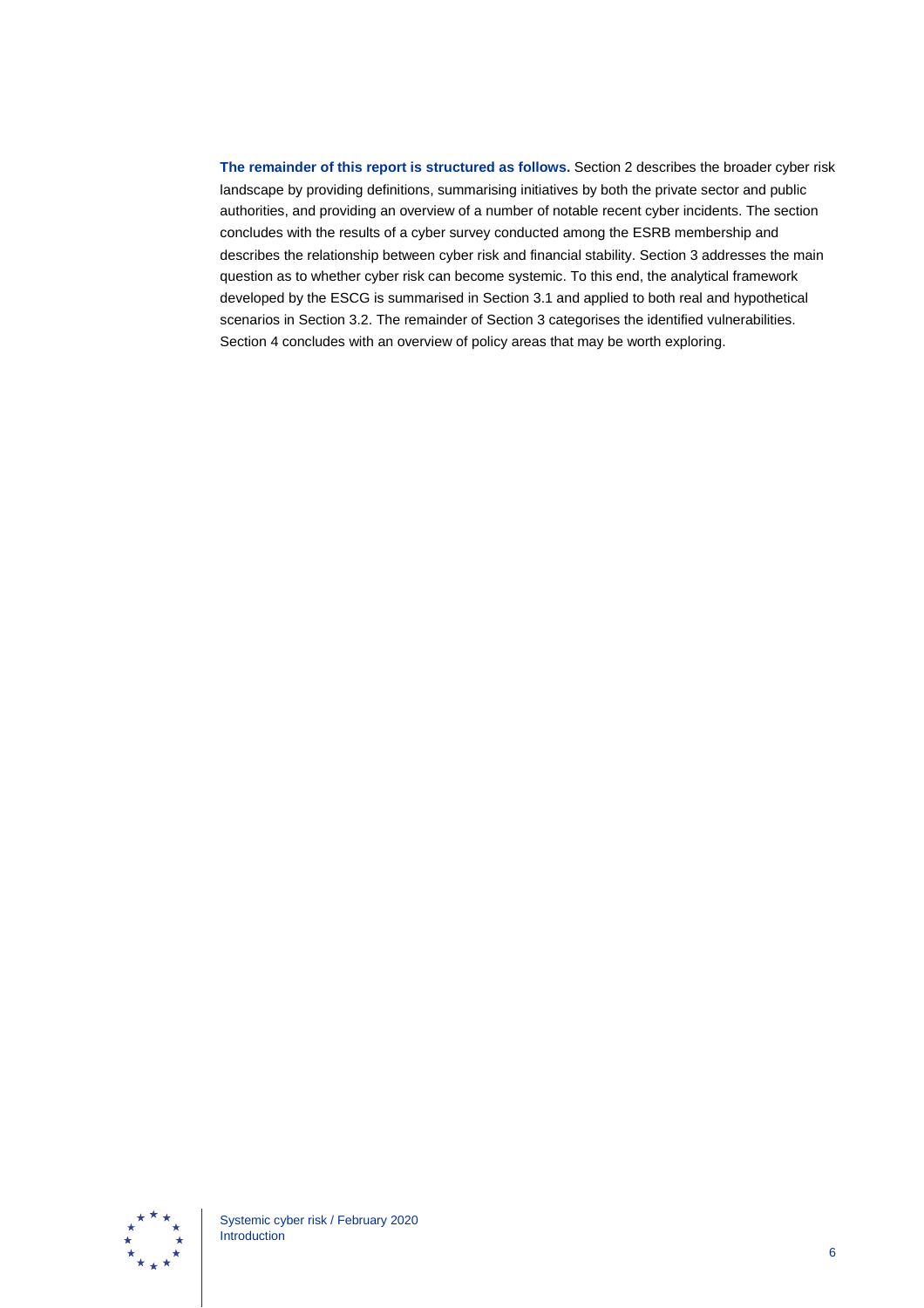## 2 Cyber risk

### <span id="page-7-0"></span>2.1 Overview

**The financial system performs a number of key economic functions which support the real economy.** For the real economy to function properly, the financial system needs to perform a wide range of key economic functions reliably and robustly. These include the provision of services related to payment and settlement, wholesale funding, current and savings accounts, as well as derivatives and securities trading. $2$  Table 1 provides a more granular overview of these economic functions. In the context of bank resolution and depending on the provider and the circumstances, some of these key economic functions can be viewed as "critical functions", which are "activities, services or operations the discontinuance of which is likely in one or more Member States, to lead to the disruption of services that are essential to the real economy or to disrupt financial stability  $[\ldots]^{n}$ . $^{3}$  $^{3}$  $^{3}$ 

**During recent decades, the global financial system has become more digitalised and interconnected.** In capital markets, since the late 1960s physical shares have gradually been replaced by electronic book-entry securities (dematerialisation); as of 2010 the majority of securities only exist, and are traded at a global level, in electronic form. On the retail side, during the last decades banks have reduced the number of branches and expanded their online banking services. More recently, peer-to-peer lending, e-money providers and other fintech companies have started offering their services via apps and web platforms. At the same time, many components of the financial market infrastructure (central clearing, payment and settlement services, central bank realtime gross settlement systems, etc.) have become fully digitalised.

**The financial system relies on a robust ICT infrastructure in order to perform these key economic functions.** Interconnected and interdependent ICT systems need to process data reliably so that the financial system can perform its key economic functions. Moreover, these systems rely on critical data, which need to be protected. Confidentiality, $4$  integrity<sup>[5](#page-7-4)</sup> and availability<sup>[6](#page-7-5)</sup>, known as the "CIA triad", are three crucial properties for the data processed by these ICT systems.<sup>[7](#page-7-6)</sup>

<span id="page-7-6"></span><span id="page-7-5"></span><span id="page-7-4"></span><span id="page-7-3"></span>

<span id="page-7-1"></span><sup>2</sup> More specifically, the FSB views (i) deposit taking and savings, (ii) lending and loan servicing, (iii) capital markets and investment, (iv) wholesale funding markets and (v) payments, clearing, custody and settlement as five overarching categories of services that the financial system provides to the real economy: See "**[Recovery and Resolution Planning](https://www.fsb.org/wp-content/uploads/r_130716a.pdf)  [for Systemically Important Financial Institutions: Guidance on Identification of Critical Functions and Critical](https://www.fsb.org/wp-content/uploads/r_130716a.pdf)  [Shared Services](https://www.fsb.org/wp-content/uploads/r_130716a.pdf)**", FSB, July 2013.

<span id="page-7-2"></span><sup>3</sup> See the **[Single Resolution Board's website](https://srb.europa.eu/en/content/critical-functions)**.

<sup>4</sup> Defined by the FSB **[Cyber Lexicon](https://www.fsb.org/2018/11/cyber-lexicon/)** as the property that information is neither made available nor disclosed to unauthorised individuals, entities, processes or systems.

Defined by the FSB Cyber Lexicon as the property of accuracy and completeness.

<sup>6</sup> Defined by the FSB Cyber Lexicon as the property of being accessible and usable on demand by an authorised entity.

<sup>7</sup> The ESCG has further identified authenticity, accountability, non-repudiation and reliability as important properties to be preserved by cybersecurity measures. For more details, see "The making of a cyber crash", *ESRB Occasional Paper Series*, Forthcoming.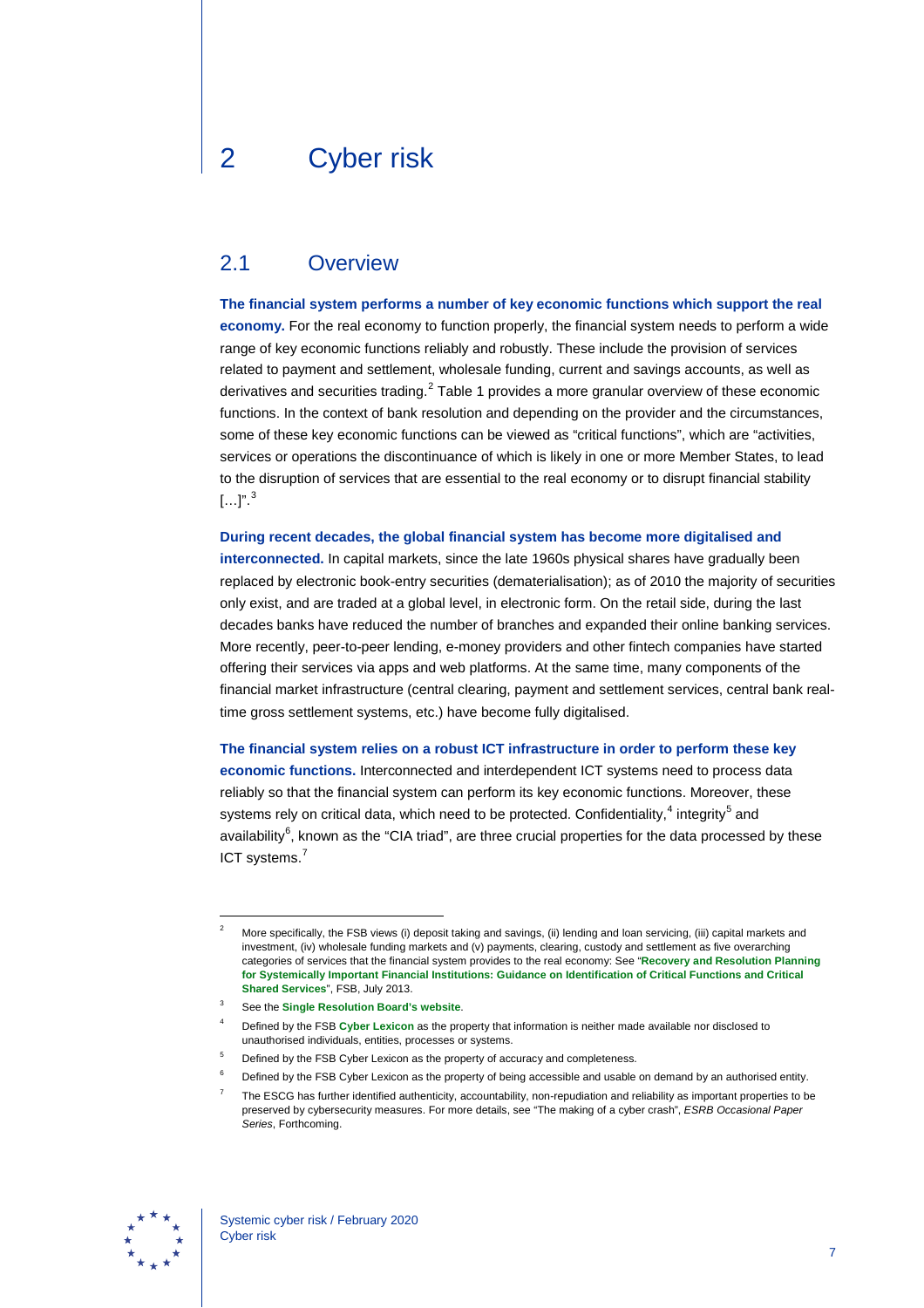#### **The databases and ICT processes that underlie the key economic functions can be**

**disrupted in a number of ways.** Not all disruptions to databases and ICT processes are alike. In some instances, organisations experience disruptions which are the result of unplanned IT changes or user error or are the result of previously unknown weaknesses (e.g. flaws in operating systems or software). In other cases, disruption is the result of targeted and malicious activity, aimed at causing actual disruption of systems and/or undermining confidence in these systems or their underlying data. Cyber incidents can: (i) jeopardise the cybersecurity of an information system or the information the system processes, stores or transmits; or (ii) violate the security policies, security procedures or acceptable use policies, whether resulting from malicious activity or not. When using the term "cyber risk", the report refers to the combination of the probability of such events occurring and their impact.

#### Table 1

#### **Key economic functions of the financial system**

| <b>Economic functions</b>                  |                                                    |  |
|--------------------------------------------|----------------------------------------------------|--|
| <b>Deposit taking and savings</b>          | Retail current accounts                            |  |
|                                            | SME current accounts                               |  |
|                                            | Retail savings accounts/time accounts              |  |
|                                            | SME savings accounts                               |  |
|                                            | Corporate deposits                                 |  |
| <b>Lending and loan servicing</b>          | Retail mortgages                                   |  |
|                                            | Retail lending (secured/unsecured)                 |  |
|                                            | Retail credit cards                                |  |
|                                            | SME lending (secured)                              |  |
|                                            | Corporate lending                                  |  |
|                                            | Trade finance                                      |  |
|                                            | Infrastructure lending                             |  |
|                                            | Credit card merchant services                      |  |
| <b>Capital markets and investment</b>      | <b>Derivatives</b>                                 |  |
|                                            | Trading portfolio                                  |  |
|                                            | Asset management                                   |  |
|                                            | General insurance                                  |  |
|                                            | Life insurance, pensions, investment and annuities |  |
| <b>Wholesale funding markets</b>           | Securities financing                               |  |
|                                            | Securities lending                                 |  |
| Payments, clearing, custody and settlement | Payment services                                   |  |
|                                            | Settlement services                                |  |
|                                            | Cash services                                      |  |
|                                            | Custody services                                   |  |
|                                            | Third-party operational services                   |  |

*Sources: FSB, Bank of England and ESRB.*

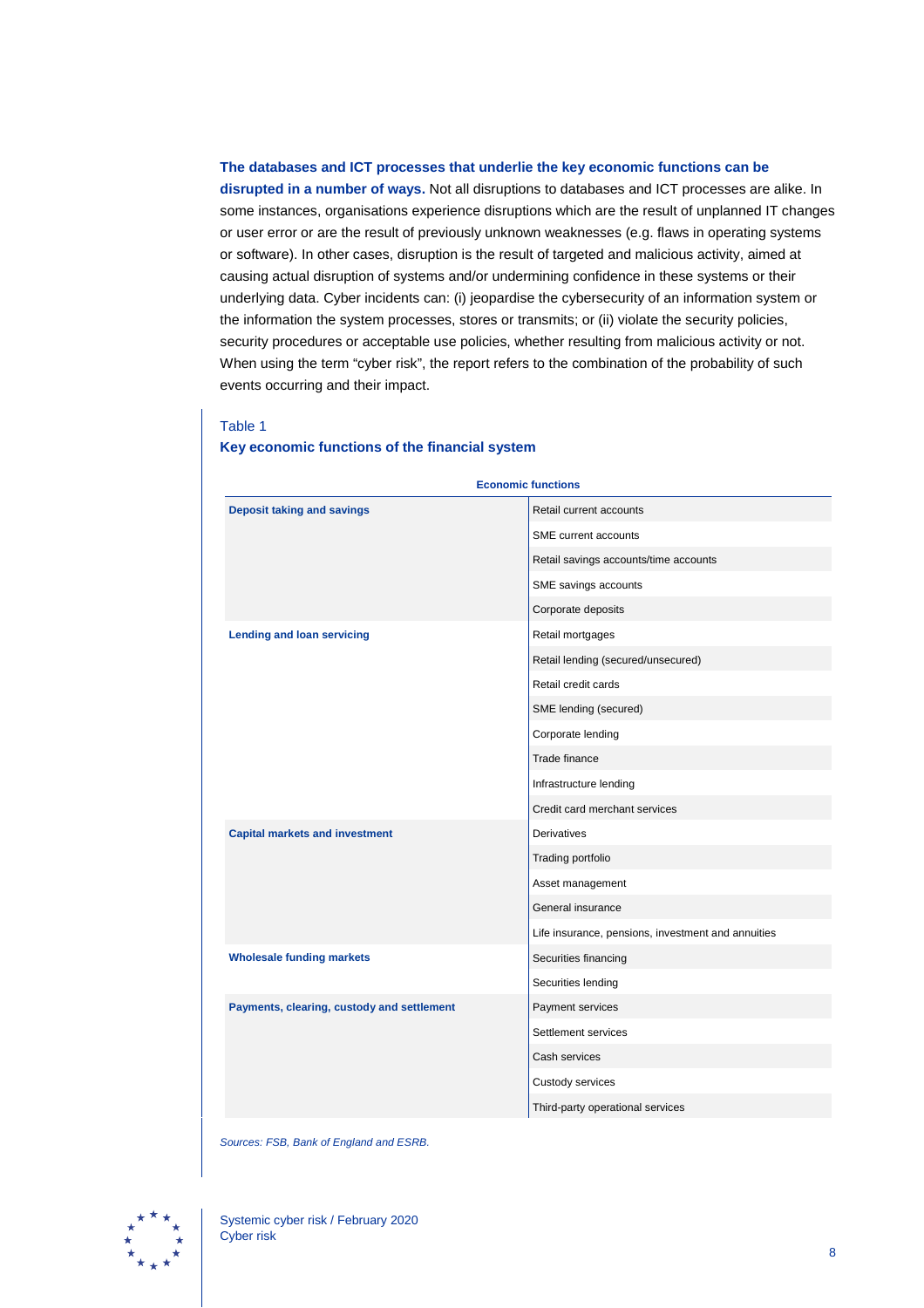**The FSB has developed a set of definitions related to cyber risk to facilitate international discussions and coordination.** The FSB definitions include both accidental and malicious cyber incidents. Box 1 elaborates on these definitions.

### <span id="page-9-0"></span>Box 1 **Definitions related to cyber risk**

In order to facilitate international coordination and communication, the FSB has developed a Cyber Lexicon<sup>[8](#page-9-1)</sup>, which defines among other things the following cyber-related terms:

- **Cyber:** Relating to, within, or through the medium of the interconnected information infrastructure of interactions among persons, processes, data, and information systems.
- **Cyber event:** Any observable occurrence in an information system. Cyber events sometimes provide indication that a *cyber incident* is occurring.
- **Cyber incident:** A *cyber event* that:
- 1. jeopardizes the *cyber security* of an information system or the information the system processes, stores or transmits; or
- 2. violates the security policies, security procedures or acceptable use policies, whether resulting from malicious activity or not.
- **Cyber resilience:** The ability of an organisation to continue to carry out its mission by anticipating and adapting to cyber threats and other relevant changes in the environment and by withstanding, containing and rapidly recovering from cyber incidents.
- **Cyber risk:** The combination of the probability of *cyber incidents* occurring and their impact.
- **Cyber security:** Preservation of confidentiality, integrity and availability of information and/or information systems through the cyber medium. In addition, other properties, such as authenticity, accountability, non-repudiation and reliability can also be involved.

**The motives behind malicious cyber activity depend on the threat actor.** While cybercriminals' primary goal is often to steal funds for private enrichment, other actors such as nation-states and terrorist groups may pursue more destructive objectives. The motives of the various threat actors can be broadly grouped into profit seeking (theft) and/or harm infliction (destruction of data and infrastructure, disruption of services). Table 2 provides examples of malicious activity by different threat actors along with their likely goals and motivation.

**Accidental cyber incidents can have diverse sources.** Ineffective change management processes can for instance result in misconfiguration incidents or inadequate system performance. Inappropriate monitoring processes as well as missing or insufficient communication within or among financial service providers can also lead to severe cyber incidents.

<span id="page-9-1"></span>

<sup>8</sup> See "**[Cyber Lexicon](https://www.fsb.org/wp-content/uploads/P121118-1.pdf)**", FSB, 12 November 2018.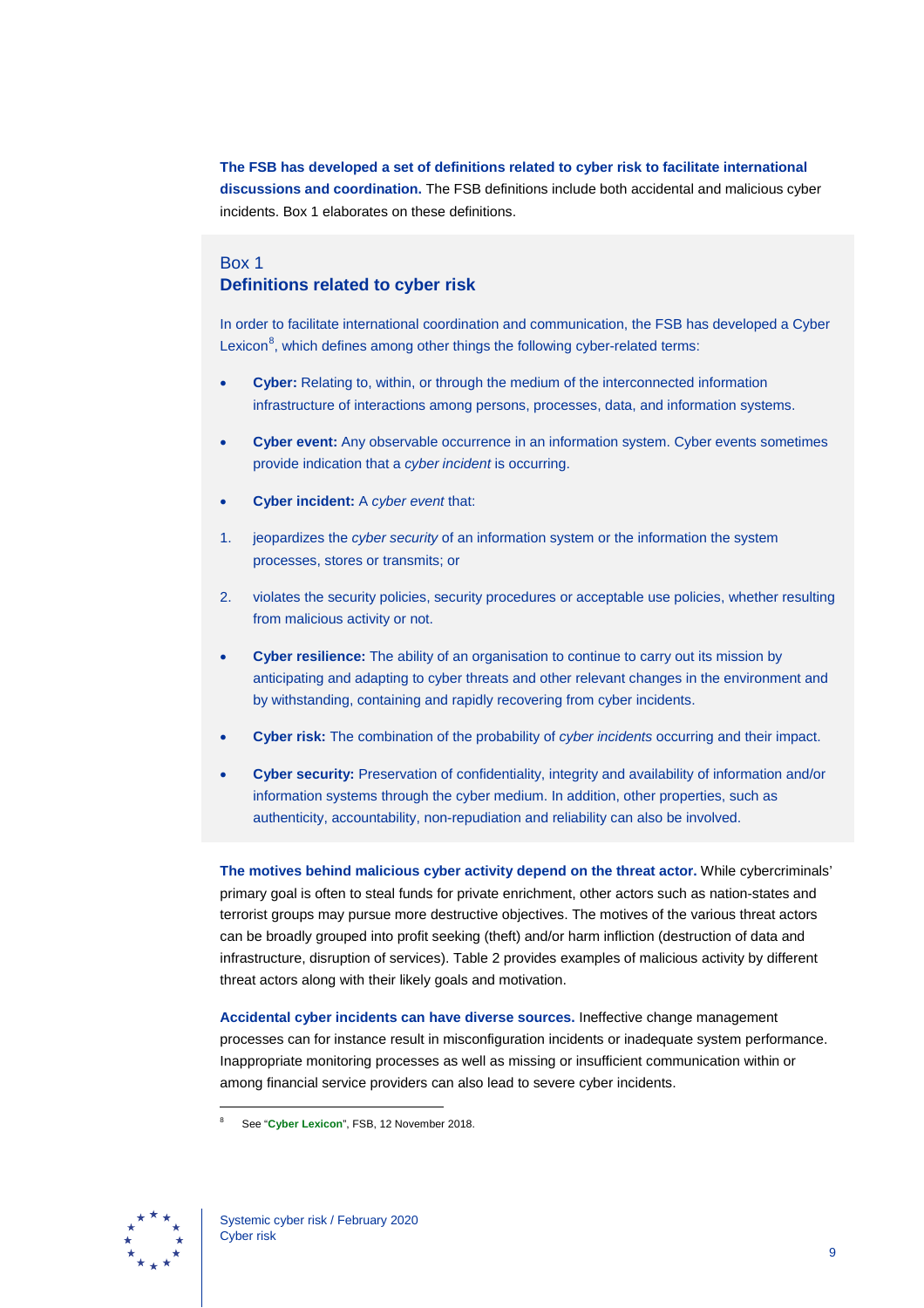This report focuses on cyber incidents originating from malicious activity, because they have the greatest potential to undermine confidence, but also reflects on the systemic impacts that could result from non-malicious cyber incidents.

#### Table 2

#### **Cyber risk: threat actors, motivations and goals**

| <b>Threat actor</b>                               | <b>Motivations</b>           | <b>Goals</b>                                                               | <b>Examples</b>                                                                                                                                         |
|---------------------------------------------------|------------------------------|----------------------------------------------------------------------------|---------------------------------------------------------------------------------------------------------------------------------------------------------|
| Nation-states, proxy groups                       | Geopolitical,<br>ideological | Disruption,<br>destruction, damage,<br>theft, espionage,<br>financial gain | Permanent data corruption<br>Targeted physical damage<br>Power grid disruption<br>Payment system disruption<br><b>Fraudulent transfers</b><br>Espionage |
| <b>Cybercriminals</b>                             | Enrichment                   | Theft/financial gain                                                       | Cash theft<br>Fraudulent transfers<br>Credential theft                                                                                                  |
| Terrorist groups, hacktivists,<br>insider threats | Ideological,<br>discontent   | Disruption                                                                 | Leaks, defamation<br>Distributed Denial of Service (DDoS) attacks                                                                                       |

*Sources: ESRB, MI5 and Cambridge Centre for Risk Studies.*

**Cyber risk differs in significant ways from more traditional sources of risk such as credit, market, liquidity or operational risk.** Credit, market and liquidity risk are normally revenue-driven risks that reflect an organisation's risk appetite. Operational risk encompasses the risk of financial losses stemming from inadequate or failed internal processes, people and systems or from external events, including legal risks but excluding reputational risks. Hence, cyber risk can be viewed as a subset of operational risk. It differs, however, in several material ways from more traditional sources of operational risks:<sup>[9](#page-10-0)</sup>

- **Speed of propagation:** A cyber incident has the potential to crystallise and propagate throughout the system at a significantly quicker pace than other types of risk. During the 2017 NotPetya incident, major Ukrainian banks' systems were infected within less than a minute.<sup>[10](#page-10-1)</sup> It is in particular the interconnectedness of various automated information systems that enables cyber incidents to spread at such a fast pace. The speed of propagation, especially via automated tools, may be difficult to stop with traditional human intervention.
- **Scale of propagation:** A major cyber incident has the capacity to be more widespread in its impact than many other shocks, and is not constrained by geographical boundaries. The interdependence of the information systems supporting the financial system further enables cyber incidents to spread widely across sectors and beyond geographical borders, also to entities which are not the primary target or source of disruption. In 2018, the outage of Mastercard disrupted the ability to transfer and receive money using a credit card across

<span id="page-10-1"></span><span id="page-10-0"></span>

See also Kashyap and Wetherilt (2019).

See, for example, a **[media report](https://www.wired.com/story/notpetya-cyberattack-ukraine-russia-code-crashed-the-world/)** on the event.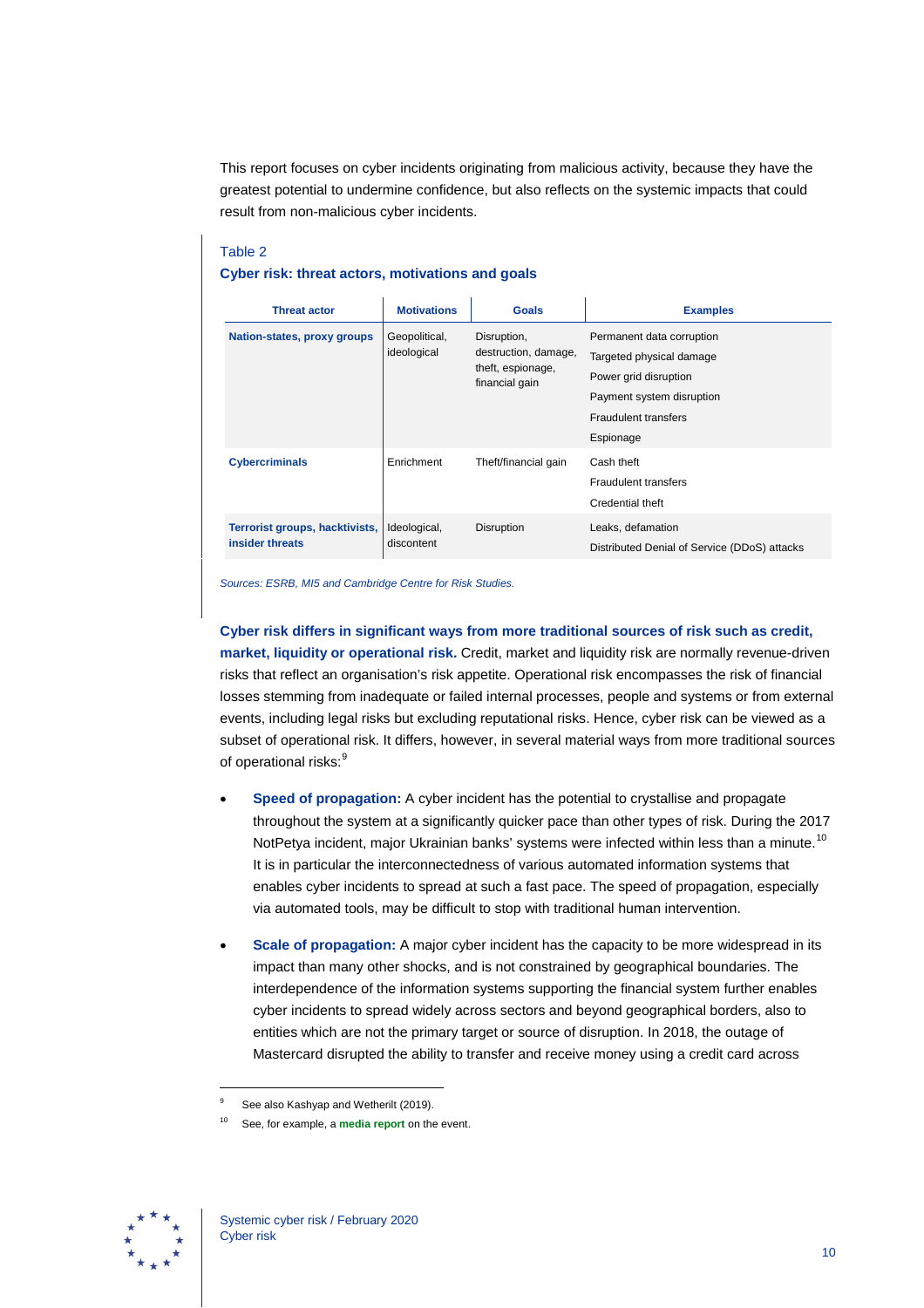Europe. In 2017, the WannaCry incident spread across more than a hundred countries, infecting several hundred thousand computers, on a scale that was unprecedented.

• **Possible intent:** Some threat actors pursue a deliberate objective to cause major disruption to the financial system and the real economy. This stands in contrast to more traditional operational risk concepts often associated with accidental failures.

**The degree of disruption experienced by organisations may vary depending on the nature of the incident and the number of companies affected.** Figure 1 provides stylised examples of various cyber incidents in a two-dimensional plane, showing the number of entities affected (horizontal axis) and the severity of the loss for the affected companies (vertical axis). While a data leak or (potentially targeted) physical damage of infrastructure may be quite severe for the affected companies, the specificity of such an incident makes it unlikely that a large number of companies would be affected at the same time. By contrast, a long-term data corruption or the disruption/destruction of the power grid network would have very significant and widespread effects on the financial sector of a country or region. Additionally, the impact of (accidental) malfunctioning of IT infrastructure and processes can also vary depending on where this occurs along the value chain.

#### Figure 1 **Scale and intensity of different cyber incidents**



*Source: Cambridge Centre for Risk Studies.*

## <span id="page-11-0"></span>2.2 Regulatory and industry initiatives

This section reviews various (but not all) regulatory and industry efforts aimed at reducing cyber risk and provides an overview of initiatives by standard-setting bodies as well as regulatory authorities.

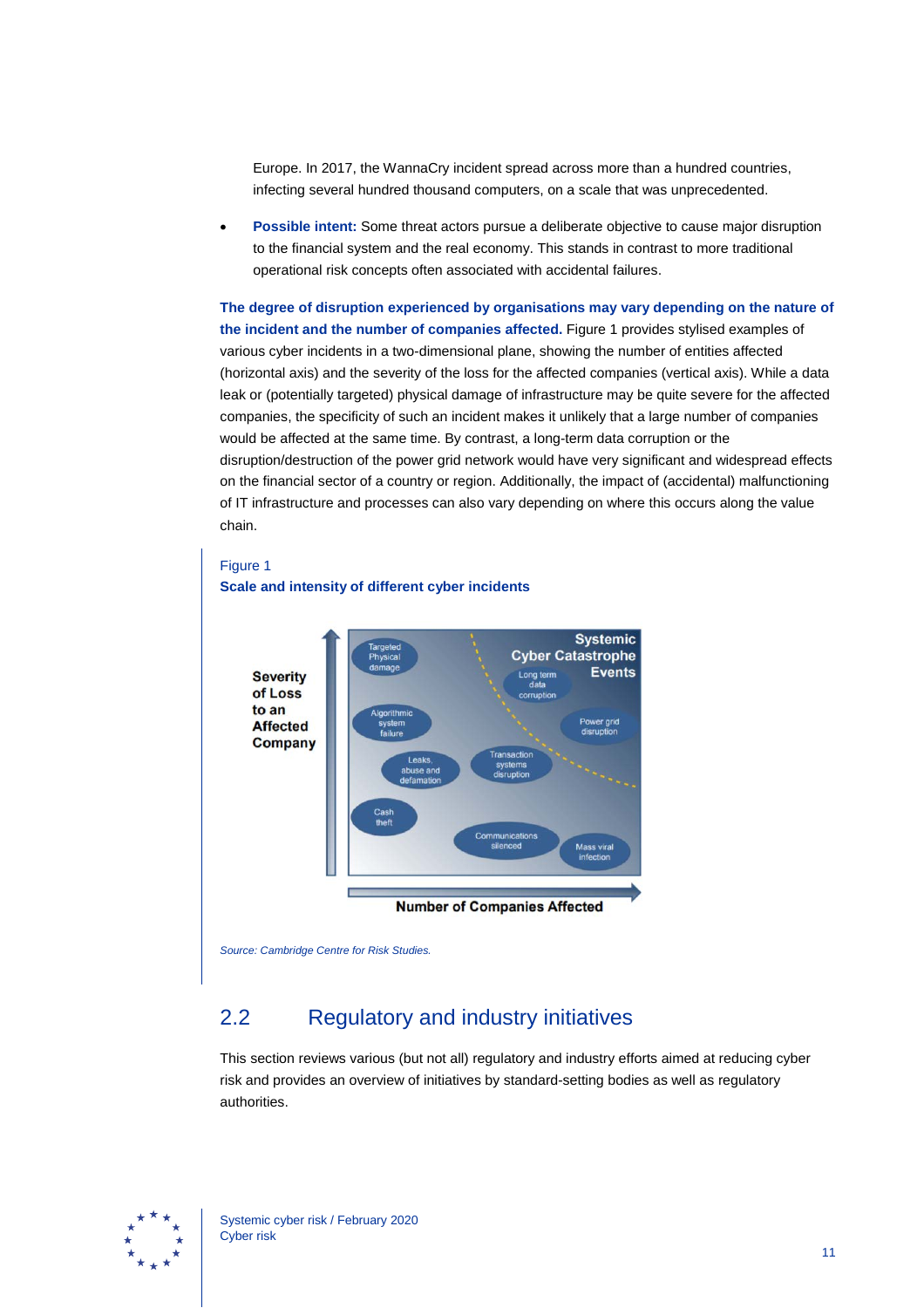**Cyber risk has become an important area of attention for international cooperation and standard-setting bodies.** While the individual efforts of institutions to manage cyber risk have evolved in tandem with ICT developments, coordinated regulatory efforts have only taken place in more recent years. In addition, the borderless nature of cyber risk makes it particularly important for authorities to coordinate at an international level.

- In 2016, the **G7** noted that cyber risks were growing, with more diverse and frequent incidents, and published the *Fundamental Elements of Cybersecurity for the Financial Sector*, which serve as building blocks upon which entities can design and implement their cybersecurity framework.<sup>[11](#page-12-0)</sup> In 2018 and 2019, two further sets of Fundamental Elements were published: the *Fundamental Elements for Third Party Cyber Risk Management in the Financial Sector* and the *Fundamental Elements for Threat-led Penetration Testing*.
- In June 2016, the **Committee on Payments and Market Infrastructures and the International Organization of Securities Commissions (CPMI-IOSCO)** published their *Guidance on cyber resilience for financial market infrastructures*.
- In June 2019, the **IOSCO Cyber Task Force** published a report bringing together information from IOSCO member jurisdictions on their existing frameworks for cyber regulation<sup>[12](#page-12-1)</sup> serving as guidance for good practices.
- In August 2017, the **Financial Stability Institute** published *Regulatory approaches to enhance banks' cyber security frameworks*, which reviews regulatory approaches in selected jurisdictions and draws some high-level policy conclusions, which may be helpful for banking supervisors when contemplating introducing or enhancing their cybersecurity banking regulations or supervisory tools.
- In November 2018, the **FSB** published the *Cyber Lexicon* to facilitate coordination and communication about cyber risks both within and across jurisdictions.<sup>[13](#page-12-2)</sup>
- In December 2018, the **Basel Committee on Banking Supervision's Operational Resilience Working Group** published a report entitled *Cyber-resilience: Range of practices*, in which it describes and compares the range of regulatory and supervisory cyber-resilience practices on a cross-border basis. [14](#page-12-3)
- Furthermore, the **International Association of Insurance Supervisors** has published an *Application Paper on Supervision of Insurer Cybersecurity*[15,](#page-12-4) in which it provides standards and guidance to supervisors as regards their method for supervising cyber risk with a view to strengthening cyber resilience.

<span id="page-12-4"></span><span id="page-12-3"></span><span id="page-12-2"></span><span id="page-12-1"></span>

<span id="page-12-0"></span><sup>11</sup> For more details on the ongoing work of the FSB, see "**[Cyber Incident Response and Recovery: Progress Report to the](https://www.fsb.org/wp-content/uploads/P280519-1.pdf)  [G20 Finance Ministers and Central Bank Governors meeting in Fukuoka, 8-9](https://www.fsb.org/wp-content/uploads/P280519-1.pdf) June 2019**", dated 28 May 2019.

<sup>12</sup> See "**[IOSCO Cyber Task Force](https://www.iosco.org/library/pubdocs/pdf/IOSCOPD633.pdf) – Final Report**", June 2019.

<sup>13</sup> See "**[Cyber Lexicon](https://www.fsb.org/wp-content/uploads/P121118-1.pdf)**", FSB, 12 November 2018.

<sup>14</sup> See "**[Cyber-resilience: Range of practices](https://www.bis.org/bcbs/publ/d454.pdf)**", Basel Committee on Banking Supervision, December 2018.

<sup>15</sup> See "**[Application Paper on Supervision of Insurer Cybersecurity](https://www.iaisweb.org/page/supervisory-material/application-papers/file/77763/application-paper-on-supervision-of-insurer-cybersecurity)**", International Association of Insurance Supervisors, November 2018.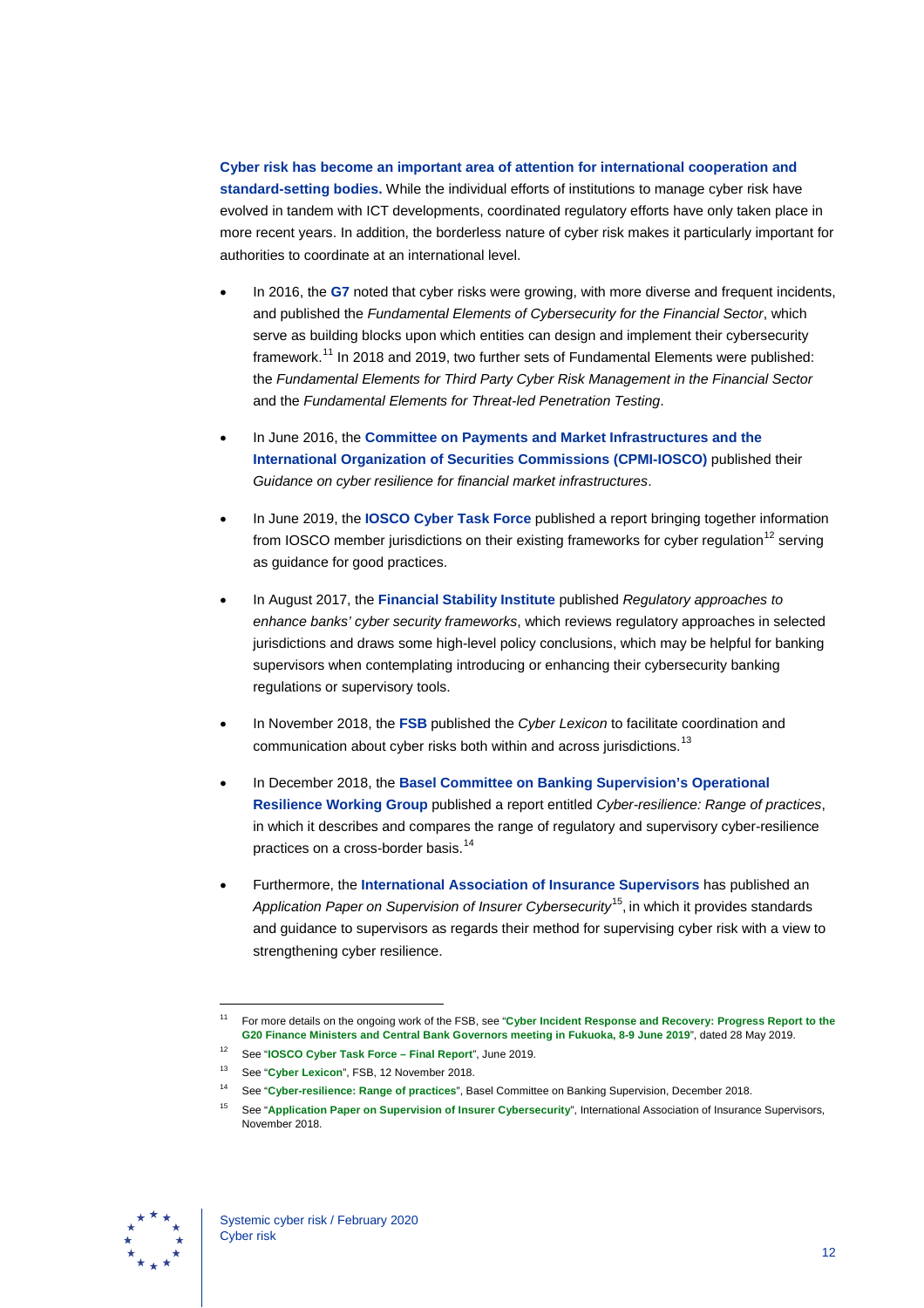• The **International Organization for Standardization (ISO) and the International Electrotechnical Commission** developed and published standards<sup>[16](#page-13-0)</sup> on information security management systems to help financial institutions safeguard information assets such as financial information, intellectual property, employee details and information acquired through customers or third parties.

**Cyber risk has also received attention from the European Supervisory Authorities (ESAs).** The ESAs have developed specific guidelines and expectations for ICT and security risk management of their supervised entities. In response to requests made by the **European Commission** in its 2018 FinTech Action Plan<sup>17</sup>, in April 2019 the ESAs published a *Joint Advice on the need for legislative improvements relating to ICT risk management requirements in the EU financial sector*[18](#page-13-2) and a *Joint Advice on the costs and benefits of a coherent cyber resilience testing framework for significant market participants and infrastructures within the whole EU financial sector*[19.](#page-13-3)

In 2019, the **European Banking Authority (EBA)** published its *Guidelines on ICT and security risk management*<sup>[20](#page-13-4)</sup>, which set out how financial institutions should manage their ICT and security risks. The guidelines also offer further clarity regarding supervisory expectations for the management and control of ICT risks. It is worth noting that in its August 2019 *Policy advice on the Basel III reforms: operational risk*<sup>[21](#page-13-5)</sup>, the EBA highlighted the need for the Capital Requirements Regulation<sup>[22](#page-13-6)</sup> to be supplemented with articles or points that define ICT risk, using existing standards such as the FSB Cyber Lexicon.

In 2018, the **European Insurance and Occupational Pensions Authority (EIOPA)** published *Understanding Cyber Insurance* – A *Structured Dialogue with Insurance Companies*<sup>23</sup>. This report concluded that there is a need for a better understanding of cyber risk in order for the European cyber insurance market to develop further. Subsequently, EIOPA has engaged in a structured dialogue with insurers to foster the development of the cyber insurance market and address the main challenges for providing cyber insurance coverage and assessing cyber risk for underwriting purposes. In 2019, EIOPA published *draft Guidelines on outsourcing to cloud service providers*<sup>[24](#page-13-8)</sup> and *draft Guidelines on information and communication technology (ICT) security and* 

<span id="page-13-8"></span><span id="page-13-7"></span><span id="page-13-6"></span><span id="page-13-5"></span><span id="page-13-4"></span>

<span id="page-13-0"></span><sup>16</sup> See the **[ISO website](https://www.iso.org/standard/73906.html)**.

<sup>17</sup> See "**[FinTech Action Plan: For a more competitive and innovative European financial sector](https://eur-lex.europa.eu/resource.html?uri=cellar:6793c578-22e6-11e8-ac73-01aa75ed71a1.0001.02/DOC_1&format=PDF)**", Communication from the European Commission, 8 March 2018.

<span id="page-13-3"></span><span id="page-13-2"></span><span id="page-13-1"></span><sup>18</sup> See "**[Joint Advice of the European Supervisory Authorities to the European Commission on the need for legislative](https://eba.europa.eu/sites/default/documents/files/documents/10180/2551996/4d2ad5e2-1570-48bd-819a-7cd9b4e8b157/JC%202019%2026%20(Joint%20ESAs%20Advice%20on%20ICT%20legislative%20improvements).pdf)  [improvements relating to ICT risk management requirements in the EU financial sector](https://eba.europa.eu/sites/default/documents/files/documents/10180/2551996/4d2ad5e2-1570-48bd-819a-7cd9b4e8b157/JC%202019%2026%20(Joint%20ESAs%20Advice%20on%20ICT%20legislative%20improvements).pdf)**", 10 April 2019.

<sup>19</sup> See "**[Joint Advice of the European Supervisory Authorities to the European Commission on the costs and benefits](https://eba.europa.eu/sites/default/documents/files/documents/10180/2551996/d229589f-a855-45f2-ad5a-411792792e60/JC%202019%2025%20(Joint%20ESAs%20Advice%20on%20a%20coherent%20cyber%20resilience%20testing%20framework).pdf)  [of developing a coherent cyber resilience testing framework for significant market participants and infrastructures](https://eba.europa.eu/sites/default/documents/files/documents/10180/2551996/d229589f-a855-45f2-ad5a-411792792e60/JC%202019%2025%20(Joint%20ESAs%20Advice%20on%20a%20coherent%20cyber%20resilience%20testing%20framework).pdf)  [within the whole EU financial sector](https://eba.europa.eu/sites/default/documents/files/documents/10180/2551996/d229589f-a855-45f2-ad5a-411792792e60/JC%202019%2025%20(Joint%20ESAs%20Advice%20on%20a%20coherent%20cyber%20resilience%20testing%20framework).pdf)**", 10 April 2019.

<sup>20</sup> See the **[EBA's website](https://eba.europa.eu/eba-publishes-guidelines-ict-and-security-risk-management)**.

<sup>21</sup> See "**Policy advice on the Basel [III reforms: operational risk](https://eba.europa.eu/sites/default/documents/files/documents/10180/2886865/5db69327-7d3f-4e6c-9ac9-fc54430781eb/Policy%20Advice%20on%20Basel%20III%20reforms%20-%20Operational%20Risk.pdf?retry=1)**", EBA, 2 August 2019.

<sup>22</sup> **[Regulation \(EU\) No](https://eur-lex.europa.eu/legal-content/EN/TXT/?uri=CELEX%3A32013R0575) 575/2013** of the European Parliament and of the Council of 26 June 2013 on prudential requirements for credit institutions and investment firms and amending Regulation (EU) No 648/2012.

<sup>23</sup> See "**Understanding Cyber Insurance – [A Structured Dialogue with Insurance Companies](https://www.eiopa.europa.eu/sites/default/files/publications/reports/eiopa_understanding_cyber_insurance.pdf)**", EIOPA, 2018.

<sup>24</sup> See "**[Consultation on the proposal for Guidelines on outsourcing to cloud service providers](https://www.eiopa.europa.eu/content/consultation-proposal-guidelines-outsourcing-cloud-service-providers_en)**", EIOPA, 2019.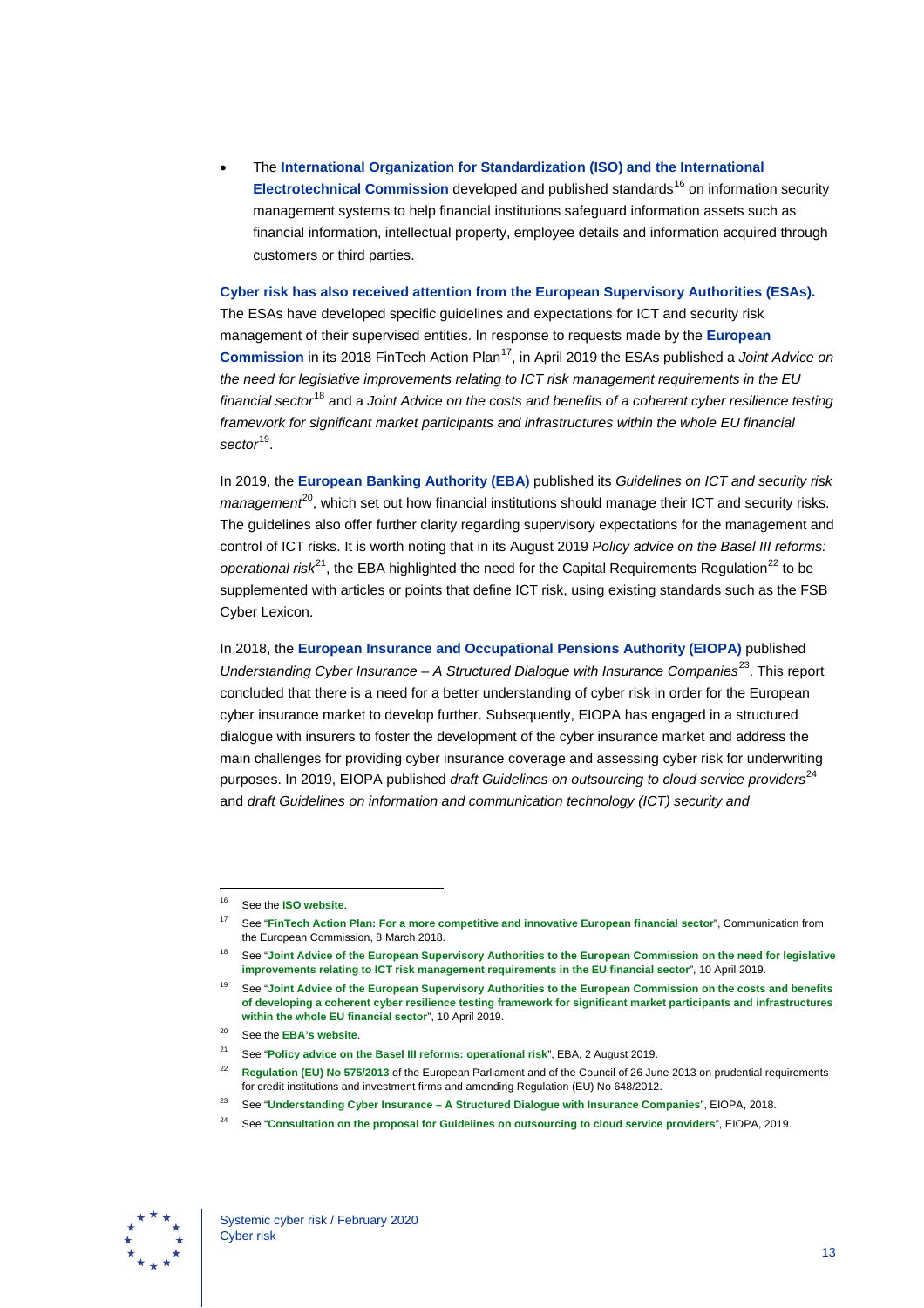*governance*[25](#page-14-0) to provide clarification and enhance supervisory convergence regarding outsourcing to cloud service providers and regarding cyber security and governance respectively.

In February 2019, the **European Securities and Markets Authority (ESMA)** published its *2018 Annual Report* and *2019 Work Programme*. [26](#page-14-1) The latter sets out its plans to conduct a cybersecurity review of a subset of EU-registered credit rating agencies, with a view to gaining an understanding of their level of exposure to cybersecurity risk, considering also their implemented cybersecurity controls. Regarding trade repositories, ESMA intends to keep on liaising with the information security functions of the firms and other key personnel to ensure that the scope of work and the operations sufficiently cover the trade repositories' needs. Finally, ESMA will continue monitoring cybersecurity risk, as a subset of information security risk, as well as risks related to cloud computing within its ongoing supervision activities.

**ECB Banking Supervision highlights the importance of banks' appropriate management of their IT and cyber risks.** After the establishment of the **Single Supervisory Mechanism**, the ECB conducted thematic reviews on the topic in 2015, 2016 and 2017 to gain a more detailed understanding of the scope of the problem and has since established a cyber incident reporting process. As a result, the ECB has been collecting information from the banks it supervises on cyber incidents that have taken place, with the purpose of identifying and monitoring trends in this area. Moreover, the ECB conducts frequent on-site inspections with a focus on IT and cybersecurity.

Also, in 2016 the ECB published its *Stocktake of IT risk supervision practices*, which provides a picture of the IT risk landscape outside European banking supervision and focuses on the most important IT risk areas and leading IT supervisory practices.<sup>[27](#page-14-2)</sup>

#### **The ECB's oversight function for financial market infrastructures (FMIs) highlights the need for FMIs to manage IT and cyber risks appropriately.**

- In December 2018, the **ECB** published *Cyber resilience oversight expectations for financial market infrastructures*<sup>[28](#page-14-3)</sup>, which provide more detailed guidance on how to operationalise the above-mentioned CPMI-IOSCO Guidance. The report provides overseers with clear expectations to assess FMIs, which can serve as a basis for discussion between FMIs and their respective overseers.
- In May 2018, the ECB published *TIBER-EU*, a framework for *Threat Intelligence-based Ethical*  Red Teaming.<sup>[29](#page-14-4)</sup> This involves a "controlled attempt to compromise the cyber resilience of an entity by simulating the tactics, techniques and procedures of real-life threat actors. It is based

<span id="page-14-4"></span><span id="page-14-3"></span><span id="page-14-2"></span><span id="page-14-1"></span>

<span id="page-14-0"></span><sup>25</sup> See "**[Consultation on the proposal for Guidelines on information and communication technology \(ICT\) security and](https://www.eiopa.europa.eu/content/consultation-proposal-guidelines-information-and-communication-technology-ict-security-and)  [governance](https://www.eiopa.europa.eu/content/consultation-proposal-guidelines-information-and-communication-technology-ict-security-and)**", EIOPA, 2019.

<sup>26</sup> See **[ESMA's website](https://www.esma.europa.eu/press-news/esma-news/esma-supervision-focus-data-brexit-and-cybersecurity-in-2019)**.

<sup>27</sup> See "**Stocktake of IT risk supervision practices – [IT supervision outside European banking supervision](https://www.bankingsupervision.europa.eu/ecb/pub/pdf/it_risk_stocktake201611.en.pdf)**", ECB Banking Supervision, November 2016.

<sup>28</sup> See "**[Cyber resilience oversight expectations for financial market infrastructures](https://www.ecb.europa.eu/paym/pdf/cons/cyberresilience/Cyber_resilience_oversight_expectations_for_financial_market_infrastructures.pdf)**", ECB, December 2018.

<sup>29</sup> See "**[TIBER-EU framework: How to implement the European framework for Threat Intelligence-based Ethical Red](https://www.ecb.europa.eu/pub/pdf/other/ecb.tiber_eu_framework.en.pdf)  [Teaming](https://www.ecb.europa.eu/pub/pdf/other/ecb.tiber_eu_framework.en.pdf)**", ECB, May 2018.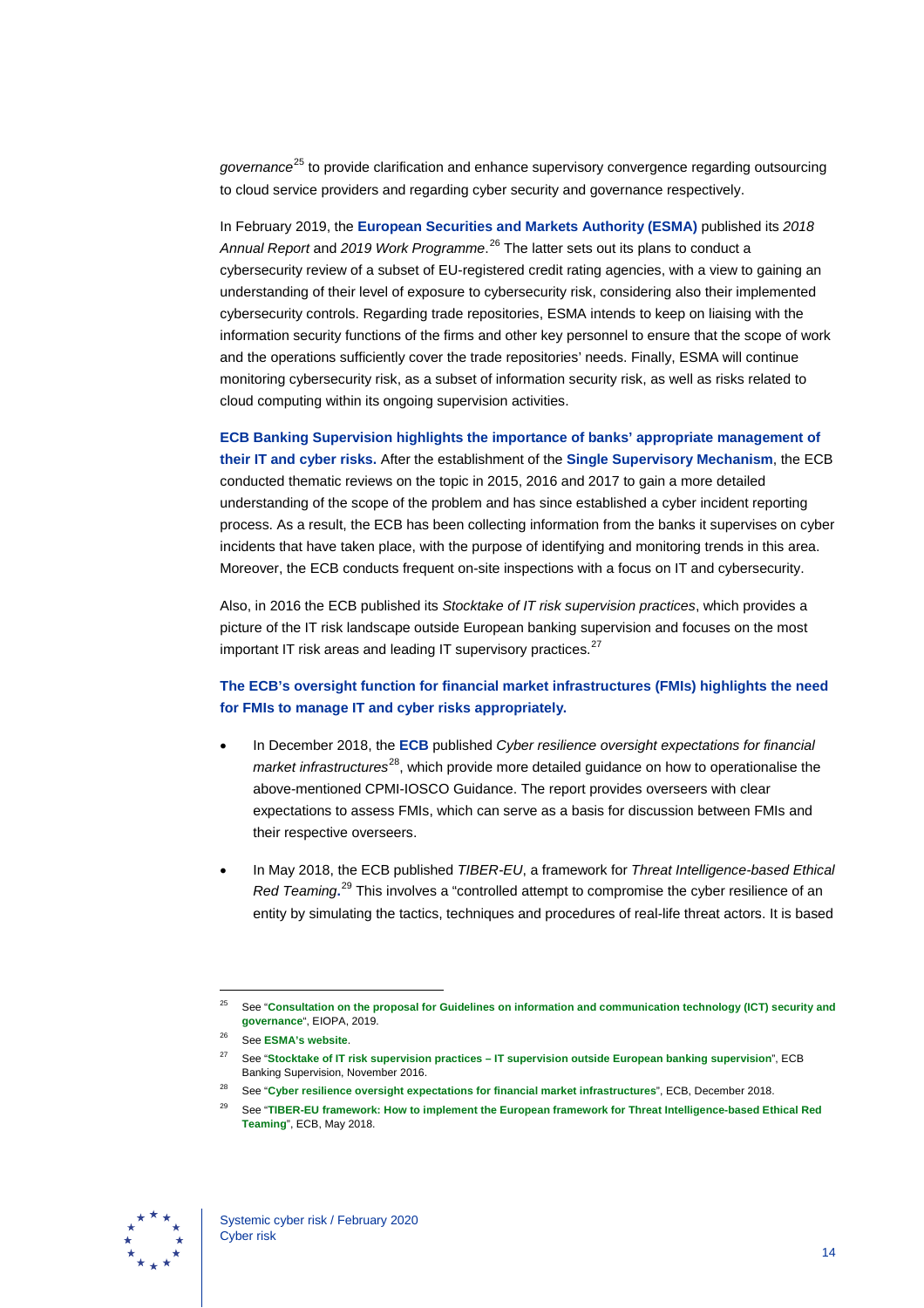on targeted threat intelligence and focuses on an entity's people, processes and technology, with minimal foreknowledge and impact on operations".<sup>[30](#page-15-0)</sup>

• Finally, in 2018 the **Euro Cyber Resilience Board for pan-European Financial Infrastructures (ECRB)** was established. The ECRB aims to enhance the cyber resilience of FMIs and critical service providers which are active in the EU on a cross-border basis, and of the wider EU financial sector by: (a) fostering trust and collaboration among pan-European FMIs and critical service providers, on the one hand, and authorities, on the other hand; and (b) catalysing joint initiatives aiming to (i) increase the cyber-resilience capabilities of the financial sector, including joint solutions and awareness, and (ii) reinforcing the operational resilience of the financial sector generally.<sup>[31](#page-15-1)</sup>

**The financial industry has established a number of fora to share information and analysis on cyber risks.** In 1999, the **Financial Services Information Sharing and Analysis Center (FS-ISAC)** was formed, which has since become the global financial industry's hub for sharing analysis and threat intelligence on cyber risks. $32$  The FS-ISAC is an industry consortium, which aims to reduce cyber risk in the global financial system by leveraging its intelligence platform, resiliency resources and a trusted peer-to-peer network of experts. It provides services to financial institutions which seek to mitigate and respond to cyber risks.

**Looking beyond the financial sector, in recent years the EU has passed key legislation addressing various aspects of cyber risk.** The Directive on Security of Network and Information Systems (NIS Directive), adopted in 2016, put in place requirements concerning national capabilities in the field of cybersecurity.<sup>[33](#page-15-3)</sup> The NIS Directive established the first mechanisms to enhance strategic and operational cooperation between Member States, and introduced obligations concerning security measures and incident notifications across sectors which are vital for the economy and society, such as energy, transport, drinking water supply and distribution, banking, FMIs, healthcare, digital infrastructure as well as key digital service providers.

The **European Union Agency for Cybersecurity (ENISA)**<sup>[34](#page-15-4)</sup> has a key role in supporting the implementation of the aforementioned directive. In April 2019, the EU Cybersecurity Act strengthened the mandate of ENISA and laid the foundations for an EU certification framework for ICT digital products, services and processes.<sup>[35](#page-15-5)</sup> ENISA's mission is to achieve "a high common level of cybersecurity across the Union, including by actively supporting Member States, Union institutions, bodies, offices and agencies in improving cybersecurity". Furthermore, Directive

<span id="page-15-5"></span>

<span id="page-15-0"></span>See "[Cyber Lexicon](https://www.fsb.org/wp-content/uploads/P121118-1.pdf)", FSB, 12 November 2018.

<span id="page-15-1"></span><sup>31</sup> See the **[ECB's website](https://www.ecb.europa.eu/paym/groups/euro-cyber-board/shared/pdf/ECRB_mandate.pdf)**.

<span id="page-15-2"></span><sup>32</sup> See the **[FS-ISAC website](https://www.fsisac.com/)**.

<span id="page-15-4"></span><span id="page-15-3"></span><sup>33</sup> See **[Directive \(EU\) 2016/1148](https://eur-lex.europa.eu/eli/dir/2016/1148/oj)** of the European Parliament and of the Council of 6 July 2016 concerning measures for a high common level of security of network and information systems across the Union.

<sup>34</sup> **[Regulation \(EC\) No](https://eur-lex.europa.eu/legal-content/EN/TXT/?uri=CELEX%3A32004R0460) 460/2004** of the European Parliament and of the Council established ENISA with the purposes of contributing to the goals of ensuring a high and effective level of network and information security within the Union, and developing a culture of network and information security for the benefit of citizens, consumers, enterprises and public administrations. Regulation (EC) No 1007/2008 of the European Parliament and of the Council extended ENISA's mandate until March 2012. Regulation (EU) No 580/2011 of the European Parliament and of the Council further extended ENISA's mandate until 13 September 2013. Regulation (EU) No 526/2013 extended ENISA's mandate until 19 June 2020.

See [Regulation \(EU\) 2019/881](https://eur-lex.europa.eu/eli/reg/2019/881/oj) of the European Parliament and of the Council of 17 April 2019 on ENISA (the European Union Agency for Cybersecurity) and on information and communications technology cybersecurity certification and repealing Regulation (EU) No 526/2013 (Cybersecurity Act).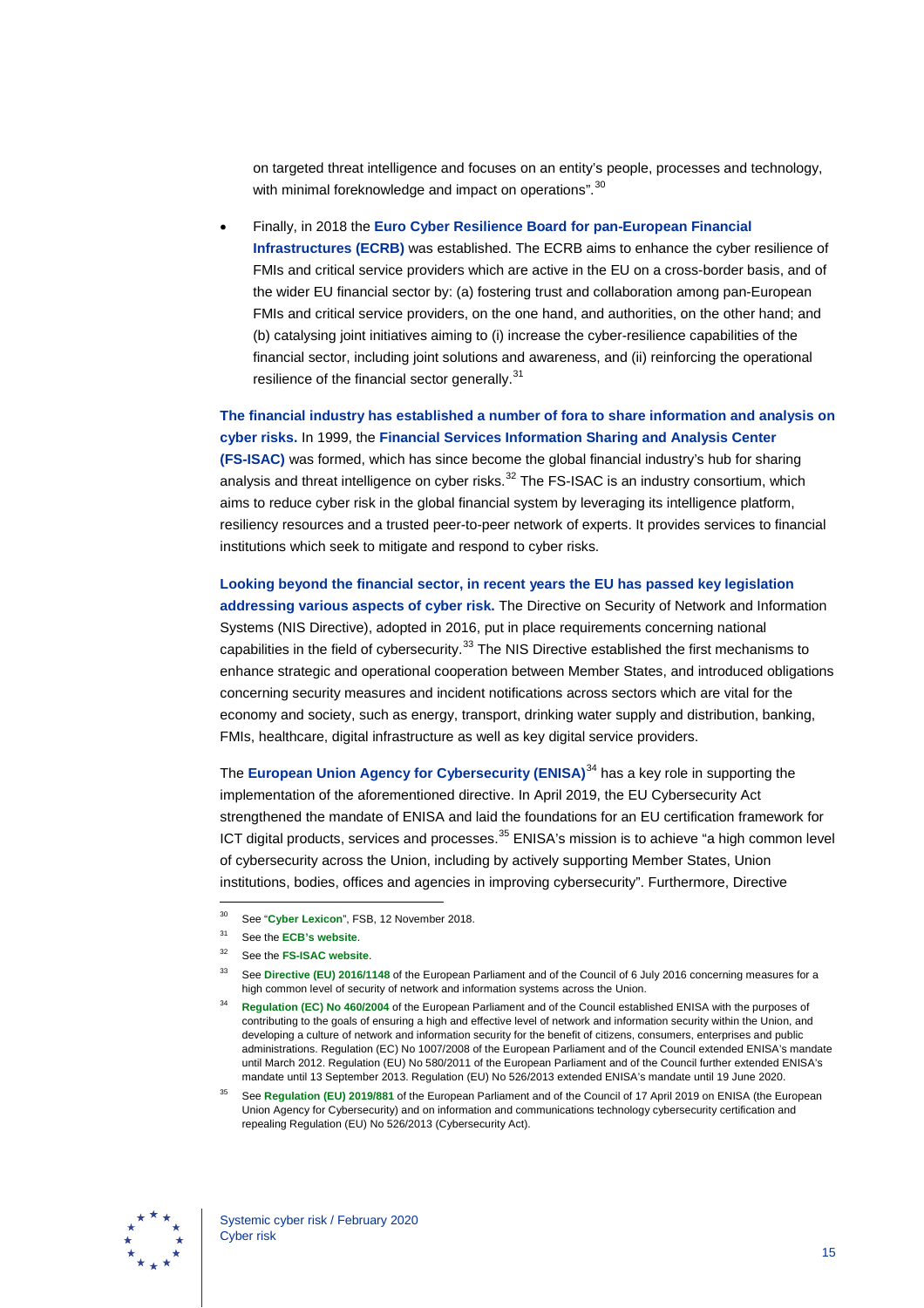2013/40/EU of the European Parliament and of the Council of 12 August 2013 on attacks against information systems provides minimum rules concerning the definition of criminal offences and sanctions in the area of attacks against information systems and provides for operational measures to improve cooperation among authorities on a cross-border basis.

Other legal acts such as the General Data Protection Regulation<sup>[36](#page-16-0)</sup>, as well as the Directive on privacy and electronic communications<sup>[37](#page-16-1)</sup> and the Directive establishing the European Electronic Communications Code<sup>[38](#page-16-2)</sup>, also contribute to a high level of cybersecurity in the digital single market. Cybersecurity is also relevant for the scope of application of other EU legal acts with relevance to the financial market such as the Payment Services Directive 2 (PSD2)<sup>39</sup>, the European Market Infrastructure Regulation (EMIR)<sup>[40](#page-16-4)</sup>, the Credit Rating Agency Regulation (CRAR)<sup>[41](#page-16-5)</sup>, the Markets in Financial Instruments Regulation (MiFIR)<sup>[42](#page-16-6)</sup>, the Markets in Financial Instruments Directive (MiFID)<sup>[43](#page-16-7)</sup> as well as the Central Securities Depository Regulation (CSDR)<sup>44</sup>. These legal acts consider technological innovation and lay out bespoke cybersecurity requirements. They may require further updating in the future, as the cyber risk landscape evolves.

**To protect the Union's institutions and bodies, the EU has established a Computer Emergency Response Team for its institutions, bodies and agencies and an EU-wide Network of Computer Security Incident Response Teams.** As part of the EU's commitment to a reinforced and high-level EU Networking and Information Security Policy, a **Computer Emergency Response Team (CERT-EU)** was established in 2012. Its mission is to contribute to the security of the ICT infrastructure of all Union institutions, bodies and agencies by (i) helping to prevent, detect, mitigate and respond to cyber incidents and (ii) acting as the cybersecurity information exchange and incident response coordination hub.<sup>[45](#page-16-9)</sup> The scope of CERT-EU's activities covers prevention, detection, response and recovery.<sup>[46](#page-16-10)</sup> Moreover, the NIS Directive established the Computer Security

- <span id="page-16-3"></span>See [EBA Guidelines GL/2017/17](https://eba.europa.eu/sites/default/documents/files/documents/10180/2081899/c63cfcbf-7412-4cfb-8e07-47a05d016417/Guidelines%20on%20the%20security%20measures%20under%20PSD2%20(EBA-GL-2017-17)_EN.pdf) on the security measures for operational and security risks of payment services under Directive (EU) 2015/2366 (PSD2).
- <span id="page-16-4"></span>See [Regulation \(EU\) No](https://eur-lex.europa.eu/legal-content/EN/TXT/?uri=CELEX%3A32012R0648) 648/2012 of the European Parliament and of the Council of 4 July 2012 on OTC derivatives, central counterparties and trade repositories.
- <span id="page-16-5"></span><sup>41</sup> See **[Regulation \(EC\) No](https://eur-lex.europa.eu/legal-content/EN/TXT/?uri=uriserv:OJ.L_.2009.302.01.0001.01.ENG) 1060/2009** of the European Parliament and of the Council of 16 September 2009 on credit rating agencies.
- <span id="page-16-6"></span><sup>42</sup> See **[Regulation \(EU\) No](https://eur-lex.europa.eu/legal-content/EN/TXT/?uri=CELEX%3A32014R0600) 600/2014** of the European Parliament and of the Council of 15 May 2014 on markets in financial instruments and amending Regulation (EU) No 648/2012.
- <span id="page-16-7"></span><sup>43</sup> See **[Directive 2014/65/EU](https://eur-lex.europa.eu/legal-content/EN/TXT/?uri=celex%3A32014L0065)** of the European Parliament and of the Council of 15 May 2014 on markets in financial instruments and amending Directive 2002/92/EC and Directive 2011/61/EU.
- <span id="page-16-8"></span><sup>44</sup> See **[Regulation \(EU\) No](https://eur-lex.europa.eu/legal-content/EN/TXT/?uri=CELEX%3A32014R0909) 909/2014** of the European Parliament and of the Council of 23 July 2014 on improving securities settlement in the European Union and on central securities depositories and amending Directives 98/26/EC and 2014/65/EU and Regulation (EU) No 236/2012.
- <sup>45</sup> See the **[Arrangement](https://eur-lex.europa.eu/legal-content/EN/TXT/?qid=1565283653695&uri=CELEX:32018Q0113(01))** between the European Parliament, the European Council, the Council of the European Union, the European Commission, the Court of Justice of the European Union, the European Central Bank, the European Court of Auditors, the European External Action Service, the European Economic and Social Committee, the European Committee of the Regions and the European Investment Bank on the organisation and operation of a computer emergency response team for the Union's institutions, bodies and agencies (CERT-EU).
- See the **CERT-EU** website.

<span id="page-16-10"></span><span id="page-16-9"></span>

<span id="page-16-0"></span><sup>36</sup> See **[Regulation \(EU\) 2016/679](https://eur-lex.europa.eu/legal-content/EN/TXT/?uri=celex%3A32016R0679)** of the European Parliament and of the Council of 27 April 2016 on the protection of natural persons with regard to the processing of personal data and on the free movement of such data, and repealing Directive 95/46/EC (General Data Protection Regulation).

<span id="page-16-1"></span><sup>37</sup> See **[Directive 2002/58/EC](https://eur-lex.europa.eu/legal-content/EN/ALL/?uri=CELEX%3A32002L0058)** of the European Parliament and of the Council of 12 July 2002 concerning the processing of personal data and the protection of privacy in the electronic communications sector (Directive on privacy and electronic communications).

<span id="page-16-2"></span>See [Directive \(EU\) 2018/1972](https://eur-lex.europa.eu/eli/dir/2018/1972/oj) of the European Parliament and of the Council of 11 December 2018 establishing the European Electronic Communications Code.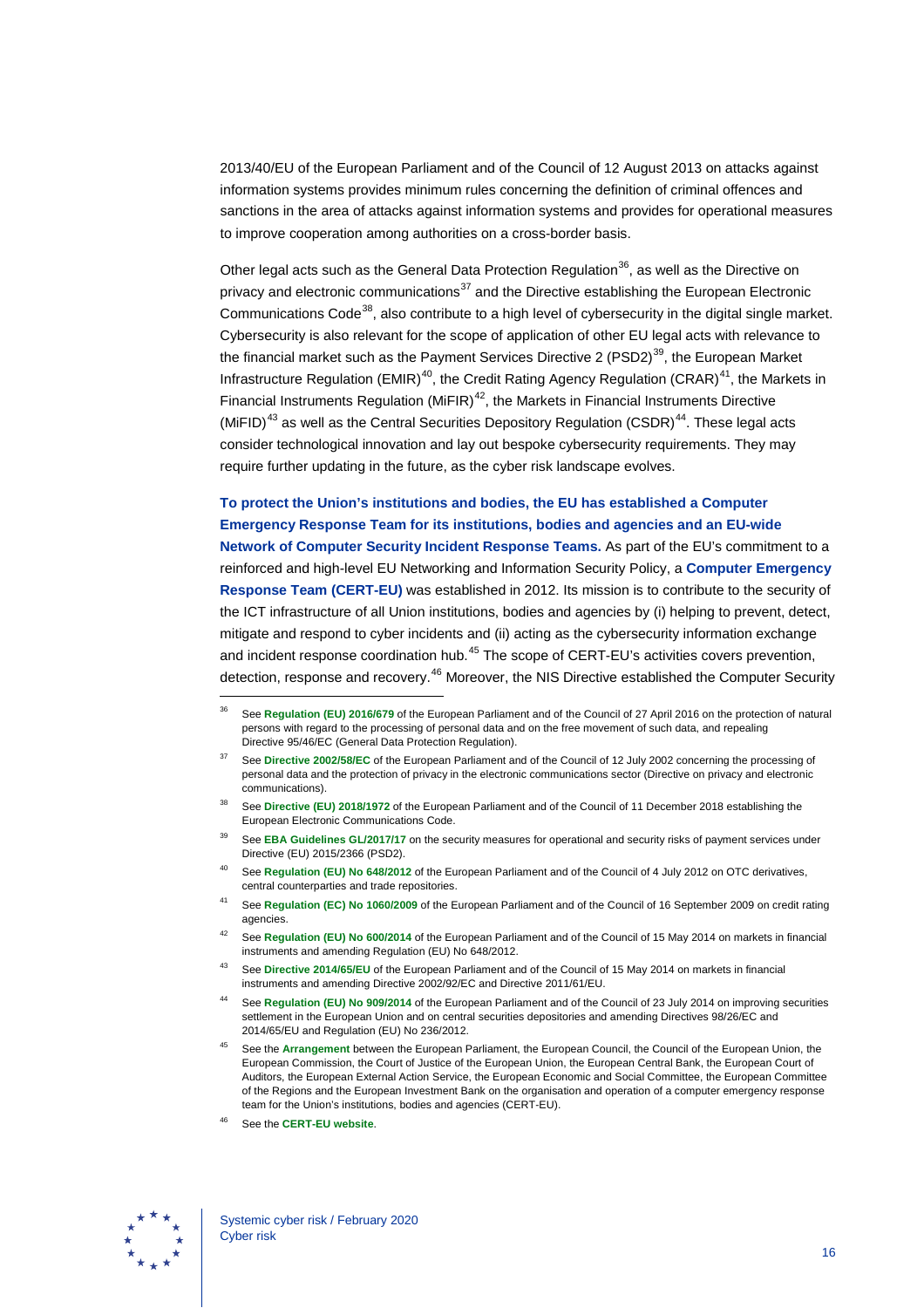Incident Response Teams Network (CSIRTs Network). This brings together EU Member States' appointed CSIRTs and CERT-EU. It aims to contribute to developing confidence and trust between Member States and to promote swift and effective operational cooperation. The European Commission participates in the network as an observer. ENISA is tasked with actively supporting the CSIRT cooperation, providing the secretariat and supporting incident coordination upon request.<sup>[47](#page-17-1)</sup>

**EU intelligence services are also engaged in the prevention and mitigation of cyber risks and cybercrime.** In 2013, Europol set up the **European Cybercrime Centre (EC3)** "to strengthen the law enforcement response to cybercrime in the EU and thus to help protect European citizens, businesses and governments from online crime". EC3 publishes the annual *Internet Organised Crime Threat Assessment* (IOCTA), its flagship strategic report on key findings and emerging threats and developments in cybercrime. The IOCTA demonstrates how wide and varied cybercrime is and how EC3 is a key part of Europol's and the EU's response<sup>[48](#page-17-2)</sup> through the use of forensics, strategy and operations. In 2010, Europol together with the European Commission and EU Member States established the **European Union Cybercrime Task Force (EUCTF)**[49,](#page-17-3) which comprises the heads of the national cybercrime units from the various Member States and representatives from Europol, the European Commission and Eurojust. The EUCTF's mission is to develop and promote a harmonised approach within the European Union to the criminal misuse of ICT and the fight against cybercrime. Other key actors involved in responding to cybersecurity crises include the EU Military Staff Intelligence Directorate (EUMS INT) and Situation Room (Sitroom), which are working together as the Single Intelligence Analysis Capacity (SIAC), and the EU Hybrid Fusion Cell based in the European Union Intelligence and Situation Centre (INTCEN).<sup>[50](#page-17-4)</sup>

## <span id="page-17-0"></span>2.3 Recent cyber incidents

**In recent years, the frequency and impact of cyber incidents have increased; some malicious cyber incidents have become more sophisticated.**[51](#page-17-5) In particular, there has been a significant increase in supply chain incidents and the use of targeted destructive malware<sup>[52](#page-17-6)</sup> and malicious cyber incidents are also becoming increasingly political in nature (nation-state sponsored).<sup>[53](#page-17-7)</sup> At the same time, there have been a number of accidental incidents that have led to (temporary) unavailability of key economic functions.<sup>[54](#page-17-8)</sup> This section provides a brief overview of recent cyber incidents and their relevance for the financial sector.

<span id="page-17-8"></span><span id="page-17-7"></span><span id="page-17-6"></span><span id="page-17-5"></span>

<span id="page-17-1"></span><sup>47</sup> See Article 12 of the **[NIS Directive](https://eur-lex.europa.eu/eli/dir/2016/1148/oj)**.

<span id="page-17-3"></span><span id="page-17-2"></span><sup>48</sup> See the **[Europol website](https://www.europol.europa.eu/about-europol/european-cybercrime-centre-ec3)**.

See the **[Europol website](https://www.europol.europa.eu/about-europol/european-cybercrime-centre-ec3/euctf)**.

<span id="page-17-4"></span><sup>50</sup> See Recital 15 of **[Commission Recommendation \(EU\) 2017/1584](https://eur-lex.europa.eu/eli/reco/2017/1584/oj)** of 13 September 2017 on coordinated response to large-scale cybersecurity incidents and crises.

<sup>51</sup> See "**[ACSC Threat Report 2016](https://www.cyber.gov.au/sites/default/files/2019-04/ACSC_Threat_Report_2016.pdf)**", Cambridge Centre for Risk Studies "**[Cyber Risk Outlook 2018](https://www.jbs.cam.ac.uk/faculty-research/centres/risk/publications/technology-and-space/cyber-risk-outlook/cyber-risk-outlook-2018/)**" and "**[Cyber Risk](https://www.jbs.cam.ac.uk/faculty-research/centres/risk/publications/technology-and-space/cyber-risk-outlook/cyber-risk-outlook-2019/)  [Outlook 2019](https://www.jbs.cam.ac.uk/faculty-research/centres/risk/publications/technology-and-space/cyber-risk-outlook/cyber-risk-outlook-2019/)**", and Annex A of the "**[CyRiM Report 2019](https://www.lloyds.com/news-and-risk-insight/risk-reports/library/technology/bashe-attack)**".

<sup>52</sup> A **[report](https://www.symantec.com/content/dam/symantec/docs/reports/istr-24-2019-en.pdf)** by Symantec notes that supply chain attacks are up by 78%, and destructive malware up by 25%.

<sup>53</sup> See "**[Symantec Internet Security Threat Report](https://www.symantec.com/content/dam/symantec/docs/reports/istr-24-2019-en.pdf)**", Vol. 24, February 2019, Cambridge Centre for Risk Studies "**[Cyber](https://www.jbs.cam.ac.uk/faculty-research/centres/risk/publications/technology-and-space/cyber-risk-outlook/cyber-risk-outlook-2019/)  [Risk Outlook 2019](https://www.jbs.cam.ac.uk/faculty-research/centres/risk/publications/technology-and-space/cyber-risk-outlook/cyber-risk-outlook-2019/)**" and "**[ENISA Threat Landscape Report 2018](https://www.enisa.europa.eu/publications/enisa-threat-landscape-report-2018)**".

<sup>54</sup> See, for instance, Menze, T., "**[The state of industrial cybersecurity](https://ics.kaspersky.com/media/2019_Kaspersky_ARC_ICS_report.pdf)**", July 2019.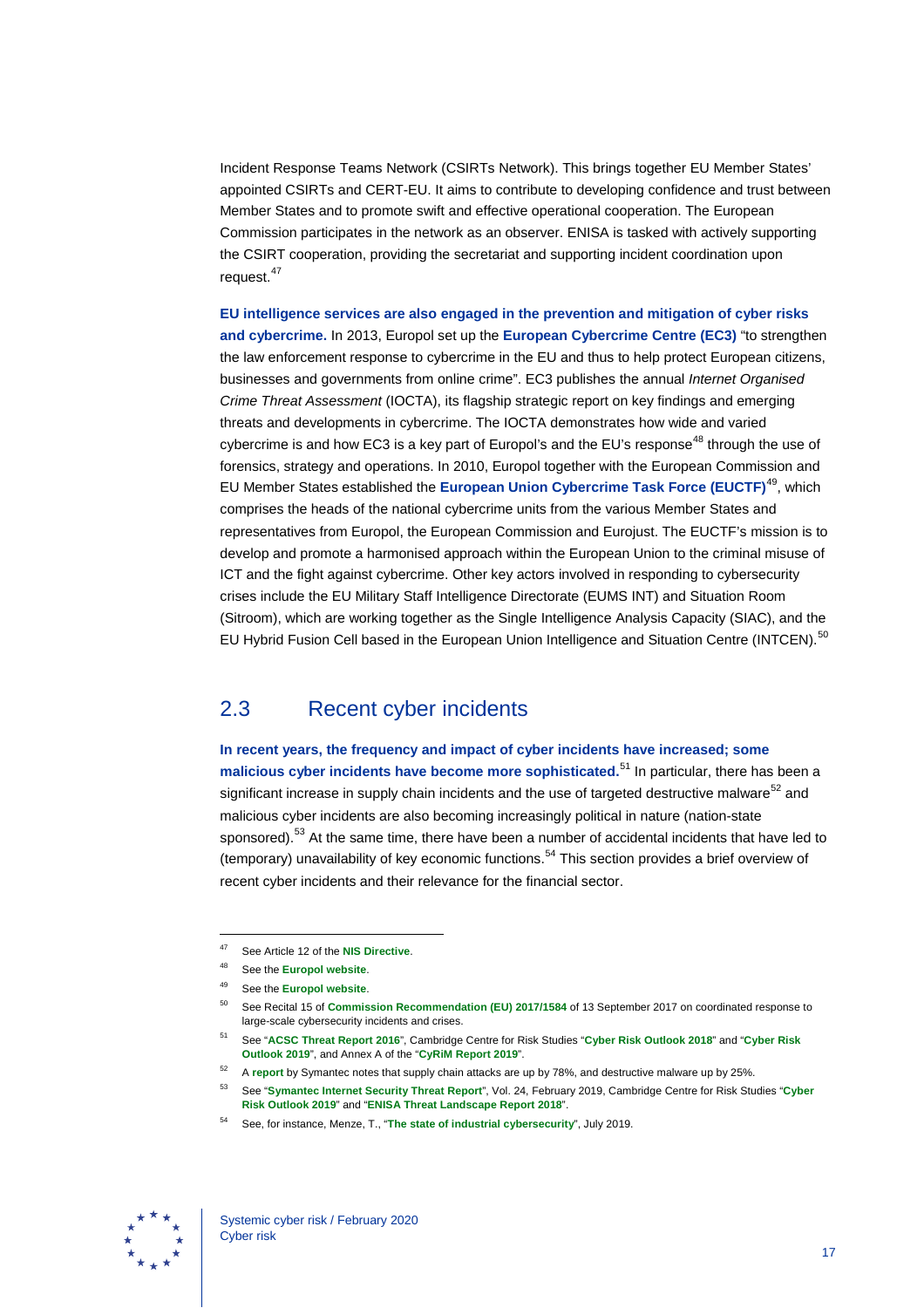**The financial sector has traditionally been a key target for cybercriminals looking for financial gain.** The Carnegie Endowment for International Peace in collaboration with BAE systems maintains an up-to-date database of significant malicious cyber incidents affecting the financial sector.<sup>[55](#page-18-0)</sup> Notable examples of recent cyber incidents include:

- The hacking of the central bank of Bangladesh's SWIFT payment terminal in 2016, leading to fraudulent payment messages and USD 81 million being stolen (financial theft).
- The hacking of Cosmos Bank's ATM (automated teller machine) server in India in 2018, resulting in USD 13.5 million being stolen through fraudulent credit and debit card transactions (financial theft).
- The Banco de Chile's network incident, resulting in a USD 10 million loss (financial theft).
- The incident affecting the Banco de Mexico's domestic interbank payment system, SPEI, resulting in a USD 15 million loss (financial theft).
- The data breach at Equifax in 2017, resulting in an estimated 143 million US records containing customer information being stolen by hackers. This included social security numbers, dates of birth and credit card details (data breach/theft).

In 2017, the WannaCry and NotPetya cyber incidents, which originated outside the financial system, caused significant disruption across several countries and industrial sectors, with an impact on critical infrastructure and public services. These examples are covered in more detail in Sections 3.2.1 and 3.2.2.

**While the total costs of cyber incidents are notoriously hard to establish, industry estimates range from USD 45 billion to USD 654 billion for the global economy in 2018.**[56](#page-18-1) [57](#page-18-2) Accenture estimates the average cost of cyber incidents per company to have been around USD 13 million in 2018, an increase of 12% compared with 2017 and up 72% in the last five years. Estimating the total costs of cyber incidents is extremely difficult for two reasons. First, not all cyber incidents and losses are currently being reported. Second, even when an incident is reported, it is often not clear to what extent the loss estimate includes direct losses (loss of revenue, funds stolen, repair costs, etc.) as well as indirect losses (loss of reputation, damage to brand value, legal costs and fines, etc.).

**Accidental failures of card service providers or bank backup systems have recently affected millions of customers globally.** Such incidents remind us of the potential damage a cyber incident could cause in the financial sector, if it were to hit critical economic functions. Visa and Mastercard are key card service operators serving numerous banks and customers across the globe. Consequently, the impact of their accidental failures in summer 2018 quickly became a cross-border issue. The failure of hardware at Visa led to a partial outage lasting around eight

<span id="page-18-2"></span><span id="page-18-1"></span><span id="page-18-0"></span>

<sup>55</sup> See the **[website of the Carnegie Endowment for International Peace](https://carnegieendowment.org/specialprojects/protectingfinancialstability/timeline)**.

<sup>56</sup> See the Online Trust Alliance's "**[2018 Cyber Incidents and Breach Trends](https://www.internetsociety.org/resources/ota/2019/2018-cyber-incident-breach-trends-report/) Report**".

<sup>57</sup> See ForgeRock's "**[U.S. Consumer Data Breach Report 2019](https://www.forgerock.com/resources/view/92170441/industry-brief/us-consumer-data-breach-report.pdf)**". The White House also estimated the costs of malicious malware at between USD 57 billion and USD 109 billion (see "**[The Cost of Malicious Cyber Activity to the U.S.](https://www.whitehouse.gov/wp-content/uploads/2018/03/The-Cost-of-Malicious-Cyber-Activity-to-the-U.S.-Economy.pdf)  [Economy](https://www.whitehouse.gov/wp-content/uploads/2018/03/The-Cost-of-Malicious-Cyber-Activity-to-the-U.S.-Economy.pdf)**", The Council of Economic Advisors, February 2018).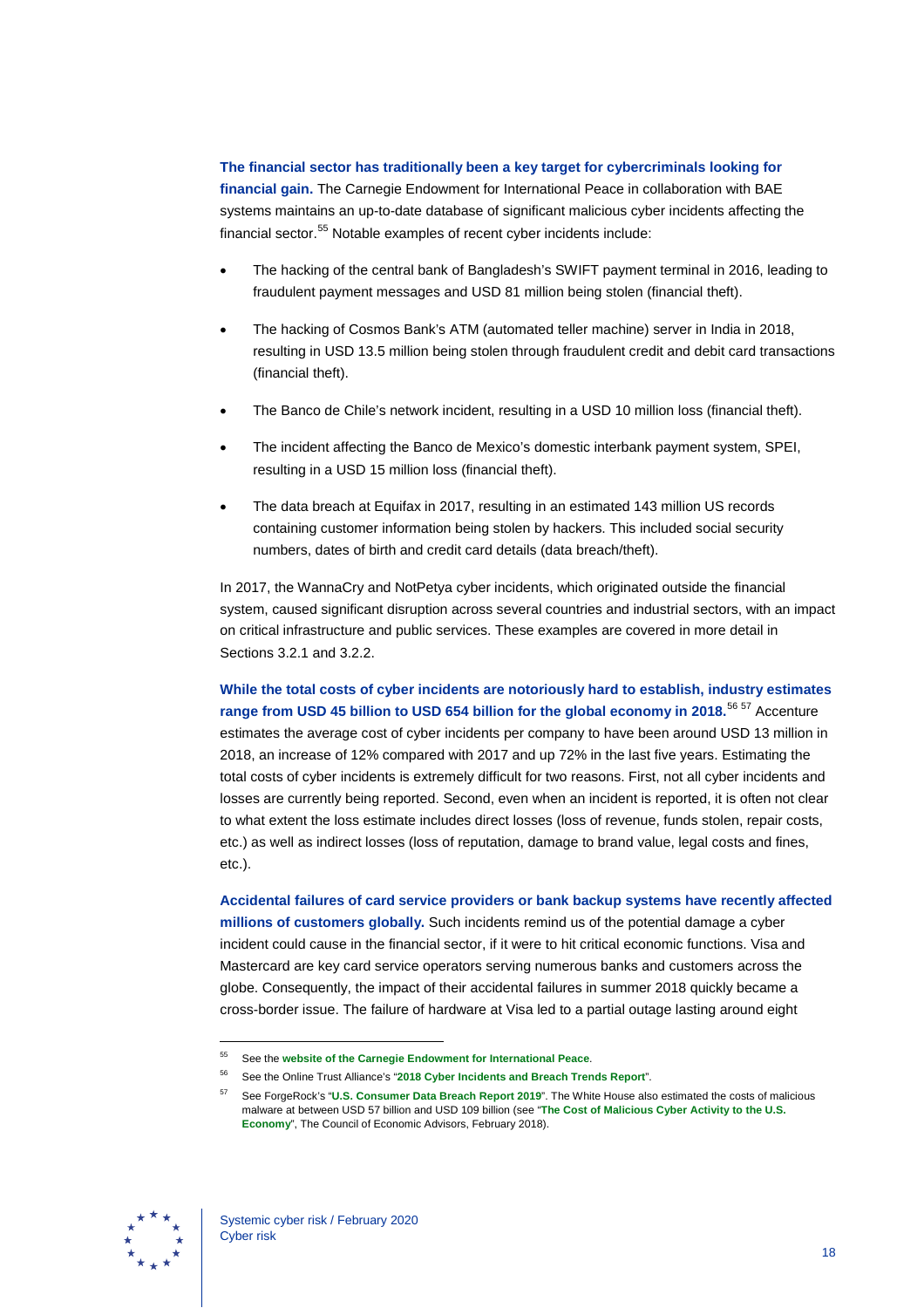hours and affecting 5.2 million card transactions across Europe.<sup>[58](#page-19-1)</sup> The outage of Mastercard a few weeks later affected customers globally.<sup>[59](#page-19-2)</sup> Further notable examples of accidental failures include:

- In February 2019, the CME Group stopped trading for several global financial instruments such as S&P 500 futures and US Treasury futures due to technical problems. The outage had an impact on several markets and asset classes, including oil, natural gas and metals.<sup>[60](#page-19-3)</sup>
- A European bank experienced a severe storage failure disrupting several core services. After switching to the backup site, the bank discovered that the backups were not fully up to date, which created data inconsistencies. At this point the bank decided to halt all operations until the inconsistencies had been corrected. The incident was resolved within less than 48 hours.
- In June 2016, several media outlets reported that the payments of all customers of a major European bank had been booked twice due to a technical glitch. As the incident happened at the beginning of the month, the double booking concerned payments of rent, insurance premiums and electricity. Numerous clients were not able to perform further payments as their balances had become negative.

In sum, with the increasing role of malicious malware and state-sponsored activity, more disruptive cyber incidents therefore seem to be a question of "when" rather than "if". Section 3.3 discusses these events in the context of the conceptual systemic cyber risk model in further detail.

## <span id="page-19-0"></span>2.4 Common individual vulnerabilities across ESRB members

**In 2018, the ESCG surveyed ESRB member institutions to gather information on common individual vulnerabilities (CIVs) relevant for cyber risk.** The questionnaire was based on thematic vulnerabilities that ESCG members had previously identified and agreed on. The group collected findings from cybersecurity assessments undertaken by 14 ESRB members across supervised/overseen entities (including banks, FMIs and insurers).<sup>[61](#page-19-4)</sup> This led to the identification of the set of CIVs listed in Table 3. It is possible to group these vulnerabilities into different categories according to their nature: a gap (*target quality not present*), a weakness (*inadequate quality*), a susceptibility (*can be affected by something else*), and a flaw (*defect or imperfection*). These vulnerabilities can either arise in a *process* or be part of a *control measure*. Annex 1 provides a more detailed description of each of these vulnerabilities.

<span id="page-19-4"></span><span id="page-19-3"></span><span id="page-19-2"></span><span id="page-19-1"></span>

<sup>58</sup> See the June 2018 **[article](https://www.theguardian.com/money/2018/jun/01/visa-card-network-crashes-and-sparks-payment-chaos)** in The Guardian.

<sup>59</sup> See the July 2018 **[article](https://www.ft.com/content/1fd2a066-860f-11e8-a29d-73e3d454535d)** in the Financial Times.

See the February 2019 [article](https://www.cnbc.com/2019/02/27/us-futures-trading-halted-due-to-cme-technical-problems.html) on the CNBC website.

The competent authorities of Belgium, Germany, Hungary, Ireland, Italy, Lithuania, Malta, The Netherlands, Poland, Romania, Slovenia, Spain, Sweden and the United Kingdom responded to the questionnaire.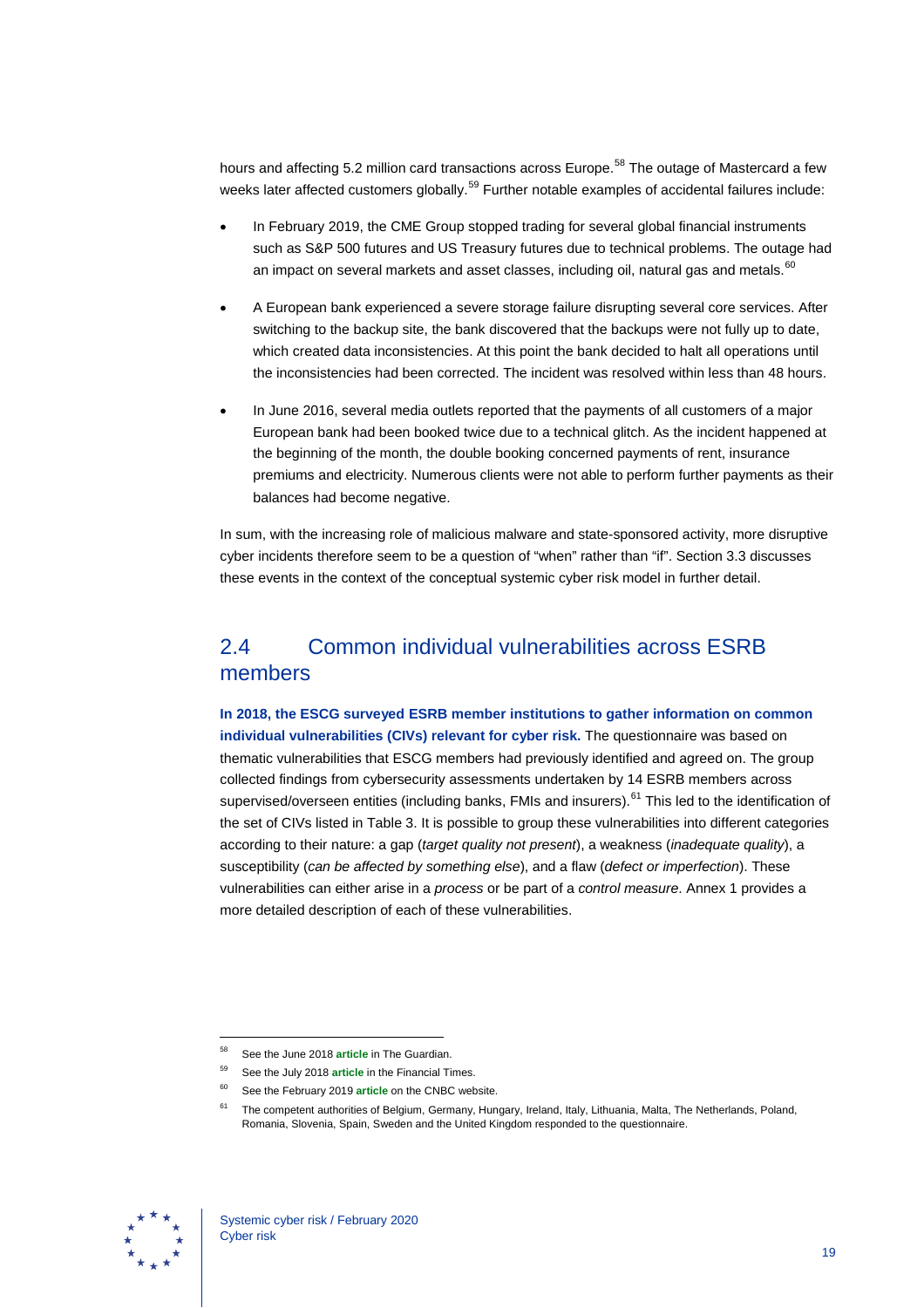#### Table 3

#### **Common individual vulnerabilities identified across ESRB member jurisdictions**

| <b>Common individual vulnerability (CIV)</b>                                           | <b>Category</b>                  |
|----------------------------------------------------------------------------------------|----------------------------------|
| Insufficient industry oversight of third party suppliers and supply-chain              | Weakness in <b>process</b>       |
| Inadequate cyber hygiene                                                               | Weakness in <b>process</b>       |
| Ineffective testing of people, processes and technology                                | Flaw in process                  |
| Insufficient cyber strategic planning and board level influence on cyber<br>resilience | Weakness in <b>process</b>       |
| Lack of investment in cyber threat intelligence                                        | Gap in process                   |
| Presence of end of life systems                                                        | Susceptibility/flaw in asset     |
| Technology centric focus underestimating responsibility of people and<br>processes     | Weakness in process              |
| Organisational culture change needed for secure cybersecurity<br>behaviours            | Gap in process                   |
| Cyber undermines existing operational resilience arrangements                          | Weakness in control measures     |
| High risk internet use requires better controls                                        | Weakness in control measures     |
| Firm scale and resources impact effective cyber risk management                        | Susceptibility in <b>process</b> |
| Insufficient credible third line of defence challenge in firms                         | Weakness in process              |
| Cyber maturity targets not defined                                                     | Gap in <b>process</b>            |

*Source: ESRB (ESCG).*

#### **The survey showed that some vulnerabilities are more prevalent across member**

**jurisdictions than others.** By their very nature, all 13 findings are relevant, as they indicate weaknesses in individual firms' approaches to cybersecurity. However, the survey revealed differences in the frequency of occurrence of the 13 vulnerabilities across the 14 responding member jurisdictions (see Chart 1). For instance, all 14 jurisdictions assessed that insufficient industry oversight of third-party suppliers and the supply chain was a vulnerability in their jurisdiction. But only half of the jurisdictions reported cyber maturity targets not being defined as a vulnerability.

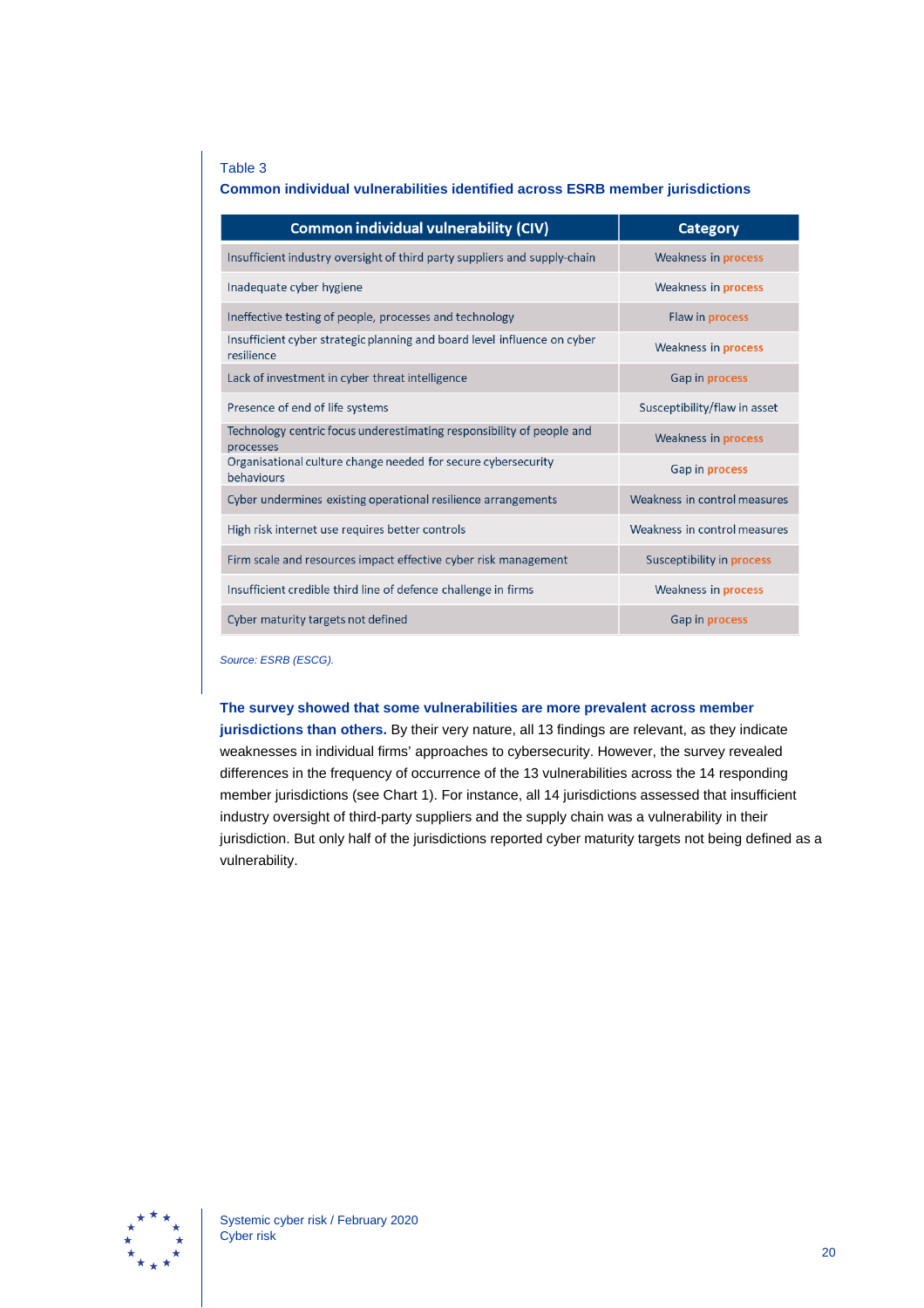#### Member States 0  $\overline{2}$  $\overline{3}$  $\overline{4}$  $5\overline{5}$  $6$  $\circ$ 10 11 12 13 14  $1$  $\overline{7}$ 8 4. Insufficient industry oversight of third party suppliers and supply-chain  $N<sub>o</sub>$ 12. Insufficient cyber hygiene 2. Insufficient cyber strategic planning and board level influence on cyber resilience No  $N<sub>o</sub>$ 9. Lack of investment in cyber threat intelligence  $\overline{N_{\Omega}}$ 6. Ineffective testing of people, processes and technology  $N<sub>o</sub>$ 13. Presence of end of life systems 8. Technology centric focus rather than focus on people  $N<sub>o</sub>$ 10. Organisational culture change needed for secure cybersecurity behaviours  $\overline{N}$ 1. Cyber undermines existing operational resilience arrangements **No** 7. Firm scale and resources impact effective cyber risk management  $\overline{N}$ 5. Insufficient credible third line of defence challenge in firms **No** 11. High risk internet use requires better controls 3. Cyber maturity targets not defined

#### Chart 1

#### **Prevalence of each of the common individual vulnerabilities**

*Source: ESRB (ESCG).*

#### **Members were asked to rank the vulnerabilities as high, medium or low priority in their jurisdiction.** Chart 2 illustrates the prioritisation of vulnerabilities provided by members. The survey revealed that the three highest-priority vulnerabilities were: (i) insufficient industry oversight of thirdparty suppliers and the supply chain; (ii) inadequate cyber hygiene; and (iii) ineffective testing of people, processes and technology.

#### Chart 2 **Supervisory prioritisation rating of each of the common individual vulnerabilities**



*Source: ESRB (ESCG).*

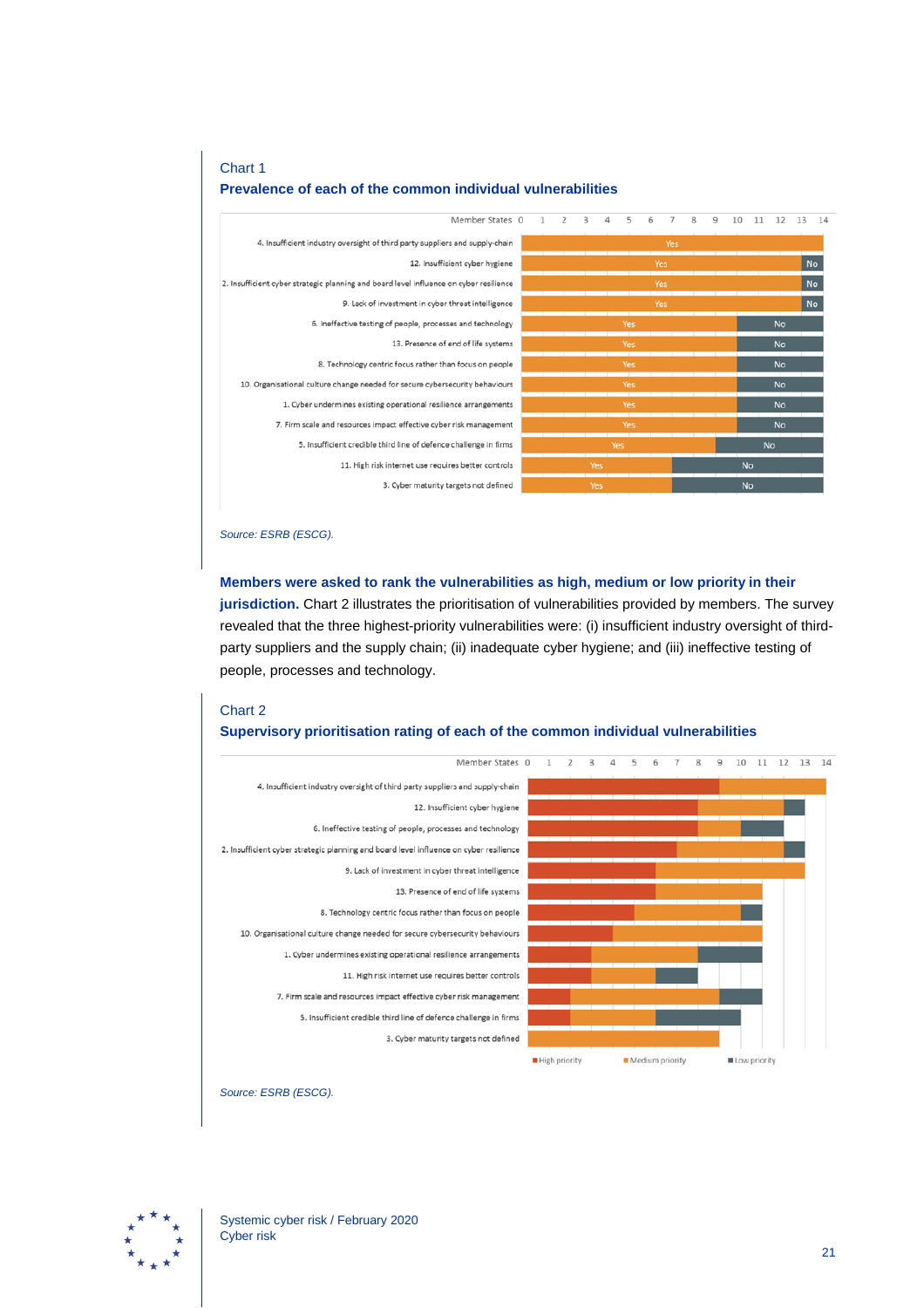**While individual institutions should have strong incentives to mitigate these vulnerabilities, these may not be sufficient or fully aligned with public interests.** For example, institutions may not allocate sufficient resources to cybersecurity and instead allocate resources to more "visible" areas (i.e. focusing on profits and growth) at the expense of preparing for operational disruptions. Fearing reputational impacts, institutions may also be hesitant to share information with other entities after they have suffered a cyber incident, thus reducing opportunities to improve the management of existing vulnerabilities.

## <span id="page-22-0"></span>2.5 Financial stability and cyber risk

Having considered the cyber risks affecting individual firms and the extent to which there are common vulnerabilities across firms, this section considers the broader issue of financial stability.

**"Systemic risk" means a risk of disruption in the financial system with the potential to have serious negative consequences for the internal market and the real economy.**[62](#page-22-1) Financial stability in general refers to the proper functioning of financial markets in support of the real economy, i.e. their capacity to absorb shocks, continue providing the key economic functions such as facilitating payments, ensuring healthy lending markets and credit provision, transferring and transforming risk through intermediation and providing liquidity and price discovery mechanisms. [63](#page-22-2) Financial stability is threatened when shocks cannot be absorbed and amplifying dynamics such as bank runs, liquidity and lending freezes, fire sales, market crashes or hyperinflation occur. Such dynamics, some of which are seen during severe crises, have the potential to lead to negative consequences for the real economy and can trigger severe recessions or depressions.

**Beyond the magnitude of financial losses, uncertainty and the loss of confidence are critical catalysts in triggering financial instability.** The evidence from historical financial crises demonstrates that financial instability – and the consequent loss of economic activity – could arise both as a result of direct actions by financial market participants in response to a given shock (e.g. the insolvency of a major bank) or of a broad fall in market or public confidence, which in turn causes financial market participants to modify their behaviour (e.g. a bank run or liquidity run). Thus, when considering the potential for a cyber shock to affect financial stability, it is important to consider both direct and indirect transmission channels.

**Furthermore, the evidence from previous financial crises also tells us that both the size and the distribution of the initial shock matter, as well as whether there is a sufficient degree of transparency about the losses.** In the absence of such information, financial market participants may become concerned about the ability of others to bear the losses and may withdraw funds, in turn creating further market instability. Hence, in the context of systemic cyber risk, it is important to understand the nature of the initial incident and the resulting financial losses.

<span id="page-22-2"></span><span id="page-22-1"></span>

<sup>62</sup> See **[Regulation \(EU\) No](https://eur-lex.europa.eu/legal-content/EN/TXT/?uri=CELEX%3A32010R1092) 1092/2010** of the European Parliament and of the Council of 24 November 2010 on European Union macro-prudential oversight of the financial system and establishing a European Systemic Risk Board.

<sup>63</sup> See the **[ECB's website](https://www.ecb.europa.eu/ecb/tasks/stability/html/index.en.html)**.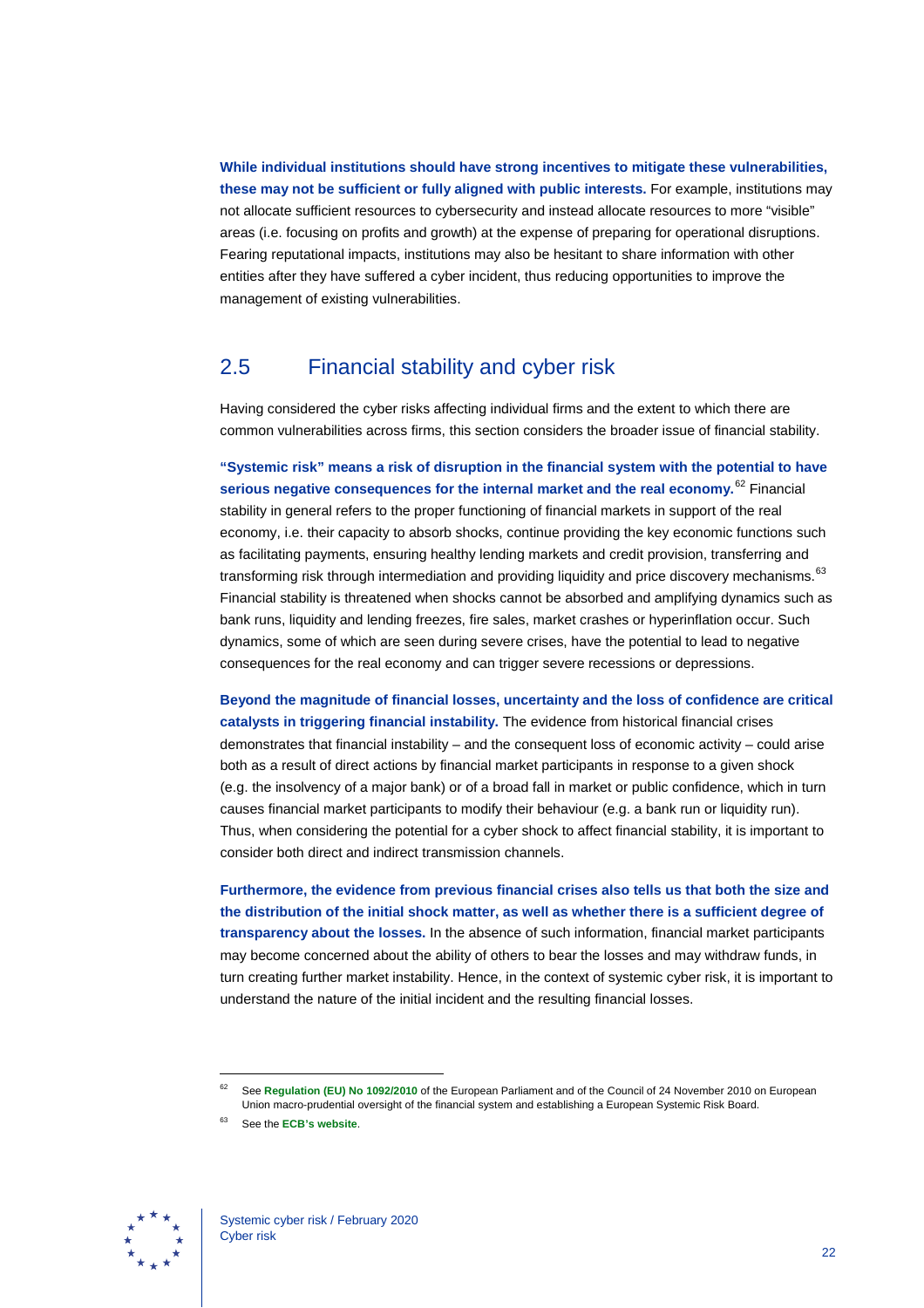<span id="page-23-0"></span>**Not every cyber incident represents a threat to financial stability.** At the same time, it is not inconceivable that in future, a large-scale cyber incident in the financial sector could create disruption on such a scale that it has the potential to have serious negative consequences for the internal market and the real economy. The next section considers under what conditions a cyber incident could become a systemic event.

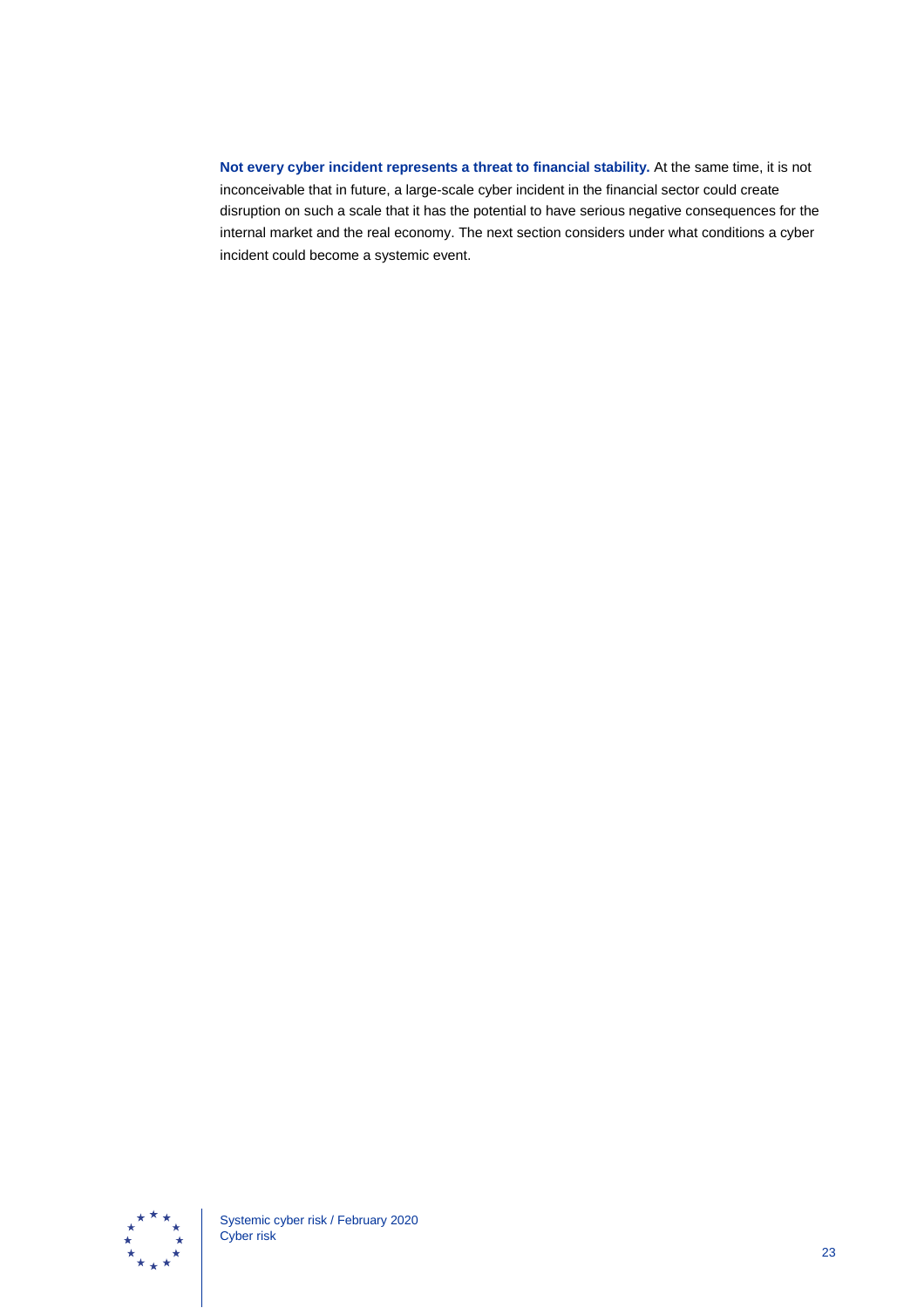## 3 Can cyber risk become systemic?

**This section summarises the conceptual model developed by the ESRB's European Systemic Cyber Group (ESCG) to analyse cyber risk.** As noted in Section 2, to date no cyber incidents with a systemic impact for the financial system have materialised. It is important, however, to consider whether cyber risk has the potential to trigger serious and systemic financial repercussions, and how this might happen. To address this question, the ESCG has developed a conceptual model $64$  to:

- 1. illustrate how the materialisation of cyber risk can trigger a systemic financial crisis;
- 2. improve our understanding of which vulnerabilities and factors need to be in place in order for a cyber incident to trigger a systemic crisis;
- 3. help authorities to analyse how cyber risks could develop in their jurisdiction into a systemic event; and
- <span id="page-24-0"></span>4. identify which common individual vulnerabilities (identified in the survey of the ESRB membership) have the greatest potential to trigger a systemic crisis, and therefore need specific regulatory attention.

## 3.1 Conceptual systemic cyber risk model

**The conceptual model splits the analysis of a cyber incident into four distinct phases: (i) context; (ii) shock; (iii) amplification; and (iv) systemic event.** The phases are inspired by the FSB's approach to the macro-financial implications of operational and cyber risk, which decomposes the analysis of a cyber incident into general background and setting, the initial impact at source, its amplification through the system, and the final outcome (see Figure 2). Each phase is described in more detail in the following subsections.

<span id="page-24-1"></span>

<sup>64</sup> The conceptual model is described in detail in "The making of a cyber crash", *ESRB Occasional Paper Series*, Forthcoming.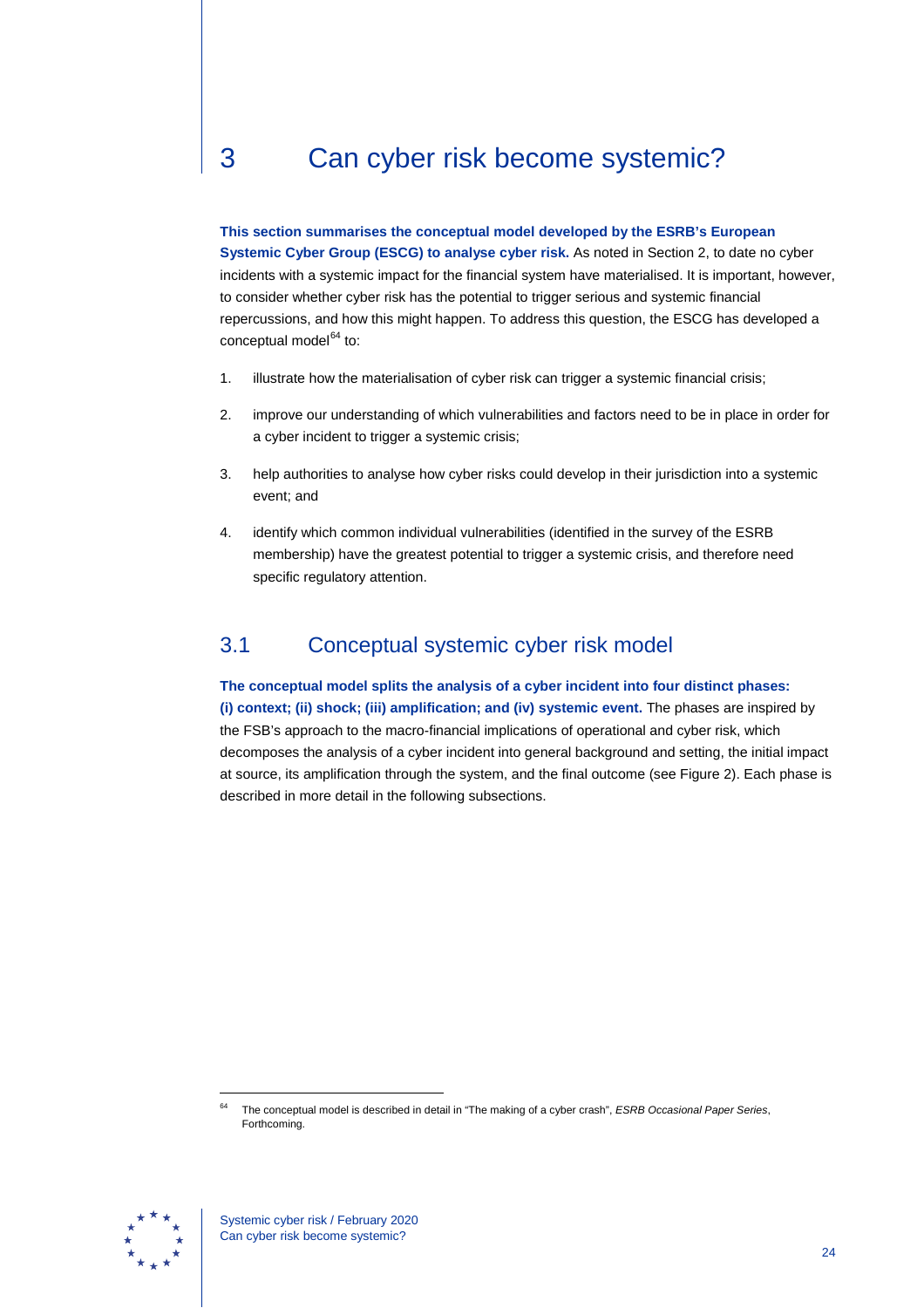

*Source: "The making of a cyber crash", ESRB Occasional Paper Series, Forthcoming.* 

### 3.1.1 The context phase

**The context phase describes the circumstances under which a cyber incident arises, in the form of a crystallised cyber risk.** This phase examines the constituent parts of cyber risk which provide the setting and origin for a potential cyber incident, including:

- **cyber threats:** understanding the nature, localisation and motivation, if the act is deliberate, and the capability, intent and opportunities associated with the threat;
- vulnerabilities: distinguishing between idiosyncratic<sup>[65](#page-25-0)</sup> and common individual vulnerabilities<sup>66</sup>, to which other characteristics can be assigned to allow for ranking and categorisation;
- **assets:** classified by type, and expressed as "stores of value", i.e. a form of capital which can be saved, retrieved or exchanged at a later time; also includes non-financial assets such as hardware, software, intellectual property, etc.; understanding which cyber incidents have the potential to put value at risk;
- **countermeasures:** the methods which organisations can implement to mitigate cyber risk; and
- **starting point:** the three generalised entry points into the conceptual model, whereby a cyber incident hits either a single institution or multiple institutions simultaneously, or occurs via the supply chain.

<span id="page-25-1"></span><span id="page-25-0"></span>

 $65$  Individual vulnerabilities with unique characteristics for each individual entity.

Prevalent occurrence of the same or similar vulnerabilities with shared characteristics across a system.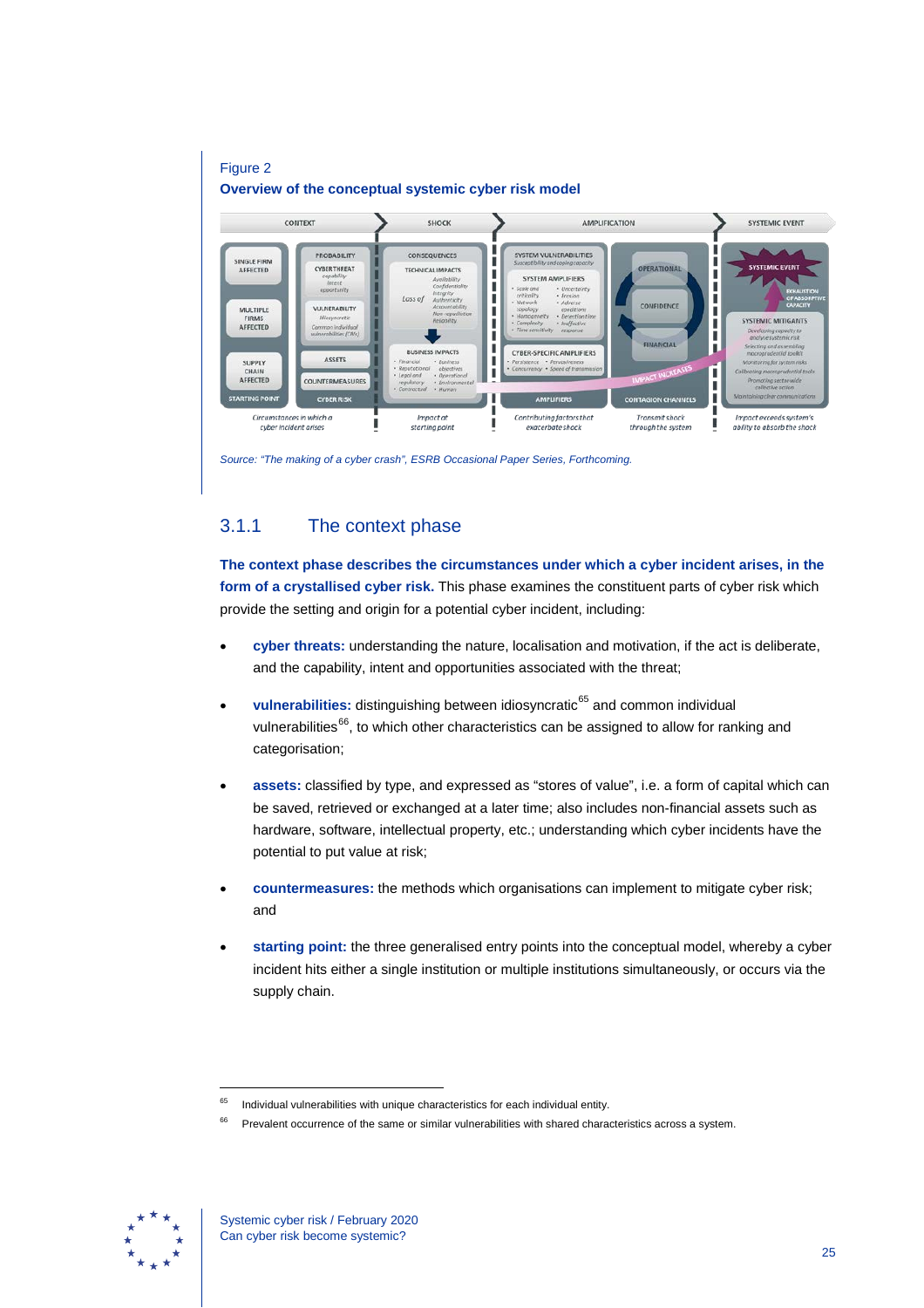#### 3.1.2 The shock phase

**The shock phase describes the immediate technical and business impacts experienced at the point where the cyber incident has its initial impact.** This stage focuses on the impact or consequences (as opposed to the likelihood of the shock). The conceptual model further distinguishes between technical and business impacts, thereby capturing the link between the loss of cybersecurity properties for the assets affected and the first-order effects of this disruption for the affected institution(s). In keeping with the Cyber Lexicon's definitions, the model illustrates the loss of one or more cybersecurity properties. It suggests that analysis should go beyond the traditional CIA triad (see the above-mentioned Occasional Paper, Figure 2.1).

Traditional business impact analysis (BIA) techniques are used to describe the non-technical aspects of localised disruption, and show how these feed into the transmission channels described in the later stages of the conceptual model (see Section 3.1.3). To help institutions and authorities use the shock phase, we provide an overview of impact measurement, and potential impact indicators (qualitative and quantitative) which approximate the impact over short, medium and longterm horizons.

#### 3.1.3 The amplification phase

**The amplification phase explores the interactions between the affected institutions and the systems which they use, and the factors that influence how shocks propagate through these systems.** In this phase, the conceptual model brings together two concepts: (i) amplifiers, which if present are likely to increase the probability or consequences of the shock; and (ii) contagion channels, which transmit the shock through the systems.

The amplifiers are split into two types: system amplifiers or susceptibilities which may exacerbate any operational disruption, and cyber-specific amplifiers which relate to the unique features of cyber incidents. In isolation, each amplifier may not to lead to a systemic outcome. However, if a rare alignment of amplifiers were to occur, the possibility of a systemic event greatly increases. For the transmission of the shock, the conceptual model describes three distinct channels – operational, confidence and financial – which can interact with each other concurrently and on a many-to-many basis.

#### 3.1.4 The systemic event phase

**The systemic event phase examines the point at which the system is no longer able to absorb the shock.** To be able to assess whether a systemic event can occur, it is first necessary to define the upper bound for that system, referred to in the conceptual model as the "impact tolerance threshold". As with other systemic buffers, a second lower bound threshold is also defined, with the gap representing the absorptive capacity within the system (see Chart 3 below).

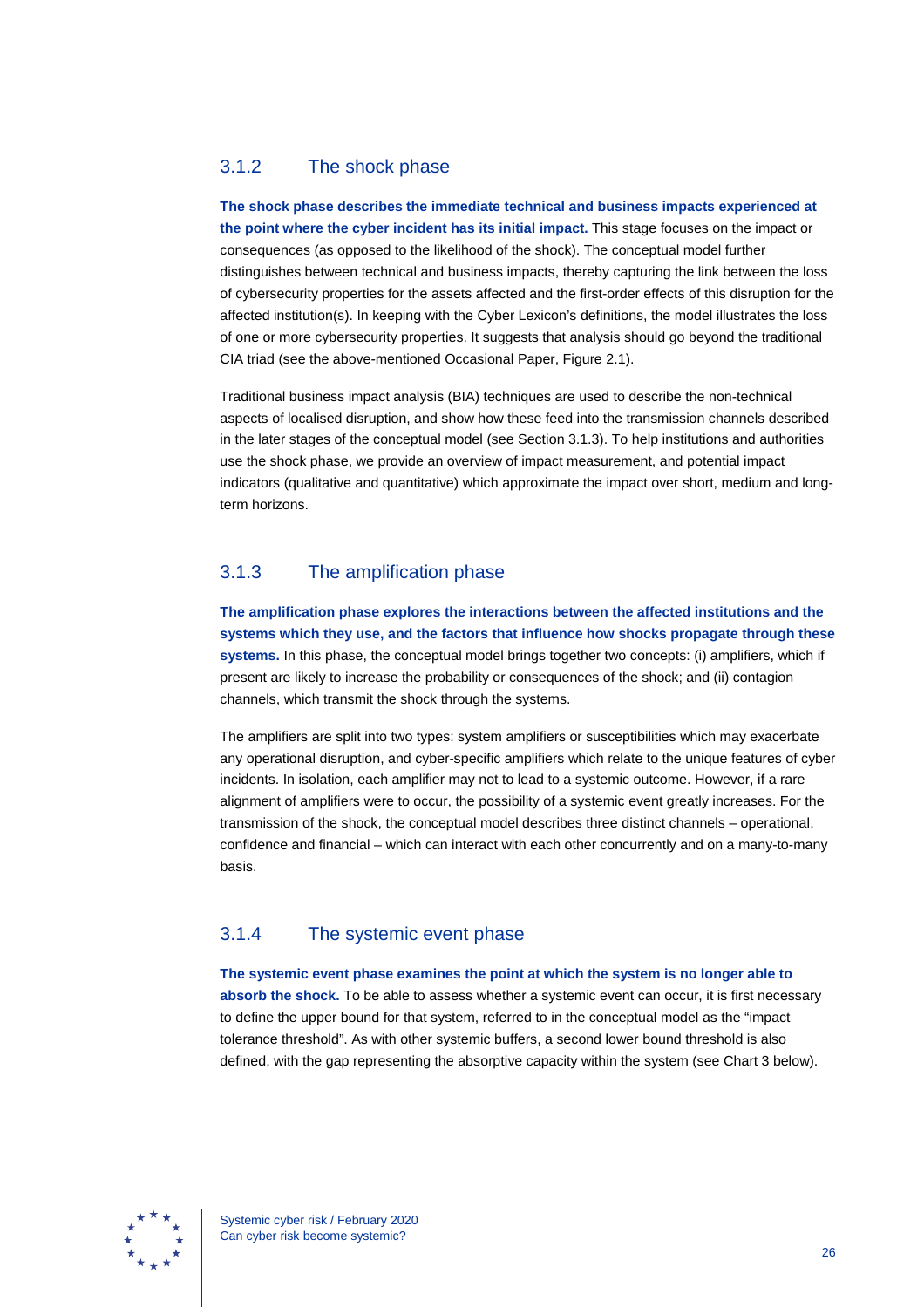#### Chart 3

**Three charts illustrating the concept of impact tolerance and absorptive capacity (A), a shock being absorbed (B), and disruptions with differing rates of impact amplification (C)**



*Source: Inspired by [Bank of England Discussion Paper](https://www.bankofengland.co.uk/-/media/boe/files/prudential-regulation/discussion-paper/2018/dp118.pdf) 01/18, July 2018.*

To offset the amplifiers from the previous phase, the conceptual model proposes possible systemic mitigants which collectively could represent a macroprudential (or broader) toolkit for systemic cyber risk (see Figure 3). Many of these mitigants are nascent in their development or implementation, and therefore are fertile ground for future study by the ESCG.

#### 3.1.5 Using the conceptual model

**In an annex to the above-mentioned Occasional Paper, guidance is provided on how to apply the conceptual model to both hypothetical and historical real-life scenarios.** A scenario template has been developed to accompany the conceptual model, which the ESCG has used to compare scenarios (see Section 3.2) and validate the conceptual model. For hypothetical scenarios, the intent was to describe cyber incidents that could possibly lead to systemic events, for example because of the severity of the initial shock or the presence of powerful amplifiers. The analysis does not quantify how long it would take for such scenarios to play out; rather, it looks at which circumstances would need to have occurred for an event to become more systemic. For historical scenarios, past events were assessed to understand the missing factors that would otherwise have resulted in a systemic event. The ESCG developed a "reverse scenario" to backtest the conceptual model, working backwards from the systemic disruption of a specific economic function. Observations and conclusions drawn from use of the conceptual model are described in Section 3.3.

### <span id="page-27-0"></span>3.2 Scenario analysis

#### 3.2.1 WannaCry

**In May 2017, in a matter of a few days, the WannaCry ransomware infected approximately 230,000 computers in more than 150 countries until a "kill switch" was discovered.** The

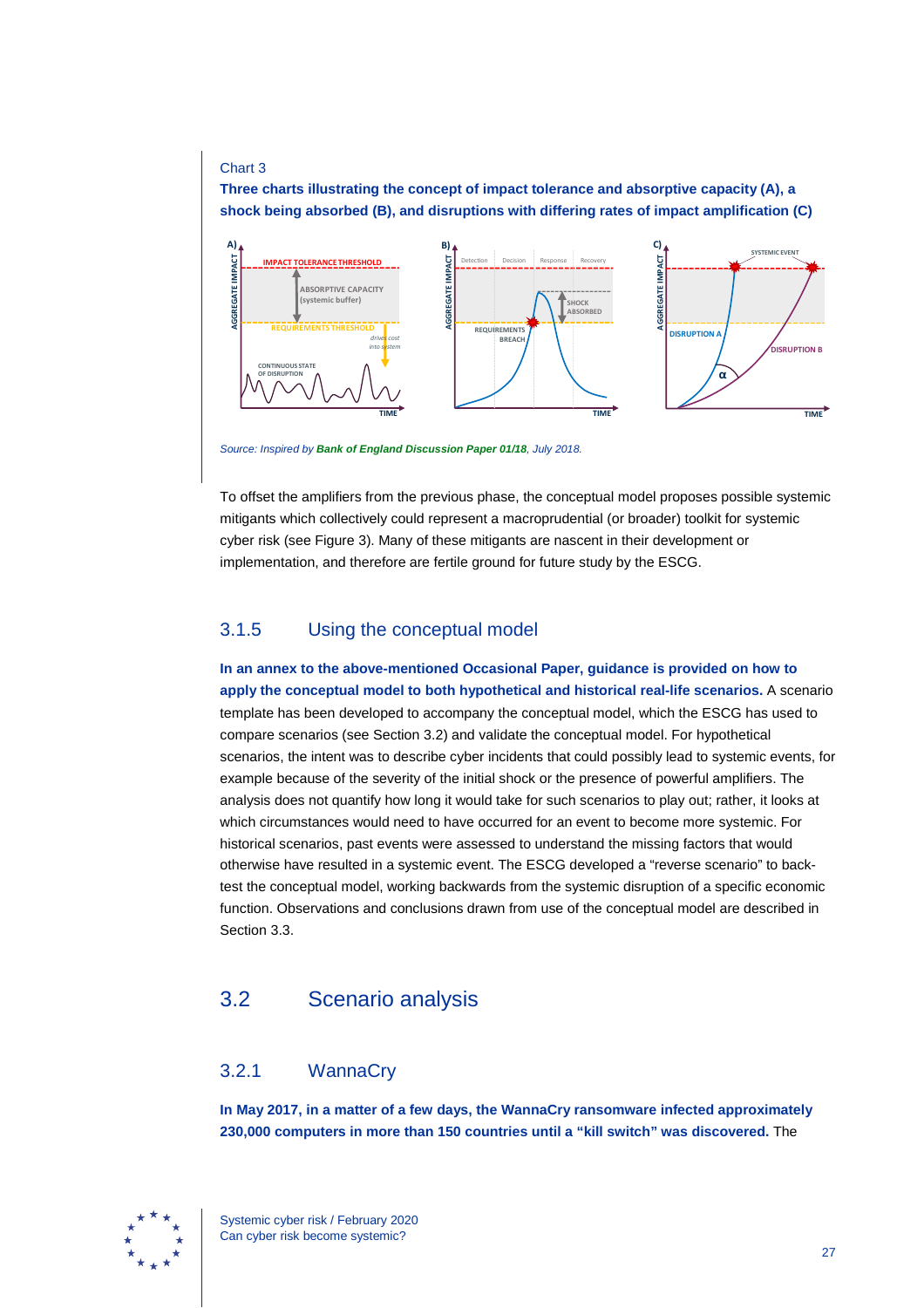incident is reported to have started on 12 May 2017 in Asia and quickly spread to reach a global scale. A security researcher discovered a kill switch hardcoded into the malware, which helped stop the incident after a few days.

- **Context:** The incident targeted Windows-based computer platforms exploiting a previously known vulnerability for which Microsoft had already issued patches. Companies that had either not applied the patches or were running end-of-life systems were affected. The malware encrypted compromised systems' Master Table File and demanded a ransom of USD 300.
- **Shock:** The encryption of data led to the loss of data and the incapacitation of ICT systems. The UK's National Health Service for instance lost access to some computers, MRI scanners and other ICT infrastructure. Car manufacturers halted production in an attempt to stop the spread of the ransomware.
- **Amplification:** The malware was able to spread automatically in a network. Europol estimates that the cyber incident affected around 230,000 computers in 150 countries, and was as such unprecedented in its scale. Losses were estimated to range between several hundred million to four billion US dollars, which in the event was not sufficient to give rise to general confidence concerns.
- **Systemic event:** In the affected sectors, the incident did not lead to a systemic event due to the quick discovery of the kill switch, as well as the patching of non-infected vulnerable computers. In this instance, the financial sector was not affected, so financial stability was not at risk.

**The early discovery of the kill switch significantly helped contain the incident, narrowing down its impact on the global economy.** Since 2017, several cybersecurity firms have released software to decrypt files that have been encrypted by the WannaCry malware, helping in the recovery of lost data, thus further reducing the ultimate economic impact.

### 3.2.2 NotPetya

**In June 2017, a series of malicious cyber incidents infected computers of Ukrainian**[67](#page-28-0) **banks, ministries and companies, which spread to other international organisations with offices in Ukraine, including several major global organisations in the shipping and transport industries.** The NotPetya malware was disguised as ransomware, but its intention was to inflict maximum damage by encrypting data and disrupting ICT systems. In contrast to the Petya ransomware, on which it was based, NotPetya not only encoded the Master Boot Record of computers, but encrypted, rewrote or wiped all files on compromised machines in a manner that was not possible to undo by decryption. The ransomware caused widespread damage in Ukraine, including in its financial sector, and affected selected international organisations (outside the financial sector).

<span id="page-28-0"></span>

Although Ukraine was the country most affected by NotPetya, this malware also spread to other countries.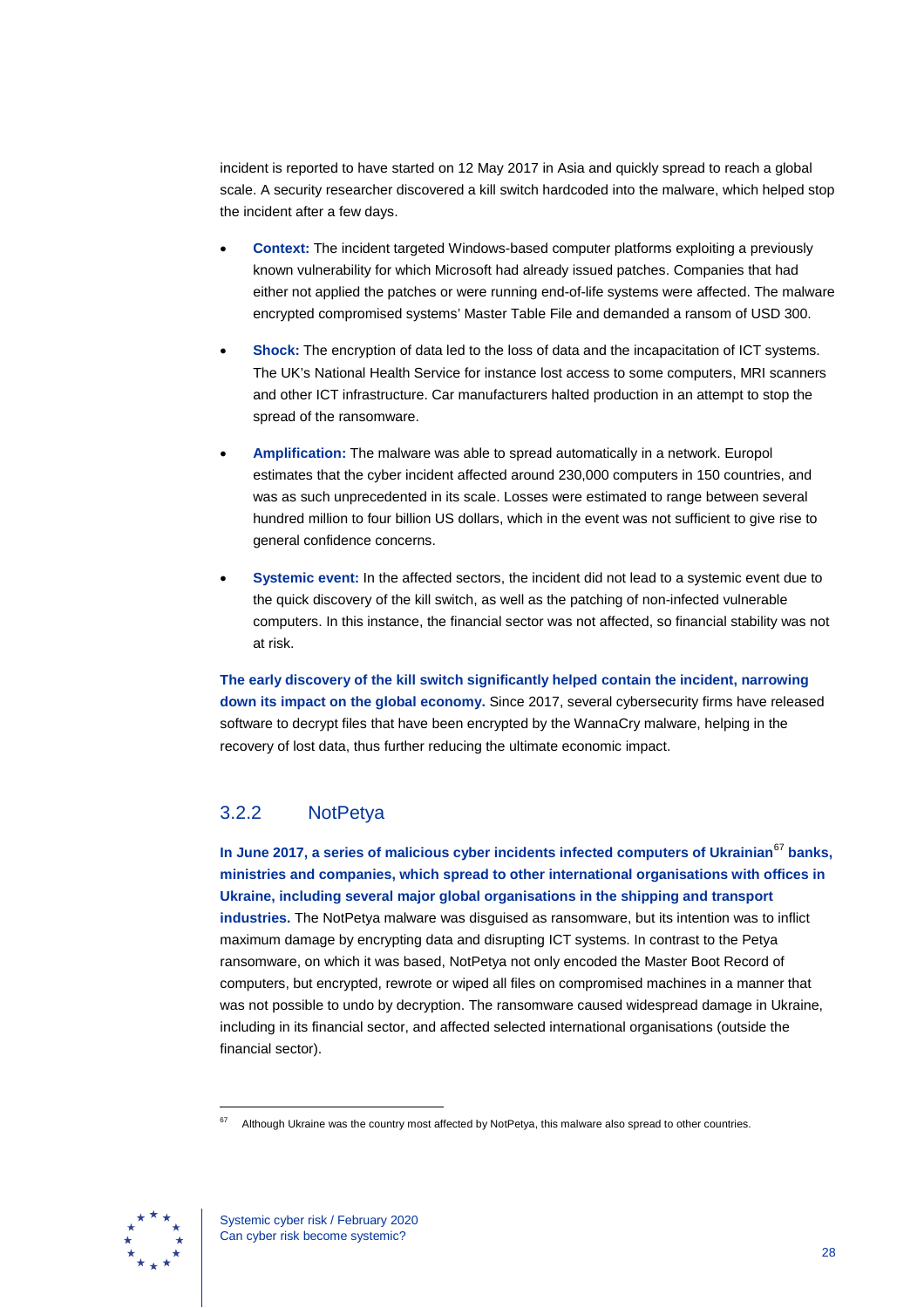- **Context:** The incident targeted Windows-based platforms and combined a sophisticated use of several known vulnerabilities in these platforms and in the M.E.doc software, used by approximately 400,000 users across Ukraine. A backdoor was hidden in installation/update packages of the M.E.doc software. This backdoor was used by the threat actor(s) to compromise the machines running the software. The sophisticated threat actor(s) with high capabilities was likely seeking to disrupt multiple sectors and infrastructures in Ukraine.
- **Shock:** The encryption of data led to the permanent loss of its availability and integrity. This had immediate operational impacts on the affected companies as well as business impacts as several banks, the central bank and major stock markets in Ukraine were disrupted. Elsewhere, damage occurred in selected organisations, albeit outside the financial sector. For example, Maersk, a global shipping company with a 15-20% market share, suffered widespread disruption to its operations.
- **Amplification:** The malware was able to spread through trusted networks at an incredibly high speed, e.g. incapacitating the network of a large Ukrainian bank within less than one minute. In addition, companies with offices and compromised machines in Ukraine, such as Maersk, TNT and Merck, were therefore quickly affected at other locations across the globe.
- **Systemic event:** Official communications and media reports diverge to some extent regarding the assessment of the impact in Ukraine. However, at a global level, there was no impact on major financial institutions or markets.

#### **Only a small number of elements prevented NotPetya from growing into a systemic crisis.**

Maersk was seemingly able to recover its data thanks to a single server that was not online by accident and therefore avoided infection. The complete and permanent loss of all data by Maersk could arguably have had systemic repercussions for the global economy. Similarly, had banks and financial institutions in a global financial centre been targeted and incapacitated by the incident, the repercussions would also have been considerably larger.

## 3.2.3 Cosmos Bank

**Cybercriminals launched a sophisticated and highly coordinated attack on Cosmos Bank in India, withdrawing USD 11 million in 14,000 coordinated transactions across 28 countries within two hours.** The cybercriminals managed to introduce malware creating a "proxy switching system" that was responding to ATM withdrawal requests, instead of the regular switching system which is part of the core banking system, allowing fraudulent transactions to take place.

- **Context:** Cybercriminals were able to introduce malicious software and send fake authorisations to the ATMs and thus approve a large number of fraudulent transactions at ATMs. The cybercriminals also sent USD 2 million of fraudulent payments in electronic funds transfers and wiped all traces of the incident.
- **Shock:** The shock was limited to an operational impact through the introduction of the malware (creating the proxy switching system), allowing fraudulent ATM withdrawals, resulting in a financial loss totalling USD 13.5 million.

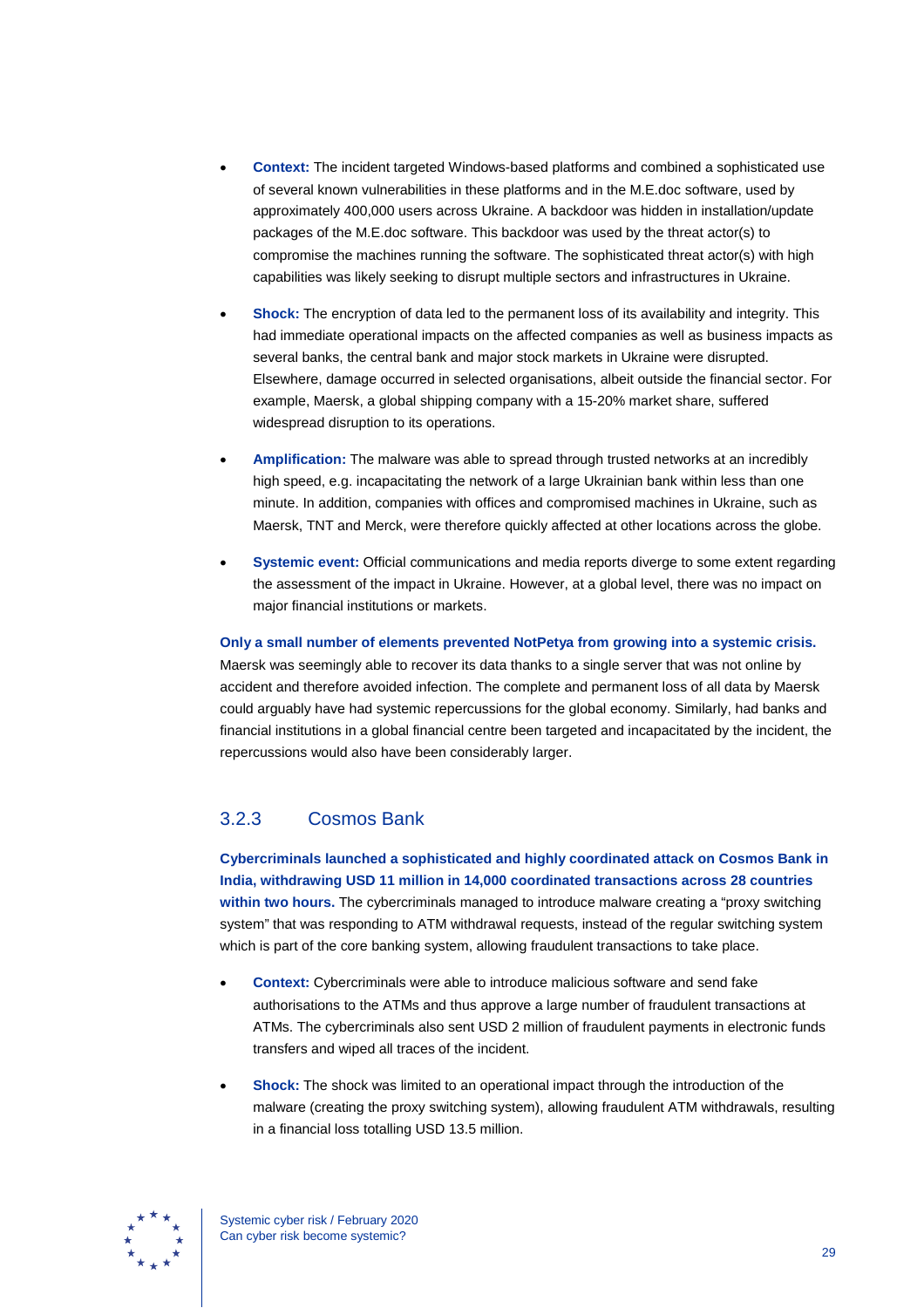- **Amplification:** While the wiping of logs and traces may have caused some damage to databases of Cosmos Bank, there was no amplification outside of Cosmos Bank.
- **Systemic event:** The losses and operational impact were not sufficiently large to generate any significant contagion that could be of concern for financial stability. Thus, the event did not trigger a systemic crisis.

**The incident illustrates the high level of coordination and sophistication of cyber threat actors.** It is remarkable that the threat actors coordinated across nearly 30 countries to withdraw funds totalling USD 11 million. The intention was clearly profit seeking, but the level of penetration that the cybercriminals managed to achieve suggests that significantly more damage could have been inflicted on Cosmos Bank, had the threat actors intended to do so.

## 3.2.4 Hypothetical scenario I: Incapacitation of a large domestic bank's payment system

**The ESCG has developed a hypothetical (non-malicious) scenario in which all payment functions of a domestic systemically important bank (D-SIB) are disrupted.** The bank is a significant contributor to several retail payment systems. An update accidentally repurposes redundant code in the batch scheduler software and thereby disrupts the payment software and databases of Bank X. As the disruption lasts for a prolonged period of time, financial stress and social unrest begin to materialise. The crisis is compounded by fake news on social media that Bank X has been the target of a sophisticated cyber incident.

- **Context:** The incident is rooted in Bank X's batch software, which controls its payment processing system. The batch software is purchased from and maintained by a third-party supplier. Ahead of the regular nightly run of the scheduled batch of payment orders, Bank X's staff attempts to update a key piece of software. The update includes a maintenance release provided by the third-party supplier. After the upgrade is applied, technicians start to observe batch terminal failures. Upon subsequent investigation, it becomes apparent that the upgrade has corrupted all payment data in the batch jobs. Technicians attempt to enter the batches manually and reload jobs into the queues. However, they fail to reach the key cut-off time for having account balances up to date for the next day. This causes additional recovery problems and further backlogs, creating a cascade effect. At this stage, technicians do not know whether the incident is the result of a malicious incident or not.
- **Shock:** The batch processing system does not run correctly for a while, resulting in millions of transactions not being processed. The incident leads to a prolonged unavailability of account balances at Bank X. Given the complexity of the reconciliation process, there are concerns about data integrity risk.

*Business impacts:* Bank X is facing a severe operational business impact, and is forced to temporarily shut down all of its retail operations, with an equally severe reputational business impact. While the short-term financial impact is limited, the long-term financial (and legal) impact beyond restoration is expected to be severe (e.g. fines, customer redress, loss of market share).

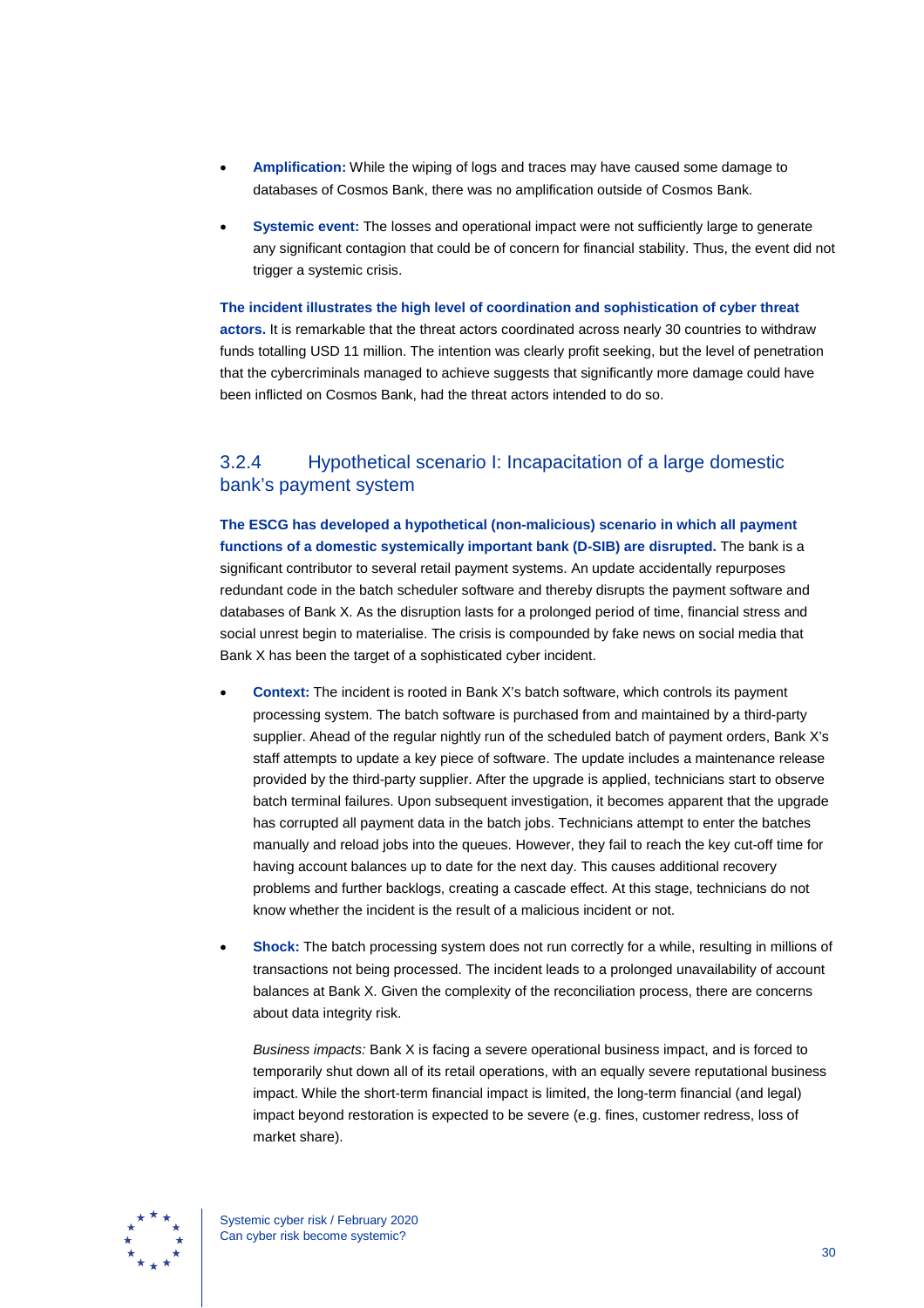*Technical impacts:* The incident leads to prolonged unavailability of account balances. Given the complexity of the reconciliation process, there are concerns about data integrity risk.

• **Amplification:** *Operational to operational*: The unavailability of account balances has a cascading effect and disrupts a wider range of retail services provided by Bank X, as these services rely on the availability of account balance information. Debit cards, credit cards, online and mobile banking applications and cash points are unavailable for a while. The incident has also affected customers of other brands within Bank X's financial group, as all group entities share the same IT environment. The inability of Bank X to reconcile accounts starts to affect its counterparties, as payments from or to customers of Bank X cannot be settled.

*Operational to confidence:* In addition to not having access to their retail accounts, customers start to worry about the integrity of their balances with the passage of time, leading to a further deterioration of their confidence in Bank X. Customers of Bank X also start to worry about losing their savings, as it is not possible to obtain balance information.

*Operational to financial:* Bank X is unable to open new accounts and attract funding. Increasing volumes of payments are blocked or delayed. Small and medium-sized enterprises are facing revenue losses due to their inability to use their accounts.

*Confidence to financial:* Bank X's shares plummet in response to the news of the incident, leading to losses for investors. Bank X is facing increased risk premia in wholesale funding markets due to the uncertainty surrounding the bank's financial situation. Other domestic banks are also facing higher risk premia, as foreign investors have insufficient knowledge about the market to differentiate between Bank X and other banks.

*Confidence to confidence:* Fake news on social media claiming that Bank X has been the target of a sophisticated cyber incident has fuelled speculation. People have not – or do not know whether they have – received their wages, pensions and/or social benefits and consumers demand access to their accounts. Small and medium-sized enterprises with account balances at Bank X are facing revenue losses as they are unable to send or receive payments, disrupting their economic activities. Customers of other banks are getting anxious that their bank could experience similar failures and begin withdrawing funds from their deposits. Social unrest has started to spread, as a growing volume of payments are blocked or delayed. During all of this, Bank X and the authorities have attempted to calm the public by stating that the situation is under control. However, the inability to provide more details on the nature of the cyber incident and a clear timeline for when the bank will be operational again means that it is not possible to expose the fake news on social media, further fuelling public concerns. This, combined with the inability of Bank X and the authorities to resolve the situation quickly, leads to a broader loss of public confidence in the financial system.

• **Systemic event:** In this hypothetical scenario, all retail operations of Bank X have been shut down. Both online banking and physical cash points of Bank X are unavailable. Customers have been unable to access their current account balances, make payments and receive payments for a prolonged period. Despite ongoing efforts to respond and recover, Bank X has been unable to reconcile account balances, and uncertainty regarding the scale and duration

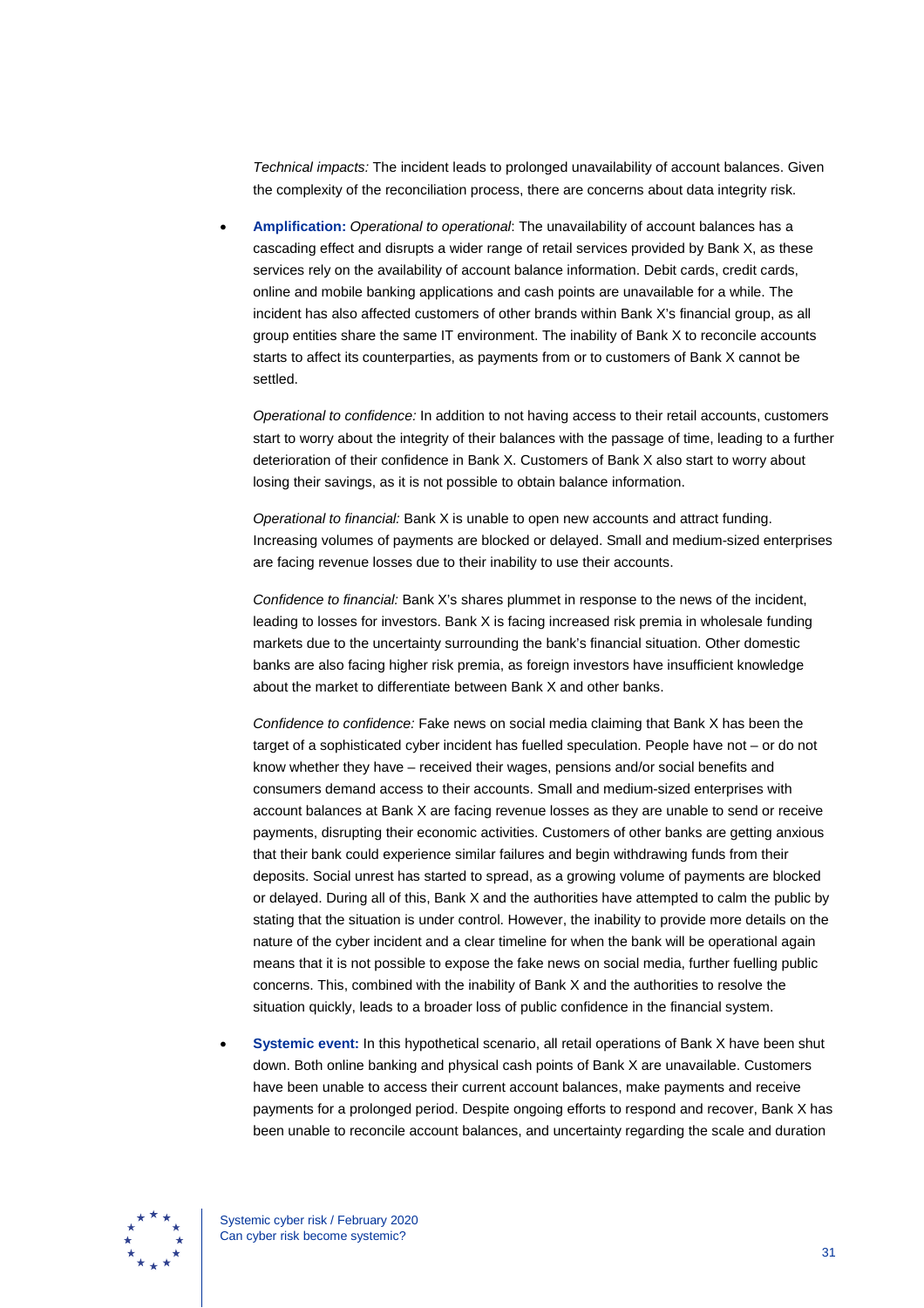of the incident increases. A while after the original incident, the software provider finds out that the upgrade had accidentally repurposed redundant code in the batch scheduler software, which reformatted data in the batch jobs such that the software was not capable of reading the data properly.

**The prolonged disruption of a significant part of a country's payment system combined with uncertainty and fake news spreading through social media could trigger large-scale financial instability.** In this hypothetical scenario, it is possible to imagine a number of further aggravating circumstances and failing business continuity plans. A key point to consider is that a loss of confidence in one financial institution may quickly spread to become a general loss of confidence in similar institutions or the financial sector at large. The hypothetical example illustrates how a perceived cyber incident that initially leads to the unavailability of deposits and account information could spiral into liquidity problems for other banks that were initially not affected by the cyber incident but are suffering from the loss of confidence in the financial sector. It should be noted that the incident at Bank X was not malicious. Nonetheless, the presence of large-scale and long-lasting operational disruption, together with initial uncertainty about the nature of the incident and subsequent social media speculation about possible cyber activity, combine to give this operational event features of cyber stress, in turn contributing to greater systemic risk.

### 3.2.5 Hypothetical scenario II: Malicious destruction of account balance data

**The ESCG has developed a second scenario in which account balances, and other data related to value, have been seemingly permanently destroyed.** Threat actors are launching an attack on the account balance data and payment software of a large bank, leading to the loss of availability and integrity of account balances with severe impacts on both wholesale and retail clients.

- **Context:** Threat actors have accessed the IT systems of Bank Y combining the use of malicious software exploiting vulnerabilities and the infiltration of technical staff in outsourcing contractors of the IT systems management supply chain. Without being detected for months, they have monitored the financial institution's operations and gained access to administrator rights for various critical systems. During that time, the threat actors have also been able to compromise the data backup and restoration processes of these critical systems. At a sensitive date and after having retrieved a considerable amount of confidential information, the threat actors initiate a large-scale incident impacting the integrity of data within the critical systems under their control: a massive set of unauthorised payments are performed, data of Bank Y's payment-related processes are wiped, software related to the payment services is altered, and the account balance data of a large number of accounts is also wiped.
- **Shock:** At first, only Bank Y is impacted. Bank Y suspends the operations of its payment systems, because they are not reliable. Soon after, second-order impacts (e.g. on its customers) are noticed. Manual workarounds, prioritising certain types of payments, prove manageable in the short term, but there are concerns that this could lead to a significant backlog. The practicality and effectiveness of such workarounds also depend on the

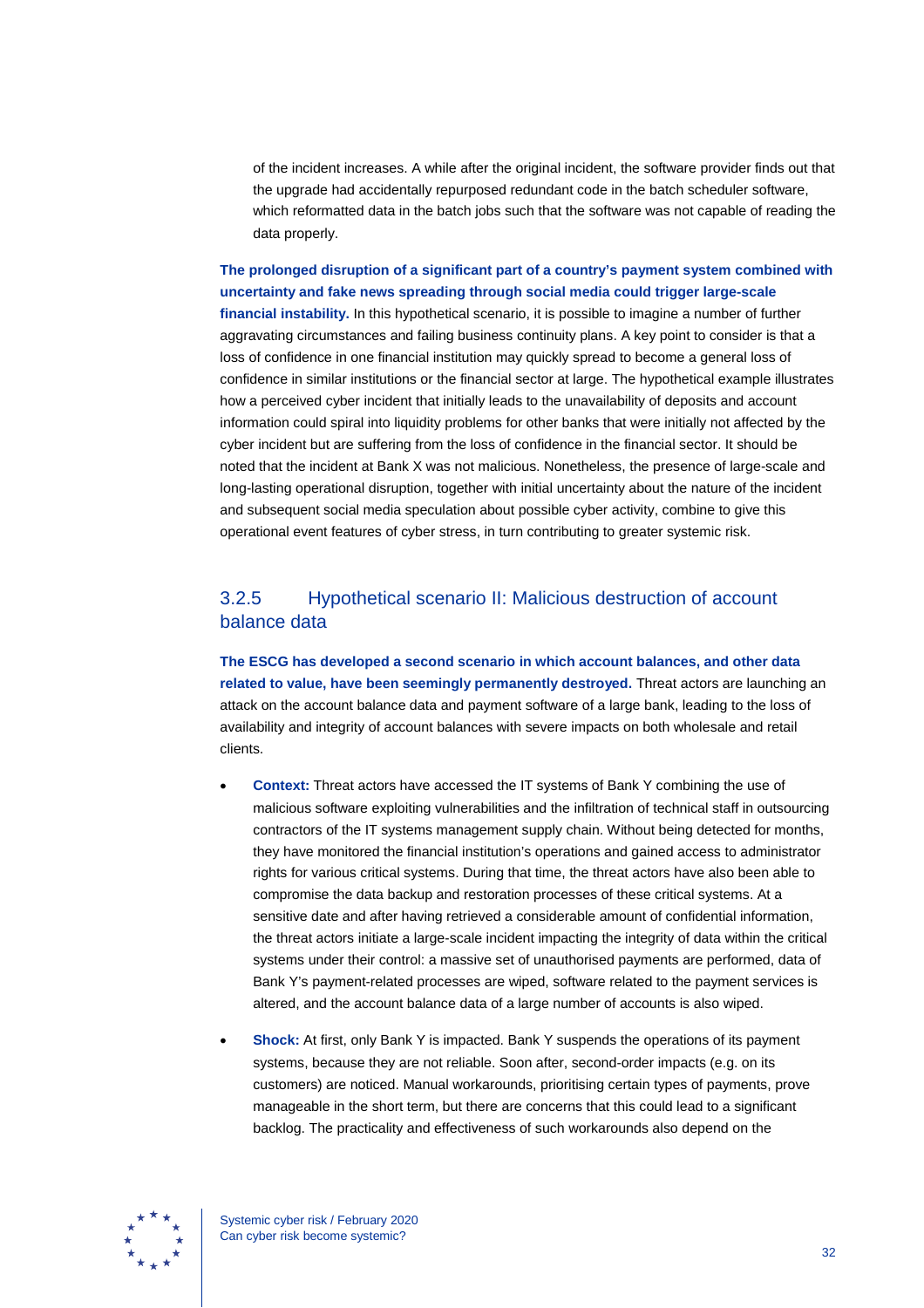resumption of operations and the availability of data at a later stage. A further concern is that available information is not reliable. The event is communicated to the national competent authority (NCA) under the NIS framework and under supervision and oversight frameworks. Early on, it appears that the crisis involves the main branch of Bank Y, as well as its subsidiaries in other countries, as the IT systems of the banking group are centralised. The NCAs of the countries concerned are therefore informed. Bank Y also provides information about the incident to the constituency of the Financial CERT (in an anonymised way).

• **Amplification:** At this stage, whilst the recovery time is unknown, Bank Y is working under the assumption that it will be able to resume services and that essential data will be restored before the manual workarounds and other contingencies cease to be viable. As time goes by, the institution's critical activities exceed their maximum tolerable downtimes because of IT service unavailability.

*Operational to operational:* Bank Y's crisis management team decides to activate business continuity plans, in the belief that (most of) the data will be restorable from backups and operations will be performed via alternative redundant platforms. However, as the malicious actors were able to alter technical recovery procedures, it becomes apparent that business continuity plans have become ineffective. Because of the interconnectedness of account balance data, payment systems and treasury procedures, the operational disruption of Bank Y has immediate consequences for treasury services and procedures, which are time-critical; by the end of the first day, Bank Y's receipts and payments are in a pending status.

*Operational to financial:* Many institutional customers (financial and non-financial institutions alike) did not receive payments or credit that they were expecting. Moreover, customers are unable to use funds from their deposits, thus increasing the severity of the impact. Bank Y's management reaches the view that there is a possibility that impacted data are lost permanently, or that recovery would at least take a considerable amount of time, possibly exceeding several weeks. External experts and providers are asked for support and attempt to set up alternative platforms. Regarding Bank Y's own liquidity position, marginal lending facilities, emergency bilateral agreements and/or – depending on the framework – emergency liquidity assistance from Bank Y's central bank could be set up. This presumes however that the disruption is perceived as temporary and the bank viewed as solvent. Note that, in this respect, a more severe scenario where threat actors had further incapacitated the collateral framework of Bank Y would make posting collateral to receive emergency liquidity from the central bank more difficult. The financial situation of Bank Y deteriorates because it cannot perform payment, clearing and settlement services. Indeed, the further incapacitation of Bank Y's collateral framework would also render the bank unable to meet margin calls (e.g. from central counterparties (CCPs)) and likely trigger default management procedures, and could potentially trigger the intervention of resolution authorities.

*Operational to confidence:* Bank Y's customers become concerned. There is a spike in attempted cash withdrawals from ATMs and branches, of which the majority fail due to the disruption of the account balance data and payment systems. The bank suffers a surge in call centre calls from customers seeking to understand the impact of the problem and wishing to establish whether their money is safe.

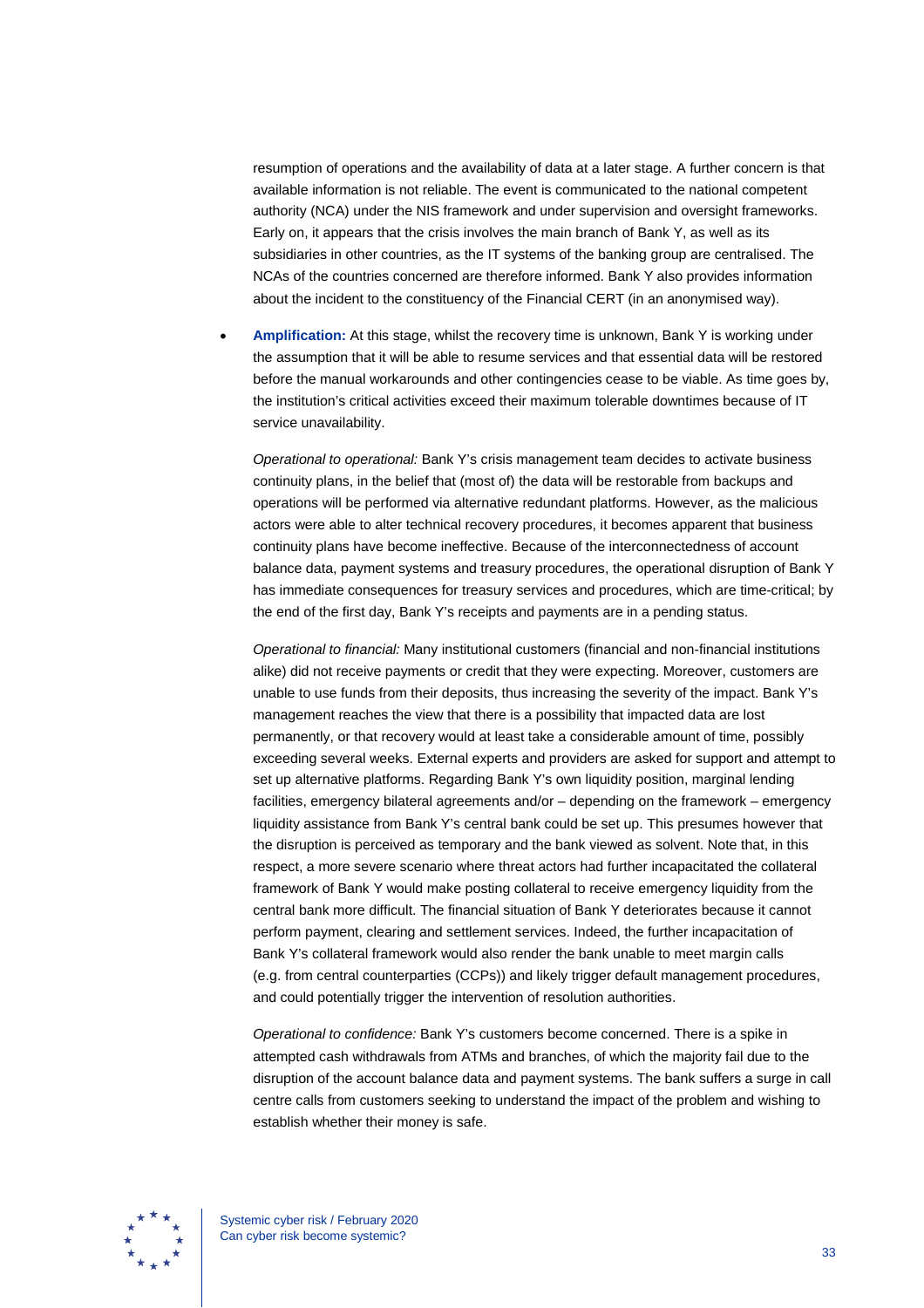*Confidence to confidence:* In a more severe scenario, the threat actors could further disrupt public confidence by claiming responsibility for the incident at Bank Y, stating that they are able to repeat such action at other banks. Social media are used to spread rumours, which amplify the erosion of confidence in the financial system at large.

• **Systemic event:** Eventually Bank Y becomes aware that it is not possible to recover its data, at least in the short term. It is likely that data could be recovered from a specific Recovery Point Objective (RPO), but the time to resume operations is not negligible. The bank is therefore obliged to build new systems from scratch, trying to recover data through semimanual procedures, all of which will take more time. The bank informs the authorities, the market and its customers. The impact on the operations of other intermediaries, market operators and customers has now reached a systemic level: both Bank Y and several of its counterparties report liquidity problems, whilst the country's payment, clearing and settlement systems are also experiencing disruption.

Financial firms look to the authorities for direction, since they cannot tackle the issue alone. The authorities look at countermeasures to support and coordinate recovery from this scenario and are exploring whether market participants could work together to identify offsetting positions with Bank Y across the market and whether there is scope to net these off. The loss of confidence plays a major role: customers seek to move their funds to other banks, but this would depend on the availability and integrity of balance information, which is not the case, causing the situation to escalate further.

**A key concern for authorities and the public at large is whether account data are (perceived to be) permanently lost, or whether they can be recovered.** Bank Y's communication strategy for the duration of the event is therefore critical. And it will become increasingly difficult to maintain, especially as it becomes less certain that all data can be recovered. The intention of the threat actor also plays a key role. If the objective pursued is the disruption of the financial system, it is likely that business continuity plans would have been tampered with and that social media campaigns would be actively used to stir unrest and panic.

### 3.2.6 Hypothetical scenario III: Scrambling of price and position data

**The third hypothetical scenario developed by the ESCG explores the manipulation of price feeds and position information, which leads to distressed liquidations and severe market turmoil.** Malicious actors have managed to manipulate the price feeds of several commodities and futures markets, as well as the trade and position information that market participants are receiving from the market's CCP. As uncertainty spreads regarding the reliability of prices and positions, traders are pulling out of the market causing liquidity to drop, prices to drop sharply and automatic stop losses to be triggered. The ensuing market panic takes on a self-reinforcing and selfsustaining dynamic which causes severe losses for multiple market participants across several market segments.

• **Context:** Market data providers and a CCP are simultaneously targeted in the incident. The threat actors have managed to insert malicious code into the ICT infrastructure used for the

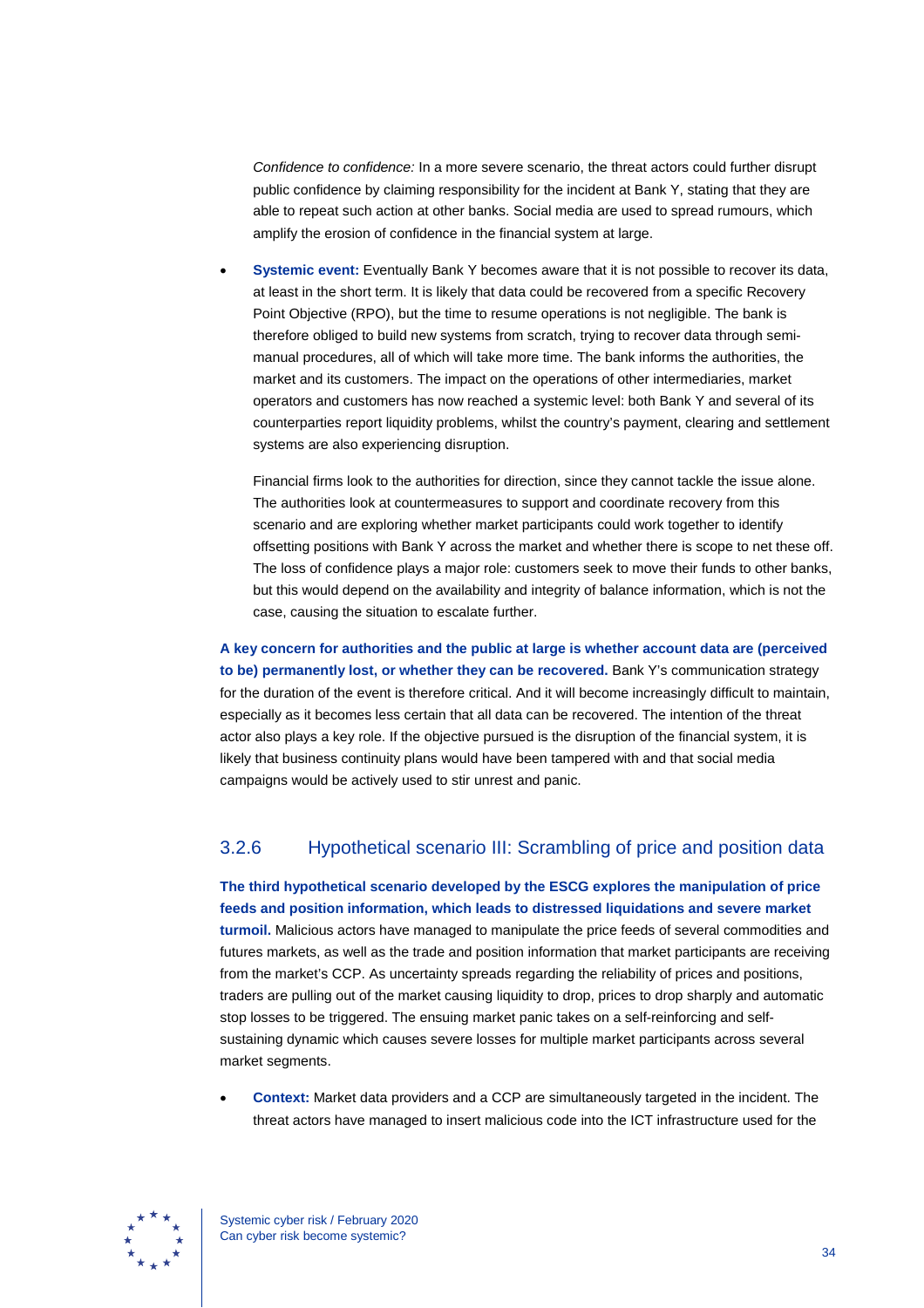processing and outputting of price, trade and position data. The malicious software has the capability to selectively modify the data that are being received or sent.

- **Shock:** The malicious code, which manipulates incoming and outgoing data, is activated at a commodity and futures CCP, as well as at several related market data providers. This results in random errors for entered trades, trade rejections, errors in the reporting of current positions and conflicting market prices observed by market participants.
- **Amplification:** *Operational to operational:* The immediate impacts are a number of trade novation failures and incorrect risk reports that have received erroneous market prices and positions as inputs. Consequently, final settlement of the respective trades does not take place.

*Operational to confidence:* Affected market participants begin doubting the accuracy of reported prices and positions. As the malicious code does not affect all positions, prices and trades, it may make the identification of the incident more challenging. Although not immediately diagnosed as a market-wide problem, there is widespread uncertainty and a growing sense of unease among market participants.

*Confidence to operational:* While some market participants are unwilling to enter new trades and adopt a "wait and see" approach, others start trying to bypass regular trading channels and attempt to trade bilaterally, disintermediating the CCP, for assets for which clearing is not mandatory (or the obligation is temporarily suspended). As they continue to worry about the reliability and accuracy of prices, some traders begin exiting positions.

*Confidence to confidence:* As more and more market participants become unwilling to trade, market liquidity falls, adding further doubts regarding the state of the market. A self-reinforcing loop is beginning to emerge.

*Confidence to financial:* Due to the drop in liquidity and traders seeking to exit positions, volatility increases and prices continue to fall. The risk management framework of the CCP is severely incapacitated due to inconsistent price information. As a precautionary measure, the CCP may increase initial margin levels.

*Financial to financial:* Automatic stop losses are triggered. These are generating a new wave of sell orders across multiple market segments. This further increases price drops and volatility spikes and feeds negatively into the confidence channel. As prices fall further, the CCP will issue margin calls to members, potentially triggering the default of some firms that are unable to meet the margin calls within the required timeline.

• **Systemic event:** In the absence of circuit breakers and a strong intervention by the authorities, large numbers of investors (or market-makers) seek to "run to the exit", further depressing prices. In the given scenario, the problem is not immediately identified as an operational issue or cyber incident. Hence, the authorities misinterpret the market turmoil as changes in expectations and a repricing of risk, and are hesitant to intervene. However, as the disruption continues and a self-fulfilling loop of distressed liquidations has been triggered, losses accumulate. The scenario thus moves from a cyber incident to a market liquidity crisis, with multiple "liquidity spirals". The longer the disruption, the greater the losses triggered by

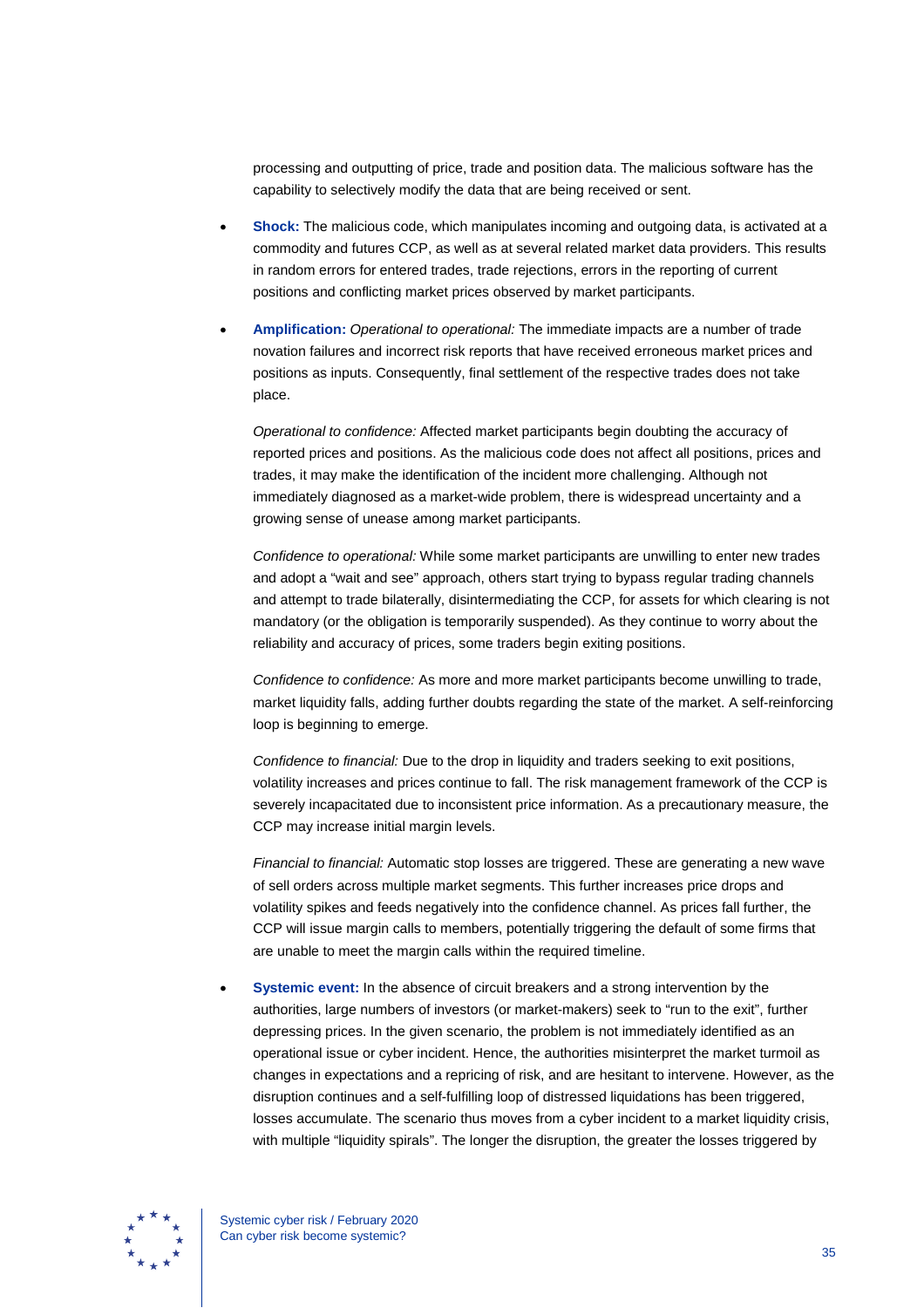stop losses. In a severe variant of the scenario, this leads to the defaults of, for example, commodity firms, with further second-round effects affecting a range of markets and asset classes. Depending on the severity of the price drops and the default management procedures of the CCP, in an extreme case of the scenario, it is conceivable that the CCP would incur losses exceeding its default fund, triggering the default of the CCP. This would exacerbate the stress suffered by the market significantly.

**While tampering with price and position feeds is unlikely to create a stress event akin to a financial crisis, in the given scenario, severe market disruption including the default of certain trading firms, and potentially the affected CCP, materialises.** Unless the ensuing market turmoil has extremely severe repercussions (as noted above), the losses that materialise are unlikely to be sufficiently large to trigger a large number of defaults so as to endanger financial stability. Nevertheless, the market turmoil may well be sufficient to incapacitate markets for several days. In this scenario, the threat actor could have been motivated by either financial profit seeking (e.g. by placing appropriate short orders) or the desire to cause damage to the real economy by disrupting closely linked market segments (e.g. commodity markets and futures markets).

## <span id="page-36-0"></span>3.3 Grouping and prioritisation of common individual vulnerabilities

**In this section, the ESCG offers a view on the grouping and ranking of the common individual vulnerabilities.** Section 2.4 presented the list of the CIVs which the ESRB identified as having a direct causal link to cyber incidents. However, the vulnerabilities were not prioritised or grouped at that stage, which is the objective of this section. As vulnerabilities may be associated with a range of cyber incidents, it is difficult to establish a robust ranking (from the most to the least important vulnerability). Instead, the ESCG proposes two broad categories: (i) vulnerabilities that may have a direct and amplifying effect; and (ii) broader "enablers" (i.e. vulnerabilities with no direct causal link to the cyber incident). These are referred to as "impact categories". <sup>[68](#page-36-1)</sup>

**Table 4 provides a tentative ranking of the CIVs by considering: (i) their prevalence in ESRB member jurisdictions; (ii) supervisory and oversight priorities (as explained in Section 2.4.); and (iii) the impact categories mentioned in the previous paragraph.** The ESRB judges the top three CIVs to be:

- process-based CIVs: these are caused by flaws/weaknesses in controls, testing processes and measures and/or gaps in internal processes, rendering an organisation more vulnerable;
- CIVs capable of direct causation: these may have a direct and amplifying effect; and
- highly prevalent CIVs.

The ESRB notes that this is a conceptual exercise and there is no evidential basis that any given CIV is more likely to lead to a systemic event than another. Hence, the proposed ranking should not

<span id="page-36-1"></span>

<sup>68</sup> Further details can be found in "The making of a cyber crash", *ESRB Occasional Paper Series*, Forthcoming.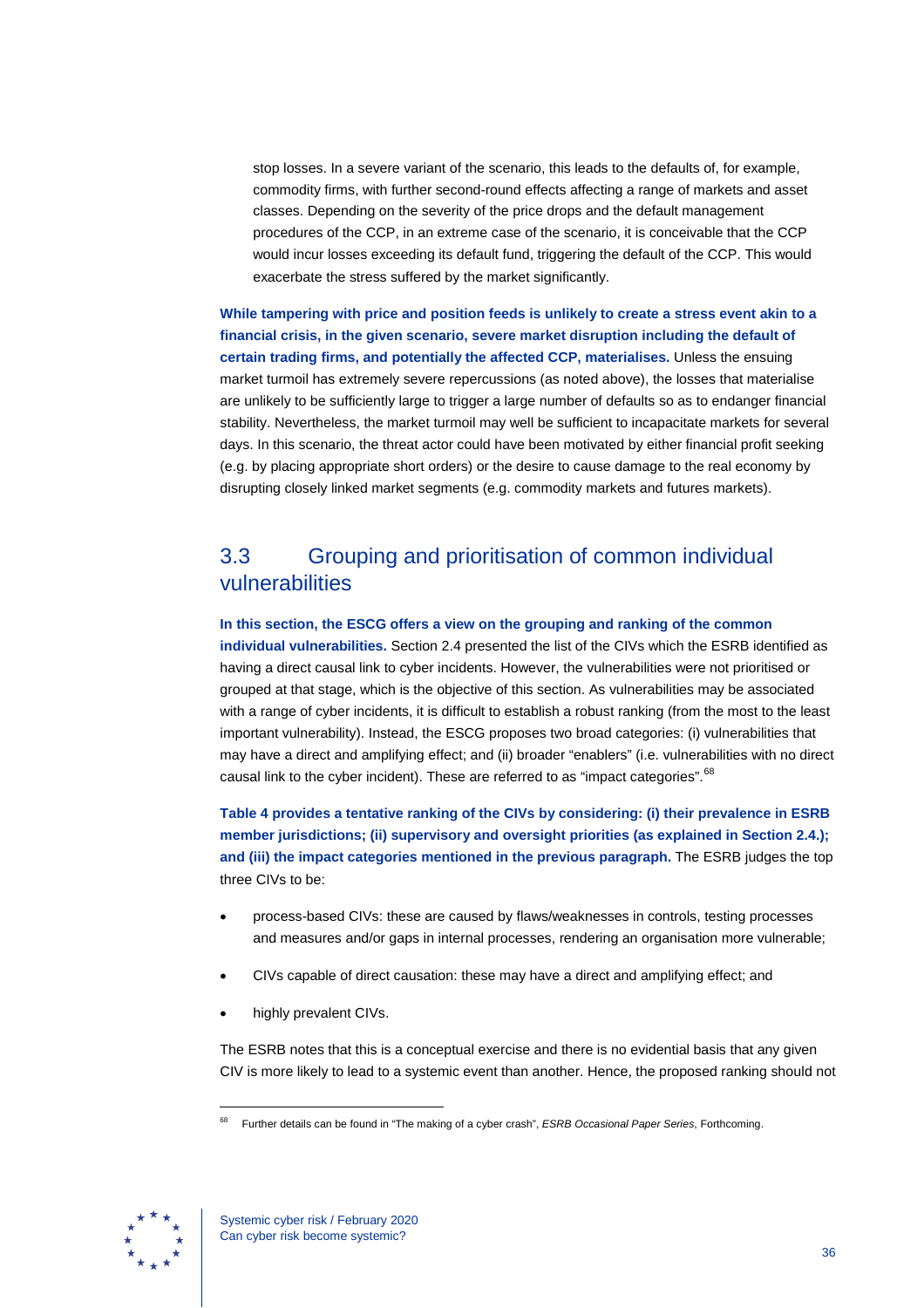be taken as exhaustive or overly authoritative. Furthermore, the ESRB is of the view that cyber resilience requires a holistic approach, which is inconsistent with a strong prioritisation on the basis of a conceptual model. Doing so could encourage authorities to focus on a subset of issues and could promote a false sense of security. There may be a correlation between CIVs and a higher frequency of cyber incidents at individual institutions, but it is not possible to infer a systemic link from this correlation alone.

#### Table 4

#### **Common individual vulnerabilities likely to have contributed to a cyber incident**

| Rank           | <b>Common individual vulnerability (CIV)</b>                                           | <b>Causation</b> | <b>Prevalence</b> |
|----------------|----------------------------------------------------------------------------------------|------------------|-------------------|
| $\mathbf{1}$   | Insufficient industry oversight of third party suppliers and supply-chain              | <b>Direct</b>    | 1                 |
| $\overline{2}$ | Inadequate cyber hygiene                                                               | <b>Direct</b>    | $\overline{2}$    |
| 3              | Ineffective testing of people, processes and technology                                | <b>Direct</b>    | 5                 |
| 4              | Insufficient cyber strategic planning and board level influence on cyber<br>resilience | Indirect         | 3                 |
| 5              | Lack of investment in cyber threat intelligence                                        | Indirect         | 4                 |
| 6              | Presence of end of life systems                                                        | <b>Direct</b>    | 6                 |
| 7              | Technology centric focus underestimating responsibility of people and<br>processes     | Indirect         | 7                 |
| 8              | Organisational culture change needed for secure cybersecurity<br>behaviours            | Indirect         | 8                 |
| 9              | Cyber undermines existing operational resilience arrangements                          | <b>Direct</b>    | 9                 |
| 10             | High risk internet use requires better controls                                        | <b>Direct</b>    | 12                |
| 11             | Firm scale and resources impact effective cyber risk management                        | Indirect         | 10                |
| 12             | Insufficient credible third line of defence challenge in firms                         | Indirect         | 11                |
| 13             | Cyber maturity targets not defined                                                     | Indirect         | 13                |

*Source: ESRB (ESCG).*

## <span id="page-37-0"></span>3.4 Main findings of the vulnerability analysis

This section summarises the main findings of the ESRB's analysis of the vulnerabilities in the context of the systemic cyber risk framework.

**Mitigating vulnerabilities is important in order to reduce the likelihood of cyber incidents, but is unlikely to eliminate them altogether.** The rigorous testing of IT change management processes and batch updates is a crucial element that helps reduce the risk of unintended failures. Additionally, increased cyber hygiene or oversight of third-party suppliers and the supply chain could reduce the scale and impact of an incident where previously known vulnerabilities that were not or could not be patched were exploited.<sup>[69](#page-37-1)</sup> However, given that firms cannot eliminate the

<span id="page-37-1"></span>

As per the examples of WannaCry and NotPetya.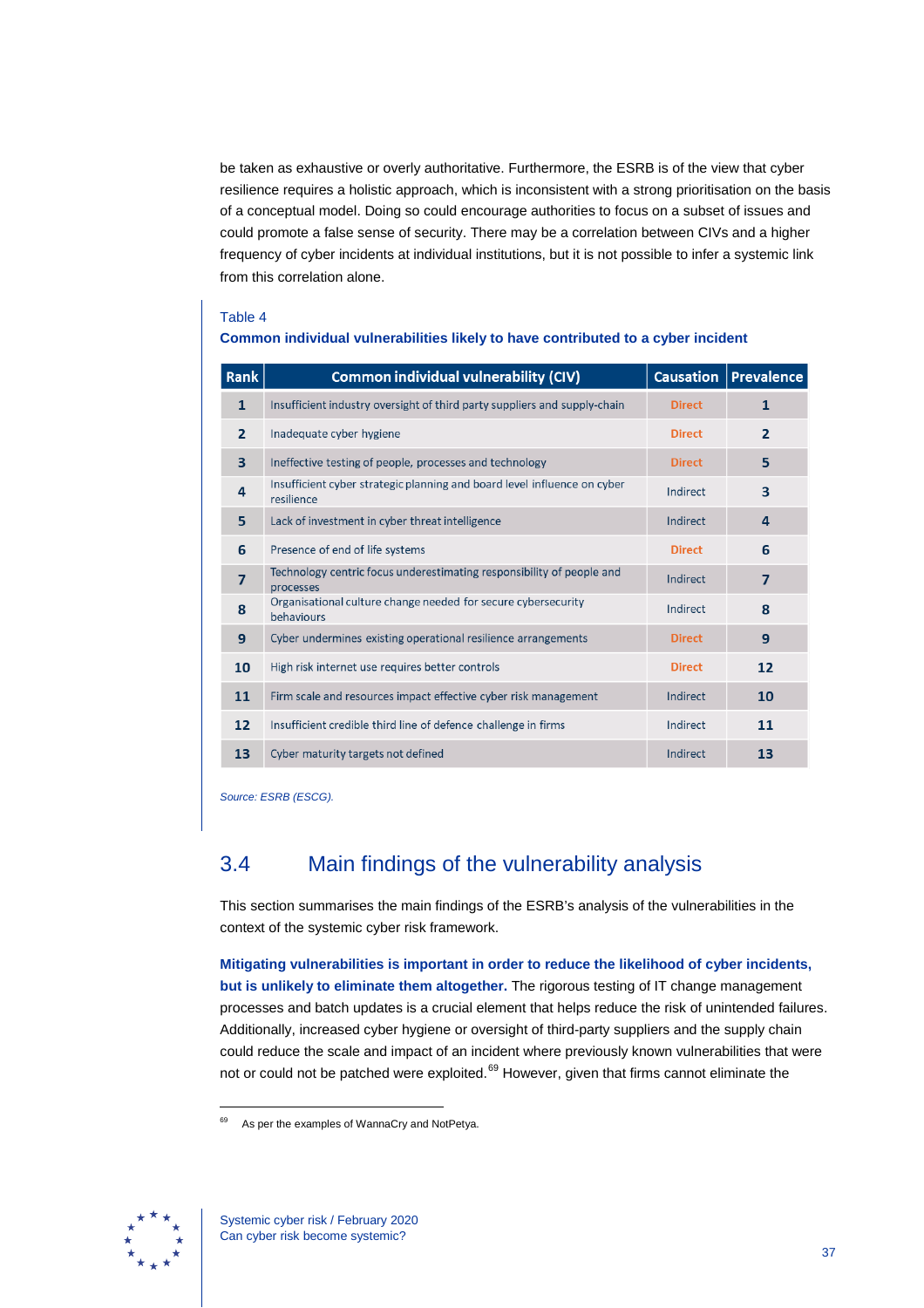likelihood of a cyber incident altogether, a key issue for financial service providers as well as all relevant actors in the sector is to be prepared for cyber incidents and establish sound response and recovery processes.

**A general loss of confidence in the financial system as well as (an anticipation of) large financial losses are two key factors that determine whether or not a cyber incident becomes systemic.** The scenario analysis in Section 3.3 illustrates the critical roles that confidence, as well as the magnitude and distribution of financial losses, play in assessing whether or not a cyber incident may escalate into a systemic (financial) crisis. An operational incapacitation of a large part of the financial infrastructure need not trigger a systemic crisis. Indeed, the likelihood and/or impact of a system-wide outage could be mitigated through temporary solutions and workarounds. However, such measures critically rely on trust among counterparties. In this respect, there is a subtle but crucial difference between two financial institutions being unable to lend to each other and their being unwilling to lend to each other. An anticipation of large financial losses may reduce this trust between counterparties and thereby frustrate ad hoc workarounds. The anticipation of large financial losses and/or a critical mass of rumours in social media could also prove sufficient to trigger a classic bank run by customers.

**An inadvertent (seemingly permanent) distortion of data integrity could have systemic consequences.** An accidental failure that compromises the integrity or availability of data related to value (account balances, securities holdings, etc.), which the institution in question would not be able to confirm as fixable in a short time, could be a sufficiently severe shock to confidence, which in turn could spark market turmoil and trigger a spiral of events that could escalate into financial stability concerns.

**The threat actors' intention to disrupt or destroy plays a key role and increases the** 

**likelihood of a systemic outcome.** A malicious cyber incident involving a threat actor motivated by profit seeking alone is less likely to generate sufficiently large losses to trigger a systemic crisis. Such big losses and the disruption of confidence are more likely to occur when the threat actors' intention is to destroy or disrupt parts of the financial system, rather than steal funds. Widespread and irrecoverable encryption, deletion or modification of critical data are examples of how a systemic crisis could be triggered. By contrast, it is difficult to conceive that a threat actor would be able to make fraudulent transfers of a sufficient magnitude to be able to trigger financial stability concerns. For instance, if  $-$  in the aftermath of a successful malicious cyber incident  $-$  the customers of a bank were to find all account balances to be zero or unavailable for a prolonged period of time, and the institution were to be unable to resolve the situation within a reasonable time frame, it is conceivable that panic could start to spread. As a complicating factor, in such an instance fake news and disinformation may spread via social media, potentially as part of the incident, further destabilising the markets and society.

**The time at which a cyber incident occurs as well as its duration are also important factors in determining the impact on confidence.** For instance, the incapacitation of a payment system in the midst of severe market turmoil would have far larger ramifications than under normal market conditions and circumstances. Similarly, the amplification through the confidence channel is sensitive to the duration of the event: the longer a cyber incident is ongoing, the higher the likelihood that the confidence channel would be materially triggered (e.g. a higher likelihood of rumours and fake news spreading, and credible communication becoming increasingly difficult).



Systemic cyber risk / February 2020 Can cyber risk become systemic?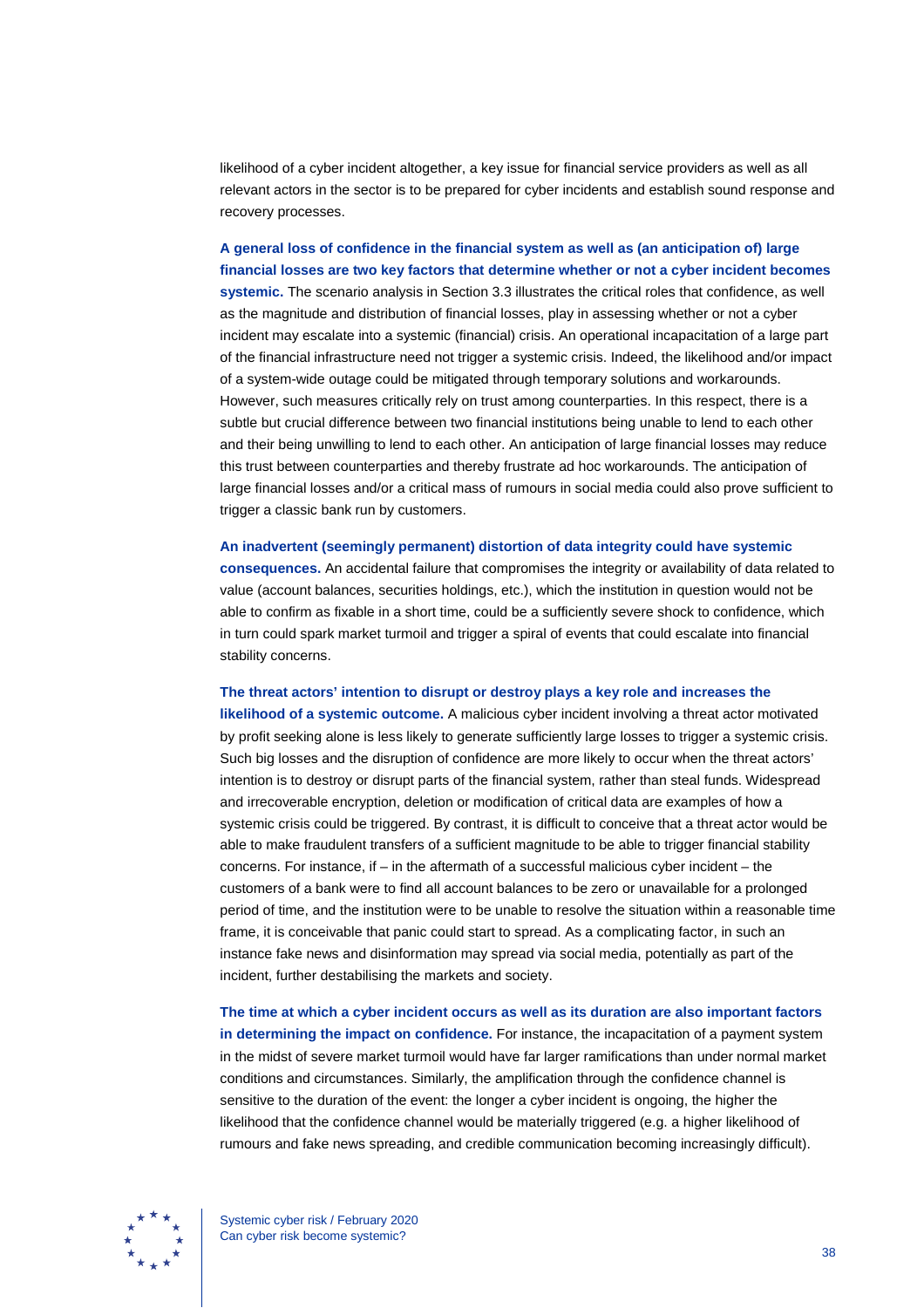**The maintenance of confidence in the system and the management of (crystallised) systemic cyber risk require rapid and sophisticated communication and action plans to be implemented by the relevant financial and non-financial authorities.** The speed at which cyber incidents crystallise implies that there may be insufficient time during the unfolding of an incident to create such plans at the time of need.

**Overall, cyber risk has evolved from being an operational risk with a limited potential impact on financial stability to a systemic risk with the potential for severe impacts on financial stability and the real economy.** The analysis presented in the previous sections points towards the fact that, with an unfortunate alignment of factors, the materialisation of cyber risk could have sufficiently severe consequences so as to spark large-scale financial instability and potentially a systemic crisis. The scenario analysis further suggests that both accidental cyber incidents as well as those arising from malicious activity can have a material impact on financial stability.

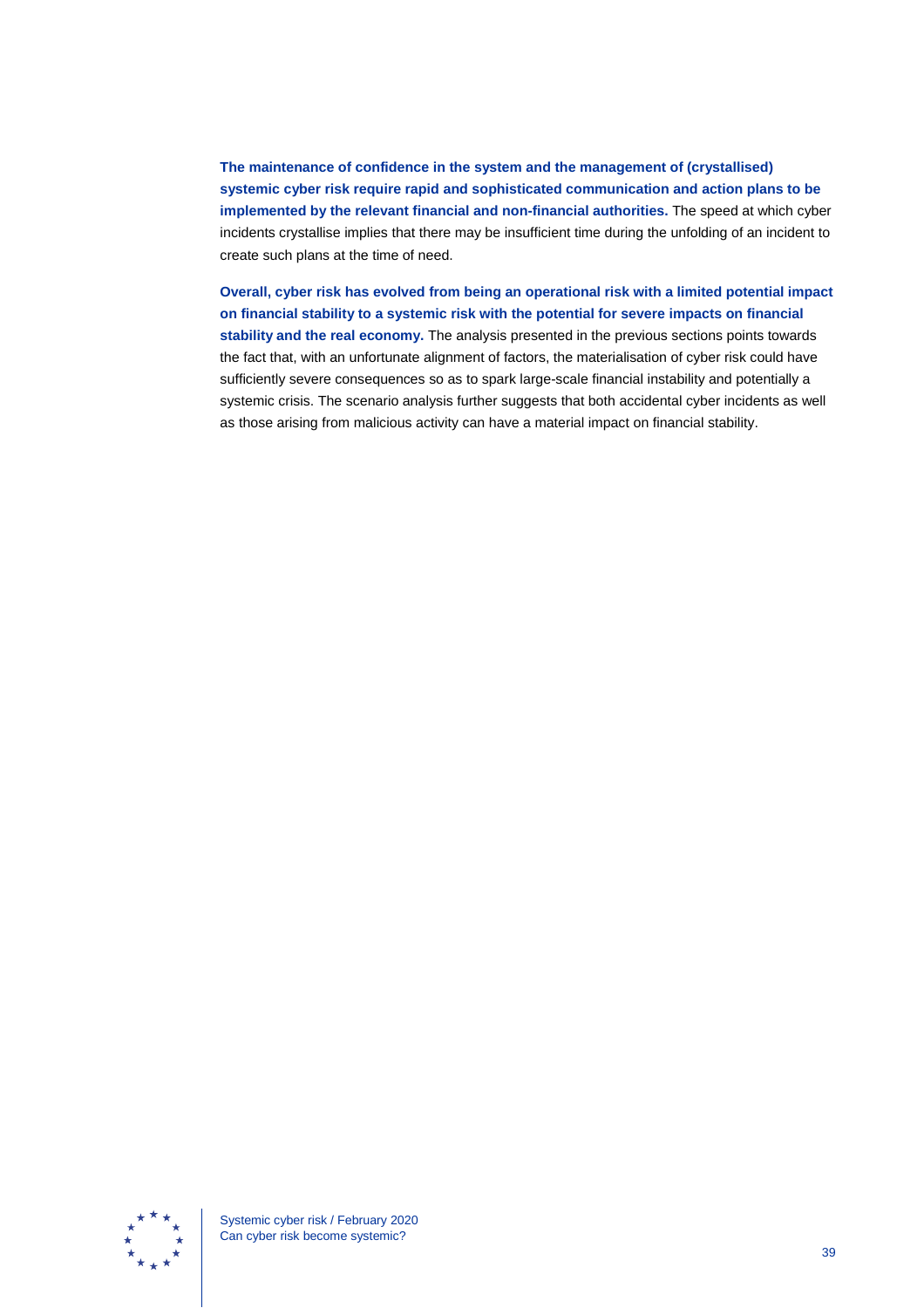## <span id="page-40-0"></span>4 Conclusions

### <span id="page-40-1"></span>4.1 Summary

**In the absence of historical precedents, the ESRB has examined whether, and if so how, a cyber incident could cause a systemic crisis.** To this end, the ESRB's European Systemic Cyber Group developed a conceptual framework and applied it to a range of historical and hypothetical scenarios. The aim of the analysis was to explore how, in certain circumstances, a cyber incident could lead to a systemic crisis, defined as "disruption in the financial system with the potential to have serious negative consequences for the internal market and the real economy". This report explored how a cyber incident could create widespread disruption in the financial system. The main discussion in Section 3 started by focusing on a number of cyber incidents, each of which had the potential to harm the real economy, because:

- the normal functioning of critical economic functions had been severely disrupted ("operational disruption channel");
- the disruption spread to other critical economic functions that were not targeted by the cyber threat actors ("operational contagion channel"); and
- the disruption undermined public and market confidence, in turn triggering (known) financial contagion channels, and resulting in either a liquidity crisis (as defined in the financial stability literature) or the insolvency of major financial institutions (or both).

Section 3 also argued that whether or not a cyber incident would cause such significant harm depended on a number of factors, including:

- the context:
- the nature of the shock:
- the presence of several amplifiers; and
- the presence of effective risk mitigants.

**The analytical framework suggests that a truly systemic event would require a severe shock, an alignment of amplifiers and a lack of effective systemic mitigants.** As argued throughout the report, the financial system displays a number of vulnerabilities, which together create a context in which a systemic cyber crisis could unfold. In all of the hypothetical scenarios presented in Section 3, the greatest damage to the financial system occurred when multiple amplifiers were activated and what was initially an operational crisis triggered a sufficiently severe loss of confidence in financial institutions and markets. Furthermore, the hypothetical scenarios indicated that financial market participants on their own would not be able to resolve the crisis, but instead required support from financial and non-financial authorities.

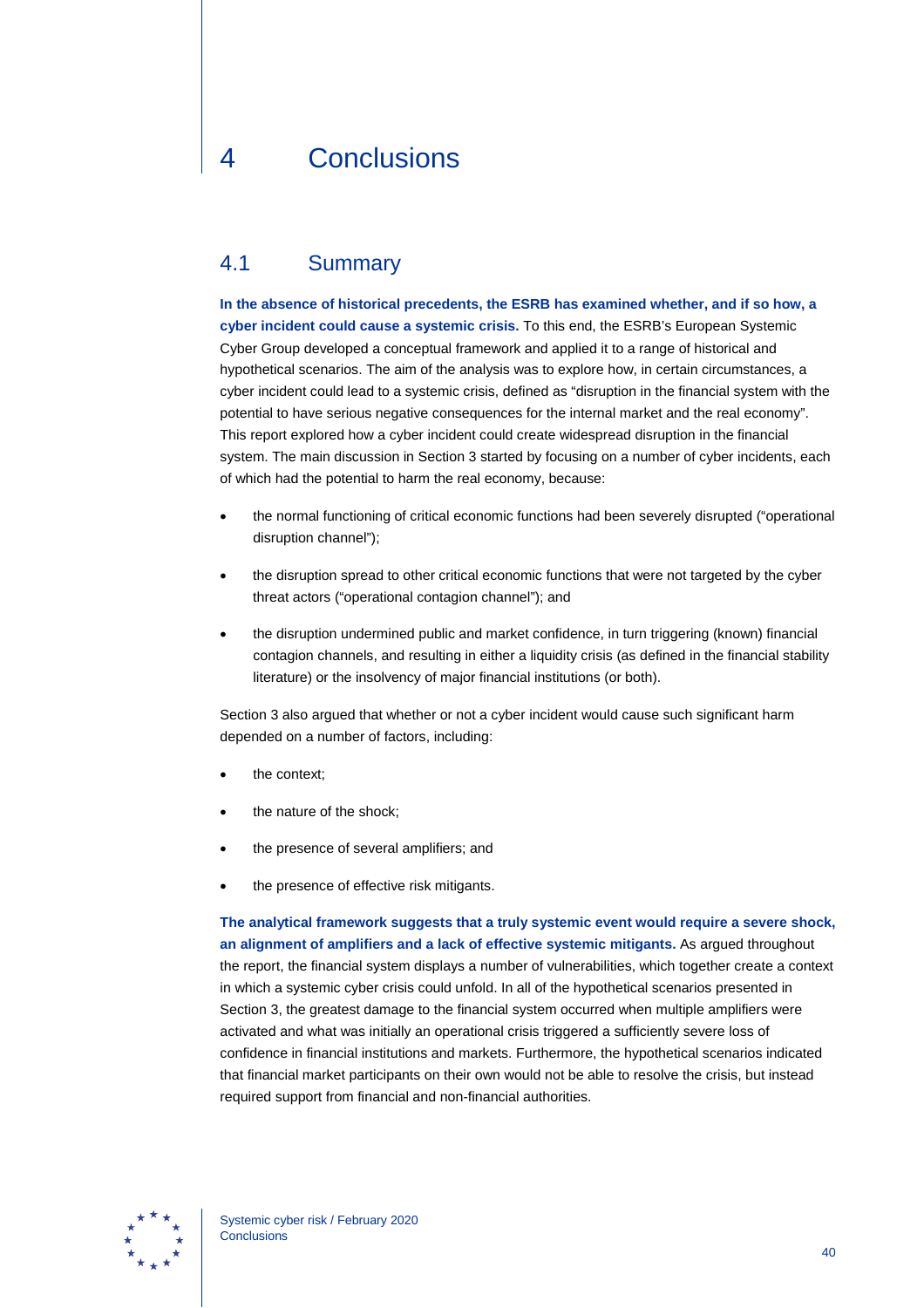#### **A system-wide operational outage need not lead to a systemic crisis, but the scenario work provides examples of where a cyber incident could trigger such an outcome (in these instances through a liquidity or "traditional" financial crisis).** All three hypothetical scenarios were characterised by severe liquidity pressures, reflecting participants' inability to access normal payment channels, either because critical systems were disabled or critical data were corrupted or deleted. However, the key tipping point in each of the scenarios examined occurred at the point at which the confidence in the financial system was so severely weakened that important financial institutions would cease all lending activity. In other words, at the heart of all three hypothetical scenarios is the critical transition from a state where the important financial institutions *are not able*  to lend to each other to a state where they *are no longer willing* to lend to each other. The analysis presented illustrated how a cyber incident could, under certain circumstances, rapidly escalate from an operational outage to a liquidity crisis. In turn – and in common with historical financial crises – this liquidity crisis could, in certain circumstances, lead to a systemic crisis. This could happen, for example, if the size of anticipated losses were to be very large. Thus, the later stages of a systemic cyber crisis as demonstrated through the scenarios are similar to those seen in more "traditional" financial crises: large (expected) financial losses and a significant weakening of the trust in the financial system.

**The analysis conducted by the ESRB shows that it is indeed conceivable that a cyber incident could evolve into a systemic cyber crisis that threatens financial stability.** The historical and hypothetical scenario analyses reveal that the exploitation of vulnerabilities together with an ill-fated alignment of systemic amplifiers make a systemic cyber crisis a conceivable event.

**Additional efforts are required to reduce the potential impact of such a crisis and the likelihood of it happening.** As indicated in Section 2, both public authorities as well as private entities are undertaking a significant number of initiatives to reduce cyber-related risks. While the characteristics of cyber risk make it extremely difficult (or costly) to fully eliminate it, there are a number of policy areas that deserve more exploration to identify and mitigate systemic cyber vulnerabilities, thus further reducing systemic cyber risk. Without taking a stance, the next section explores some of these options. In some instances macroprudential tools may be appropriate, while in others (traditional) central bank intervention may be required. Microprudential supervision, an improved level of cyber hygiene and a collective industry response are additional key building blocks.

## <span id="page-41-0"></span>4.2 Policy areas and potential options

**The scale and rapidity at which cyber incidents can unfold require a response by authorities at an unprecedented speed, which in turn requires a high level of planning and preparation.** To date, the financial sector has not experienced any cyber incidents that have threatened financial stability. However, as argued in the previous section, an intentional incident with the goal of destabilising the financial system could, in certain circumstances, trigger a systemic crisis. Moreover, the circumstances of such a crisis may be unprecedented, suggesting that financial authorities need to consider the range of policy options that may be required, both on an ex ante basis to reduce the probability and impact of a severe cyber incident, and on an ex post basis to intervene in a timely and focused manner, should this be required. In particular, the speed and

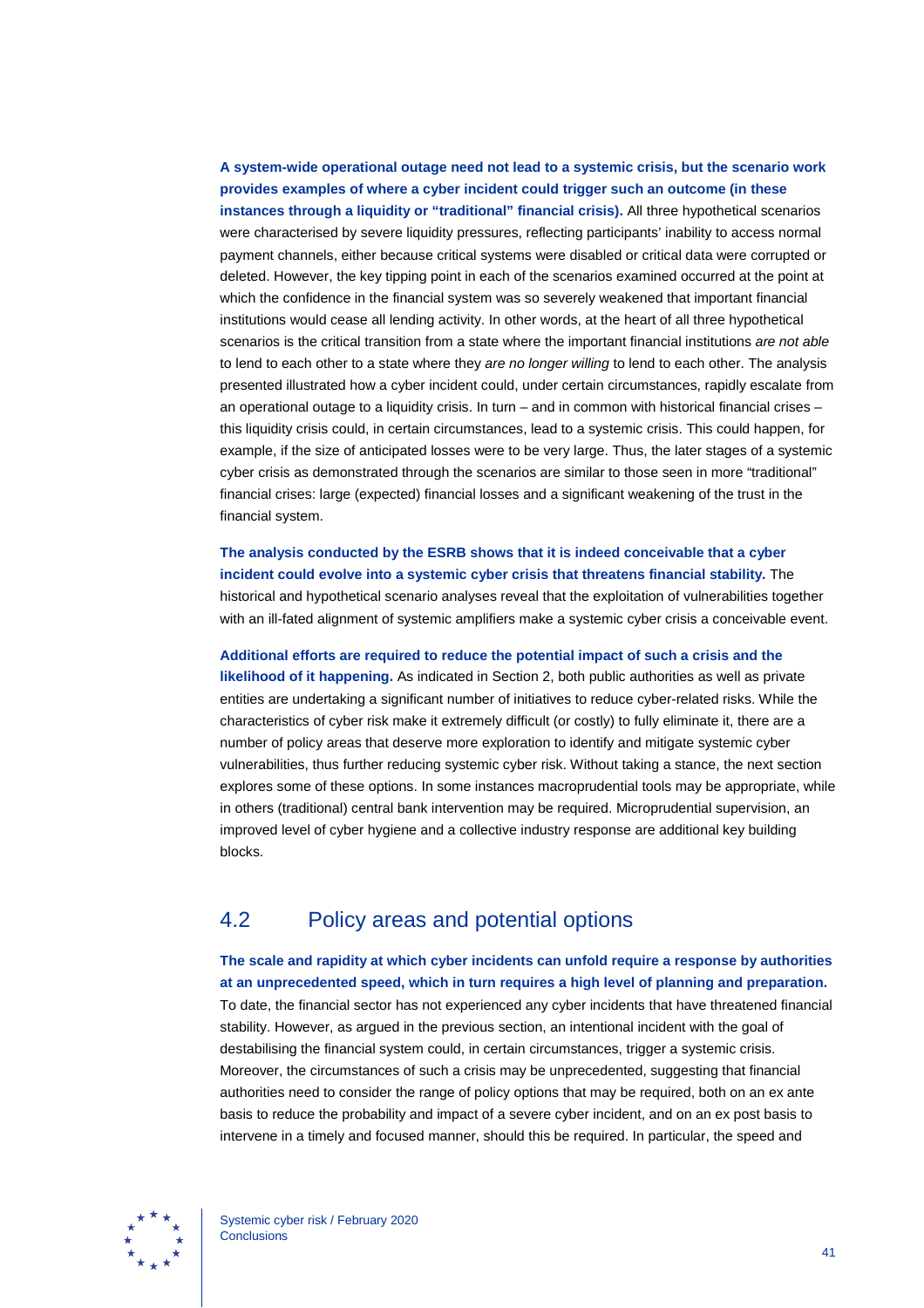scale of an unfolding cyber incident require macroprudential authorities and central banks to reflect on and operationalise their responses, coordination and communication plans in the event of different types of cyber incidents *prior* to their occurrence. While bearing in mind the costs of such endeavours, existing initiatives such as the G7 cyber exercises or comparable domestic exercises may be leveraged on to test and possibly improve current coordination and communication policies.

#### **The threats posed by systemic cyber risk require further work by macroprudential**

**authorities.** Figure 3 provides a non-exhaustive overview, attempting to group together some of the systemic mitigants – linked to the system's shock amplifiers – that could form part of a macroprudential toolkit for systemic cyber risk management. A key similarity among all options is their pre-planned character. The features of cyber risk make it unlikely that ad hoc solutions would suffice to address the risk. Some of the options are explored in further detail in the following paragraphs. It should also be noted that macroprudential authorities are likely to work closely with microprudential authorities (which may have incorporated cyber resilience into their supervisory frameworks) and with the financial industry, whose collective action programmes can advance work addressing vulnerabilities and play a key role in improving industry readiness to deal with an actual crisis.

#### Figure 3

**Examples of systemic mitigants that could constitute a macroprudential toolkit for systemic cyber risk and the amplifiers that they could offset**



*Source: ESRB (ESCG).*

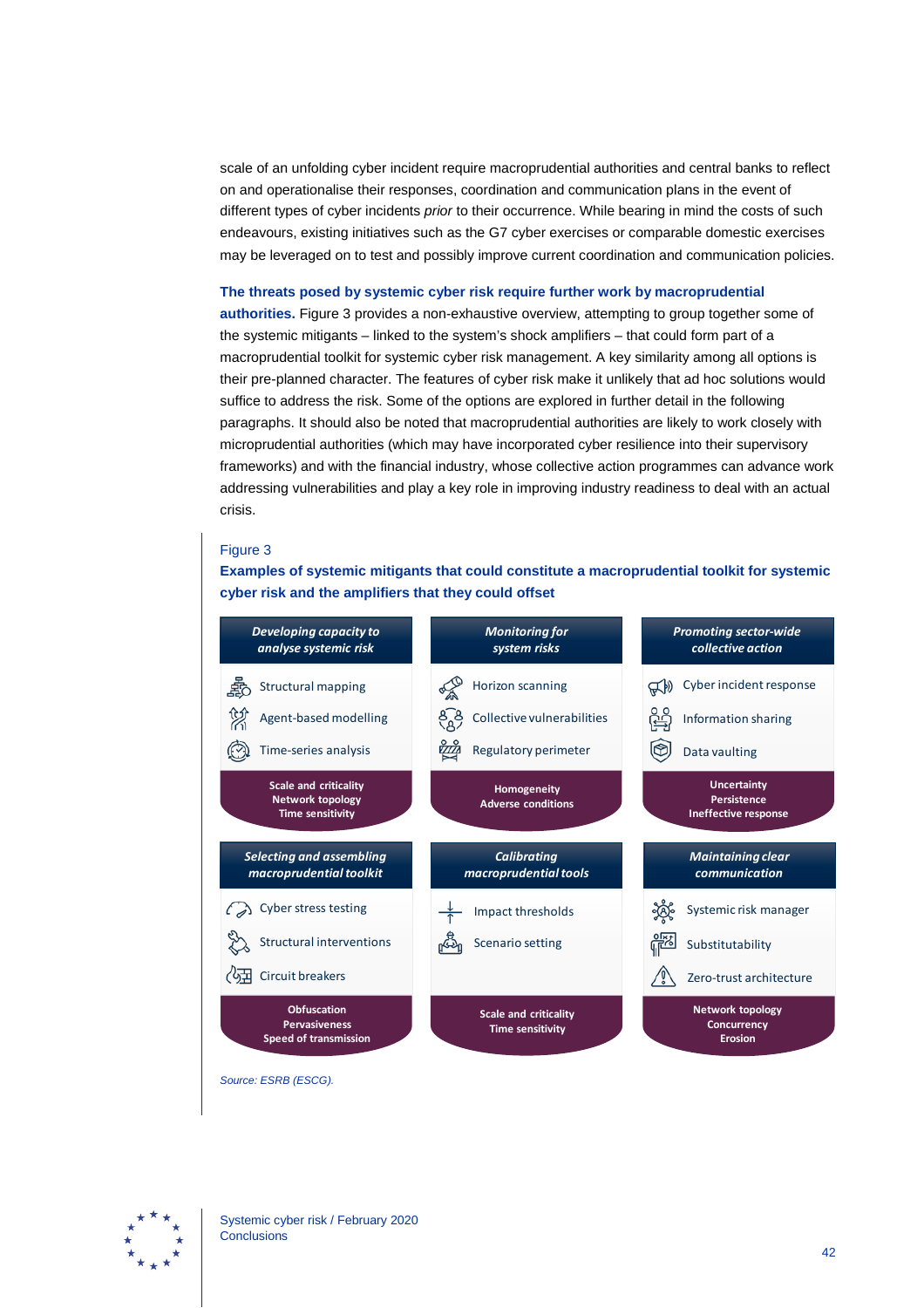#### **Vulnerabilities are persistent and financial institutions may not always have sufficient incentives or means to mitigate systemic cyber risk.** Macroprudential authorities want to highlight the need to address these vulnerabilities as they create the context for a cyber incident to develop into a serious crisis, with the potential to threaten financial stability. A number of the common identified vulnerabilities, such as "insufficient industry oversight of third-party suppliers and the supply chain" or "inadequate cyber hygiene", have not recently emerged. Rather, these are persistent vulnerabilities that require continuous attention as technology evolves and the threat landscape changes. Supervisory guidelines cover a large part of these cyber-related risks and institutions moreover have a private incentive to minimise cyber-related reputational risks that could arise, for example, from idiosyncratic incidents such as the theft of client funds or data. The overall level of awareness of financial institutions of the need to improve protection, as well as the preparedness for crisis situations, have increased over the last years. However, and not unlike

other types of systemic risk (climate change-related risk, geopolitical risk, etc.), investing in further improving resilience against this tail risk also requires collective (rather than individual) action by firms.

**Cyber risk poses new challenges for macroprudential authorities.** Whereas mitigating the immediate (technical) impacts of a cyber incident on individual institutions tends to fall more into the realm of microprudential or supervisory authorities, macroprudential authorities and central banks may well need to deal with the broader consequences of a cyber incident. To the extent that the cyber incident creates liquidity pressures, existing liquidity regulation may provide a sufficient shock absorber. But the disruption caused by a cyber incident may affect the actual use of existing liquidity buffers. As a result, and given the centrality of liquidity in systemic risk scenarios, there is a specific role for central banks to reflect on the challenges to their traditional tools and emergency plans. For example:

- To what extent can microprudential capital requirements for operational risk absorb the potential financial impact of a systemic cyber incident?
- Should, and if so, how could central bank emergency liquidity assistance frameworks be operationalised in the event of a systemic cyber crisis?
- Is there a role for circuit breakers?
- What are the options for data recovery, in particular in those instances that require the transfer of the functions of a disabled organisation?

Finally, close cooperation as well as a clear division of tasks between technical teams dealing with technical incident management, on the one hand, and central banks dealing with the (financial) consequences of the incident, on the other hand, are critical.

<span id="page-43-0"></span>**The ESRB intends to explore some of the systemic mitigants in future work.** Taking stock of the findings in this report, the ESRB intends to leverage its broad institutional composition and network to evaluate the costs and benefits of different systemic mitigants going forward.

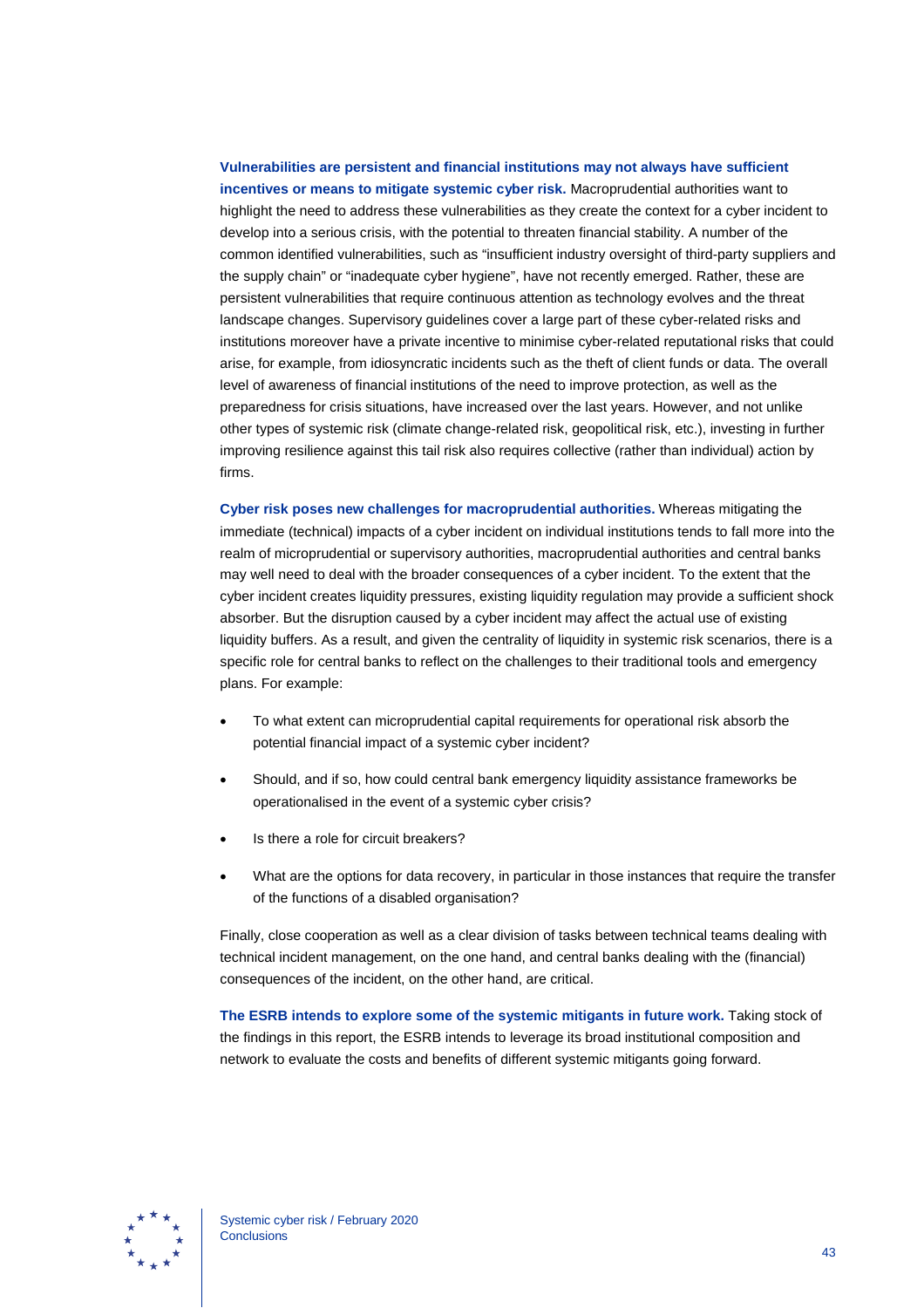## Annex 1: Report on common individual cybersecurity vulnerabilities

### <span id="page-44-0"></span>**Introduction**

**This annex sets out the common individual cybersecurity vulnerabilities (not threats) identified by ESRB members across the supervised entities.** It explains the methods used to identify and assess these vulnerabilities. Based on a microprudential analysis undertaken in the respective jurisdictions, it does not take into account the systemic aspects of the vulnerabilities.

The increased threat of cyber incidents has the potential to disrupt financial services and threaten the stability of the financial system. It is therefore important that coordinated efforts are taken to prevent and mitigate these risks. A common understanding of the vulnerabilities and supervisory approaches is necessary to provide a starting point for moving towards such a coordinated effort.

This annex is based on the answers to a questionnaire completed by the competent authorities of 14 EU Member States in 2018 and lists common individual cybersecurity vulnerabilities. For a discussion of their relevance, please refer to Section 2.4 of the main report. This section follows a bottom-up approach starting from the microprudential perspective, collecting and aggregating common thematic cybersecurity vulnerabilities identified at a national level. In this regard, the annex presents the prevalence and prioritisation of the identified common individual vulnerabilities across the ESRB jurisdictions. Table A.1 provides a brief explanation of each common individual cybersecurity vulnerability.

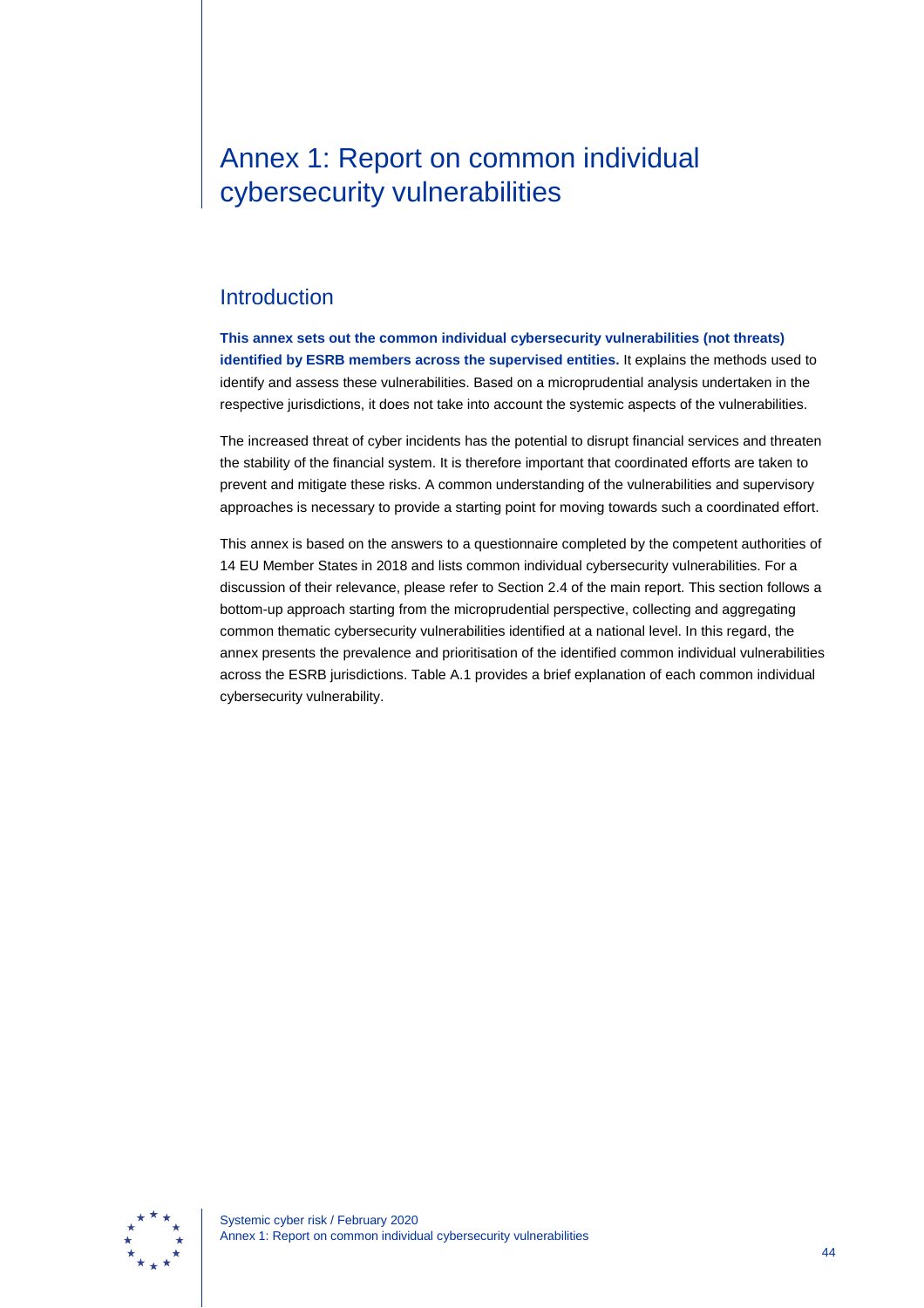### Table A.1

### **Brief explanation of each common individual cybersecurity vulnerability**

| <b>Vulnerability</b>                                                                            | <b>Explanation</b>                                                                                                                                                                                                                                                                                                                                                                                                                                                                                                                                                                                                                         |
|-------------------------------------------------------------------------------------------------|--------------------------------------------------------------------------------------------------------------------------------------------------------------------------------------------------------------------------------------------------------------------------------------------------------------------------------------------------------------------------------------------------------------------------------------------------------------------------------------------------------------------------------------------------------------------------------------------------------------------------------------------|
| 1. Cyber issues undermine<br>existing operational                                               | Cyber issues have been found to undermine existing resilience arrangements and call for the<br>reassessment of operational resilience approaches as the characteristics are very different.                                                                                                                                                                                                                                                                                                                                                                                                                                                |
| resilience arrangements                                                                         | Firms have not taken the broader issue into account and rarely analyse risks across silos.<br>The majority of firms have provisions in place for malicious operational disruption or DDoS<br>incidents affecting their internet-facing systems; however, these mechanisms are rarely<br>tested as part of a larger recovery testing plan.                                                                                                                                                                                                                                                                                                  |
| 2. Insufficient cyber<br>strategic planning and<br>board-level influence on<br>cyber resilience | The effectiveness of cyber-resilience measures is undermined by deficiencies in board-level<br>influence, organisational design, the operating model and strategy.                                                                                                                                                                                                                                                                                                                                                                                                                                                                         |
| 3. Cyber maturity targets<br>not defined                                                        | Firms in the sector voice frustration in trying to articulate a credible target state of maturity for<br>their cyber programmes. The firms derive required domains of practice from standards, but<br>there is a lack of clarity about what an appropriate level of cyber sophistication would be.<br>This has a direct impact on the allocation of cyber investment funds and presents a prevalent<br>risk of misallocation and supervisory friction. A root cause is the thematic issue of firms<br>underinvesting in situational awareness; hence, risk and investment decisions are based on<br>insufficient or incorrect information. |
| 4. Insufficient industry<br>oversight of third-party<br>suppliers and the supply<br>chain       | Firms in the sector tend to have an inadequate approach to the oversight of their supply<br>chain and third parties, which often provide their information processing or IT systems.<br>As a result of outsourcing, it is highly complex for institutions to have effective oversight over<br>their critical service providers' management of cyber risk.<br>The approach tends to rely on assurance from audits rather than effectiveness testing and<br>continuous partnerships and collaboration with critical suppliers.                                                                                                               |
| 5. Insufficiently credible<br>third line of defence<br>challenge in firms                       | The majority of firms assessed have had deficiencies in responses from internal audit or an<br>outsourced professional services company as the third line of defence.<br>In some cases, internal audit has been out of touch with cyber developments and avoided<br>reviewing the common large-change programmes and instead concentrated on thematic<br>control sampling, which provided limited assurance.                                                                                                                                                                                                                               |
| 6. Ineffective testing of<br>people, processes and<br>technology                                | The sector does not conduct adequate cyber effectiveness testing across people, processes<br>and technology. Assurance is largely gained through audits and control sampling, which is<br>not sufficient.<br>Firms rarely make an internal business case for cyber risk management and effectiveness<br>testing of what a firm gets for its investments is rarely conducted.<br>Some firms neither have adequate business continuity planning with scenarios featuring the<br>materialisation of malicious cyber incidents, nor do they have response plans for cyber<br>incidents.                                                        |
| 7. Firm scale and<br>resources impact effective<br>cyber risk management                        | A firm's size and available cyber resources have been found to have an impact on effective<br>cyber resilience.<br>Smaller firms struggle to keep up with change due to limited resources. Larger firms with<br>substantial resources struggle due to challenges in managing change at pace and on a large<br>scale. Medium-sized firms with above average resources seem to be managing better, while<br>there is still room for improvement.                                                                                                                                                                                             |

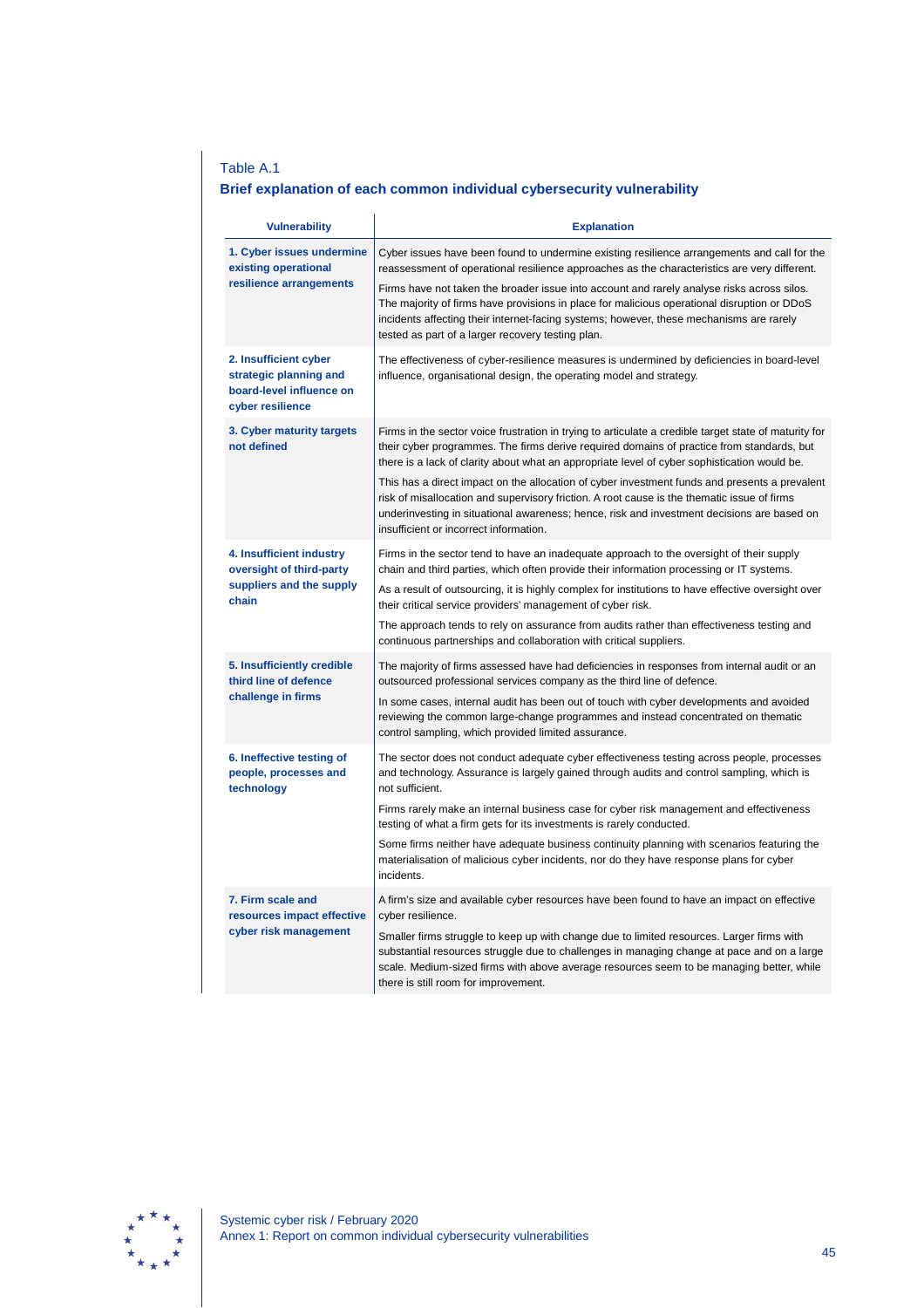| <b>Vulnerability</b>                                   | <b>Explanation</b>                                                                                                                                                                                                                                                                                                                                                                                                                                                                                                                                                                                                                                                                |  |  |
|--------------------------------------------------------|-----------------------------------------------------------------------------------------------------------------------------------------------------------------------------------------------------------------------------------------------------------------------------------------------------------------------------------------------------------------------------------------------------------------------------------------------------------------------------------------------------------------------------------------------------------------------------------------------------------------------------------------------------------------------------------|--|--|
| 8. Technology-centric<br>focus underestimating         | Firms incorrectly view cyber matters as a technology issue and are technology-centric in<br>capability building.                                                                                                                                                                                                                                                                                                                                                                                                                                                                                                                                                                  |  |  |
| responsibility of people<br>and processes              | This can lead to an imbalance between investment in technology and investment in human<br>capital, with a limited strategic vision regarding skill development, team composition and<br>succession planning.                                                                                                                                                                                                                                                                                                                                                                                                                                                                      |  |  |
|                                                        | This can erode cyber resilience over time and reduces the return on the technology<br>investment.                                                                                                                                                                                                                                                                                                                                                                                                                                                                                                                                                                                 |  |  |
| 9. Lack of investment in<br>cyber threat intelligence  | Some firms are underinvesting in their capability to detect cyber incidents in progress and to<br>identify threats which are external and internal to the organisation (situational awareness).                                                                                                                                                                                                                                                                                                                                                                                                                                                                                   |  |  |
|                                                        | The sector's ability to collect, analyse, consume and share threat intelligence tends to be<br>immature, as it tends to be too technical and tactical to be effective in the long term.                                                                                                                                                                                                                                                                                                                                                                                                                                                                                           |  |  |
|                                                        | Firms' ability to detect advanced cyber incidents tends to be immature as firms struggle in<br>collecting and analysing indicators of malicious activity and tend to underinvest in both<br>detection and analysis capability. Additionally, firms' fraud detection systems are not<br>integrated with cyber incident identification tools.                                                                                                                                                                                                                                                                                                                                       |  |  |
| 10. Organisational culture<br>change needed for secure | Some firms are underinvesting in organisational culture change to drive secure cybersecurity<br>behaviours and buy-in.                                                                                                                                                                                                                                                                                                                                                                                                                                                                                                                                                            |  |  |
| cybersecurity behaviours                               | Firms tend to adopt a "technology-first" approach to cyber issues to the detriment of<br>investment in people.                                                                                                                                                                                                                                                                                                                                                                                                                                                                                                                                                                    |  |  |
|                                                        | There is a clear skill-set gap when it comes to driving behavioural change initiatives, which is<br>related to the theme of deficiencies in leadership capability.                                                                                                                                                                                                                                                                                                                                                                                                                                                                                                                |  |  |
| 11. High-risk internet use<br>requires better controls | Some firms appear to struggle to maintain an adequate separation between critical IT<br>services and staff members' high-risk internet use, which could provide a route for threat<br>actors to access or interfere with those critical IT services.                                                                                                                                                                                                                                                                                                                                                                                                                              |  |  |
|                                                        | High-risk internet use on staff PCs includes email and web browsing, which are the two most<br>popular methods for threat actors to gain access to corporate networks.                                                                                                                                                                                                                                                                                                                                                                                                                                                                                                            |  |  |
| 12. Inadequate cyber<br>hygiene                        | Cyber hygiene, which involves having practices and processes in place to improve<br>cybersecurity, is not yet consistently followed in some firms. In particular, the secure<br>configuration of IT systems, the management of user credentials in identity management and<br>general network security can together protect the confidentiality, integrity and availability of<br>systems and information. Cyber hygiene issues can also be seen in the lack of, or<br>inadequate, information asset classification and management, which should be carried out in<br>accordance with the confidentiality, integrity and availability criteria in order to protect the<br>assets. |  |  |
|                                                        | Some firms have slow patch management despite recognising that known vulnerabilities<br>need to be rapidly resolved. This leaves the systems vulnerable to exploitation.                                                                                                                                                                                                                                                                                                                                                                                                                                                                                                          |  |  |
| 13. Presence of end-of-life<br>systems                 | Many firms exhibit the presence of "end-of-life systems" (i.e. those systems that have been<br>active for longer than they were designed to run), which is indicative of poor cyber resilience.<br>Examples of out-of-date commodity software include the use of Windows XP and Windows<br>Server 2003, which are out of standard support and thus may present a higher risk as there<br>are known vulnerabilities in relation to them.                                                                                                                                                                                                                                           |  |  |

## <span id="page-46-0"></span>Identification of cyber vulnerabilities

Chart A.1 demonstrates the degree of prevalence of the list (see Table A.1) of cyber vulnerabilities (based on the number of Member States in which the same vulnerabilities were identified). This, however, does not imply the severity of the vulnerabilities or mean that a particular vulnerability has materialised in the jurisdiction concerned; only that it has been noted to exist.

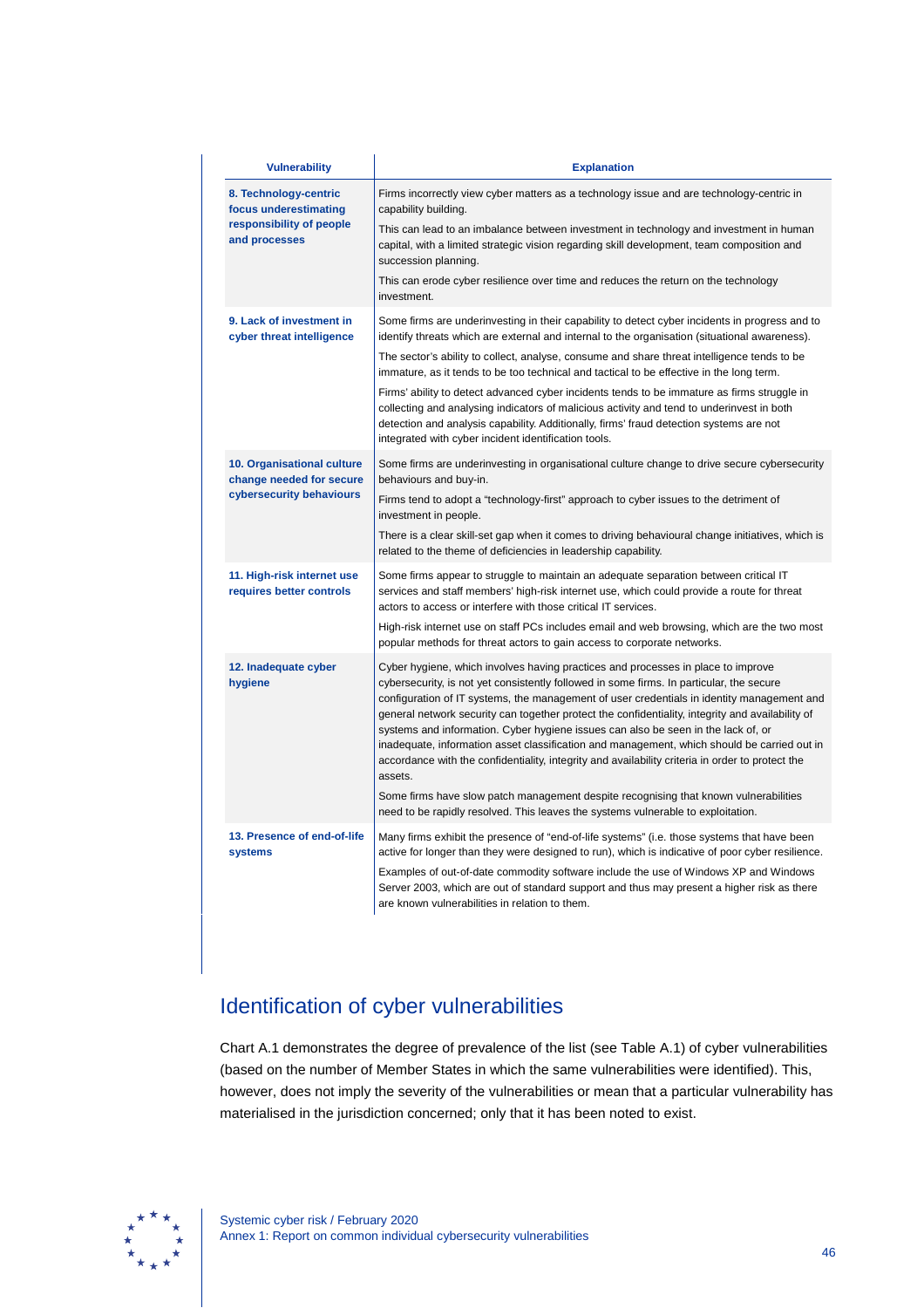Insufficient industry oversight of third-party suppliers and the supply chain (vulnerability 4) is the most prominent vulnerability common across all 14 ESRB jurisdictions that have responded to the questionnaire.

## Chart A.1

**Prevalance of each of the common individual vulnerabilities identified in the questionnaire**



#### *Source: ESRB (ESCG).*

Inadequate cyber hygiene (vulnerability 12), insufficient cyber strategic planning and board-level influence on cyber resilience (vulnerability 2) and the lack of investment in cyber threat intelligence (vulnerability 9) were mentioned by all but one respondent Member States, demonstrating that these vulnerabilities have been recorded in all other jurisdictions.

Overall, all common cyber vulnerabilities have been recorded by at least half (seven out of 14) of the respondents.

## <span id="page-47-0"></span>Thematic grouping of cyber vulnerabilities

The ESCG organised its thematic findings under 13 headings (see Chart A.2). Four findings were found in almost all of the 14 jurisdictions that contributed to this assessment. These are: $^{70}$  $^{70}$  $^{70}$ 

- **Insufficient cyber strategic planning and board-level influence on cyber resilience:** The effectiveness of cyber-resilience measures is undermined by deficiencies in board-level influence, organisational design, the operating model and strategy.
- **Insufficient industry oversight of third-party suppliers and the supply chain:** Firms in the sector tend to have an inadequate approach to oversight of their supply chain and third parties, which often provide their information processing or IT systems.

<span id="page-47-1"></span>

Note that this ranking reflects the supervisory prioritisation as described further below in this section of the Annex.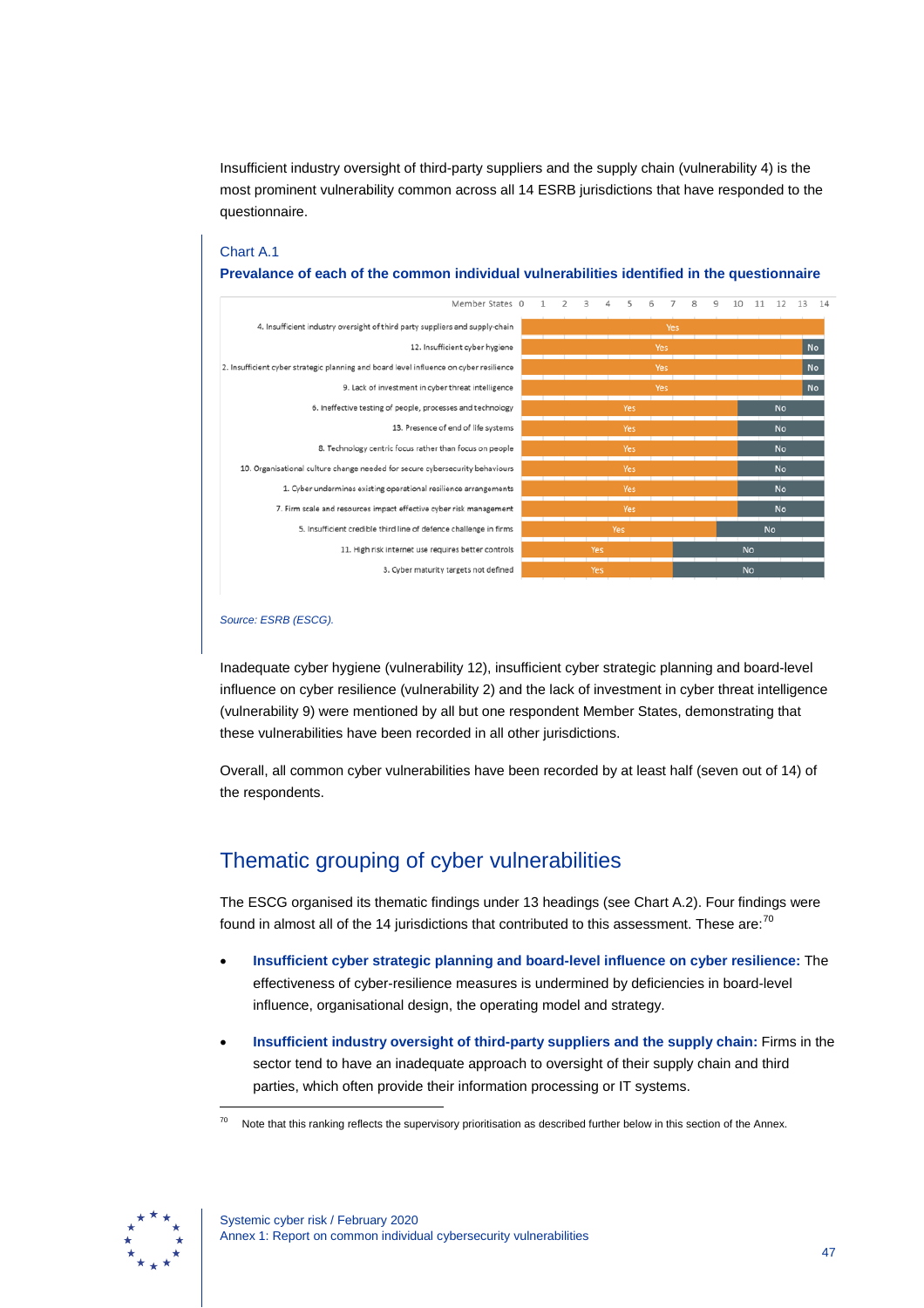- **Ineffective testing of people, processes and technology:** The sector does not conduct adequate effectiveness testing of the prevention and detection of and the response to cyber incidents across people, processes and technology. Assurance is largely gained through audits and control sampling, which is not sufficient.
- **Inadequate cyber hygiene:**[71](#page-48-0) Cyber hygiene, which involves having practices and processes in place to improve cybersecurity, is not yet consistently followed in some firms. Hygiene practices include (but are not limited to) the secure configuration of IT systems, the management of user credentials in identity management and general network security, which can together protect the confidentiality, integrity and availability of systems and information.

Respondents provided views on the prioritisation rating of each vulnerability (assigning high, medium or low priority to each vulnerability). Prioritisation is based on individual jurisdictions' supervisory judgements and is not based on the potential systemic impact of the vulnerabilities. The top three cyber vulnerabilities in terms of priority ranking (with "High priority") are:

- insufficient industry oversight of third-party suppliers and the supply chain (vulnerability 4);
- inadequate cyber hygiene (vulnerability 12); and
- ineffective testing of people, processes and technology (vulnerability 6).

Chart A.2 illustrates the prioritisation of the vulnerabilities provided by ESRB members.



#### Chart A.2 **Supervisory prioritisation rating of each of the common individual vulnerabilities**

*Source: ESRB (ESCG).*

-

 $71$  The group discussed how cyber hygiene can involve investing in activities/actions that do not result in a comparative advantage, but – if done poorly – can have devastating consequences.

<span id="page-48-0"></span>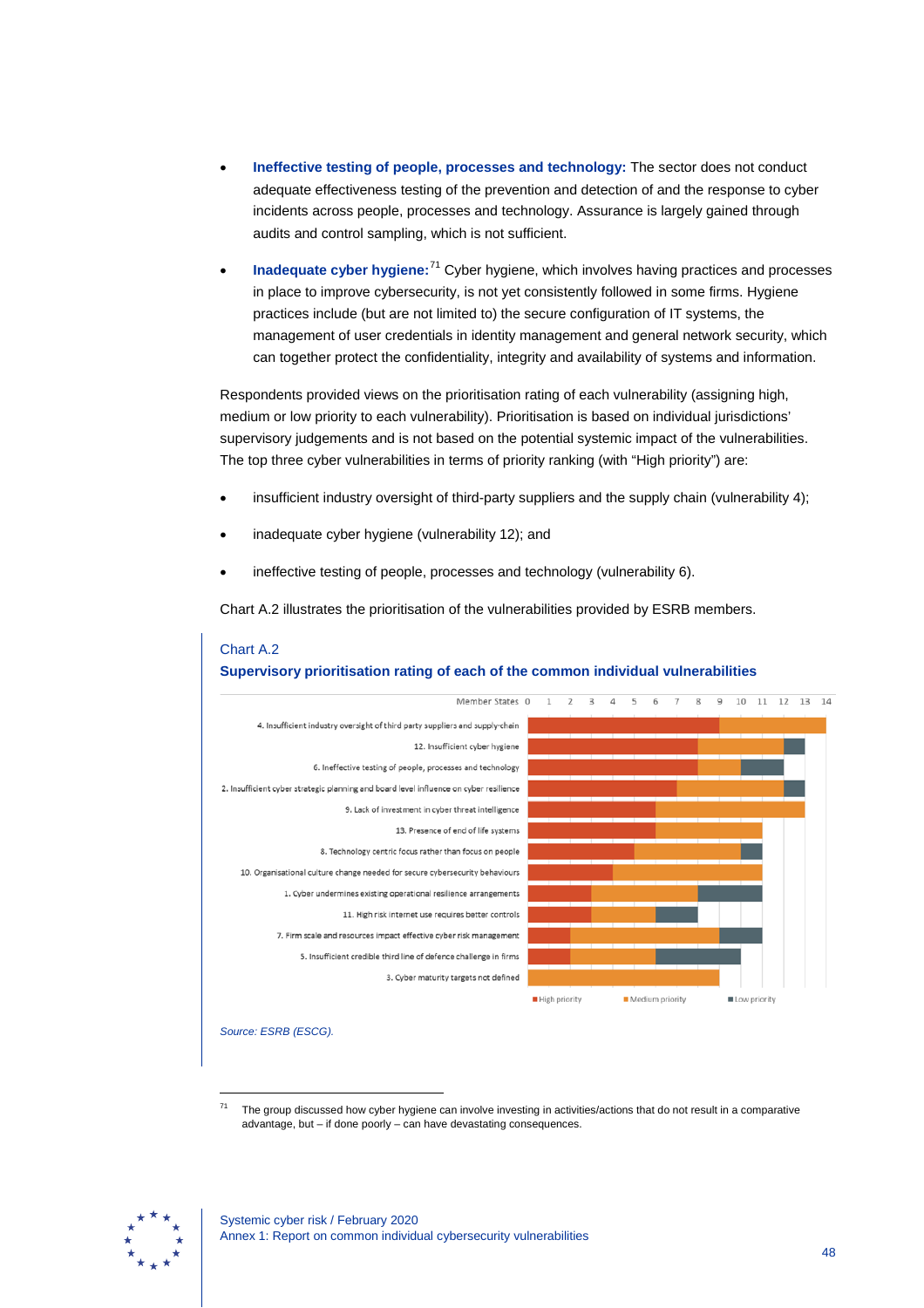The main concerns for the top three vulnerabilities as explained by the respondents are summarised below.

#### Chart A.3 **Insufficient industry oversight of third-party suppliers and the supply chain**



This vulnerability was viewed as having the highest priority among all 13 vulnerabilities identified.

Views varied as to which part of the financial sector was impacted; NL noted it as prevalent in the whole financial sector and SI said that it was important for all entities dealing with financial markets, where those entities are heavily reliant on IT services provided by third parties or outsourcing firms, while RO said it was an issue for financial market infrastructures and critical participants.

Many Member States expressed concern over insufficient control over third parties. This concern specifically related to the cybersecurity of IT assets managed by third parties, which was raised by a number of Member States (DE, LT, IT). ES noted that an effective update of the risk controls, as a result of the increased number and criticality of IT services outsourced by credit institutions, is not performed. Consequently, an institution's IT risk profile is not always maintained within its IT risk appetite. Other risk control issues expressed were where credit institutions export data to unregulated third parties, which provide services on their behalf (ES), and difficulties to ensure control measures in the case of intragroup outsourcing (HU).

The lack of governance over outsourcing was identified for many firms in IE, in particular for smaller institutions. There is a lack of adequate oversight due to limited resources (MT), which may have an impact on the continuous provision of services and activities (SI). IE also pointed out that the risk assessment for the use of third parties has some fundamental errors as, quite often, the risk assessment for outsourcing is based on the monetary spend of the contract rather than on the risk of the service delivered.

Other identified issues include:

- insufficient auditing of third-party contracts by the outsourcing institutions (BE);
- concerns over the content of contracts: (i) the increase of outsourcing (also in the form of cloud computing) for critical processes and institutions, especially by smaller institutions, which often lack the bargaining power to negotiate better contracts (BE); or (ii) the contracts frequently lack relevant clauses (e.g. requirements for sub-contracting or incident reporting) (ES); and

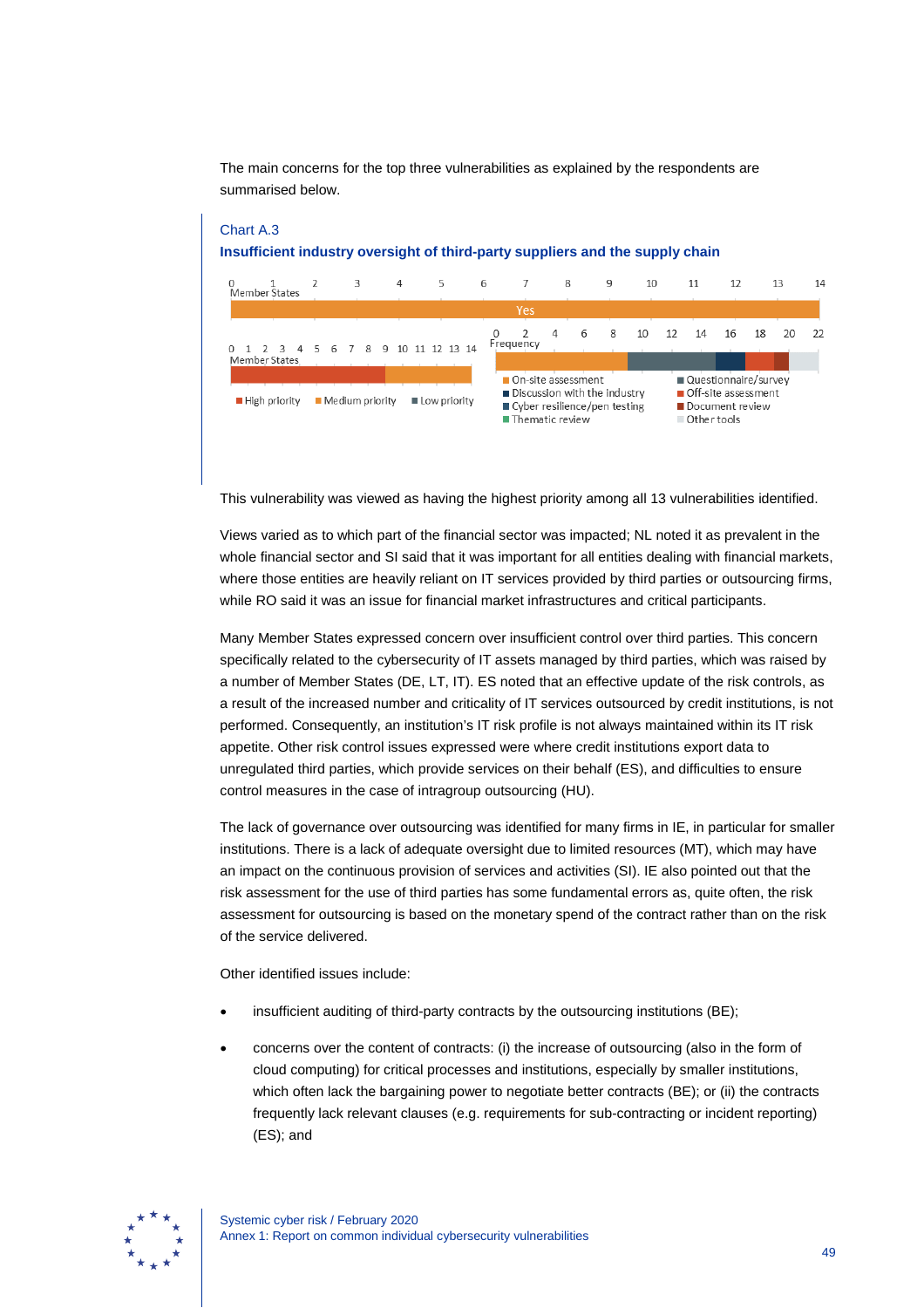• concentration risk for some IT services (such as cloud or mainframe providers) (ES).

#### Chart A.4 **Inadequate cyber hygiene** 5  $\overline{7}$ 8  $10$  $11$  $12$  $13$ 14  $\overline{a}$ 6  $\overline{q}$ ں<br>Member States **No** 0 2<br>Frequency  $\overline{4}$ 6 8 10  $12$ 14 16 18  $20$  $\overline{\mathcal{D}}$  $\mathbf{0}$ 1  $\overline{2}$  $\mathbf{3}$  $\overline{4}$  $5^{\circ}$ 6  $\overline{7}$ 8 9 10 11 12 13 14 Member States Questionnaire/survey On-site assessment Discussion with the industry Off-site assessment High priority Medium priority Low priority ■ Cyber resilience/pen testing Document review ■ Thematic review Other tools

This is the second highest priority vulnerability for respondents. Views varied as to the types of institutions impacted; NL and SI consider that it is mainly an issue for smaller institutions, while RO noted it as an issue for financial market infrastructures and critical participants.

Some specific cyber hygiene issues mentioned by respondents include:

- the quality and completeness of some asset inventories (BE);
- vulnerabilities of IT systems not fixed in due time, and access rights may be misused and/or the misuse may not be identified (DE);
- there is no guarantee that known vulnerabilities have been fixed or security patches are applied at all or in a timely manner for all of the affected IT assets (ES);
- poor patching cycles with months between identifications and remediation, or usage of network protocols with known vulnerabilities (IE and PL);
- weaknesses in anti-malware protection (such as the lack of anti-malware in Unix systems) (ES);
- incomplete asset inventory which limits the institution's understanding of its perimeter, extent of exposure and/or internal propagation channels;
- difficulties for user access management processes to ensure that "least-privilege" and "need-to-know" principles<sup>[72](#page-50-0)</sup> are applied; lack of synchronisation between physical and logical security (ES);
- lack of proper asset management, rendering it impossible to guarantee the configuration of the correct items (IT).

<span id="page-50-0"></span>

 $72$  These refer to the practices of limiting access rights for users to the bare minimum permissions they need to perform their work.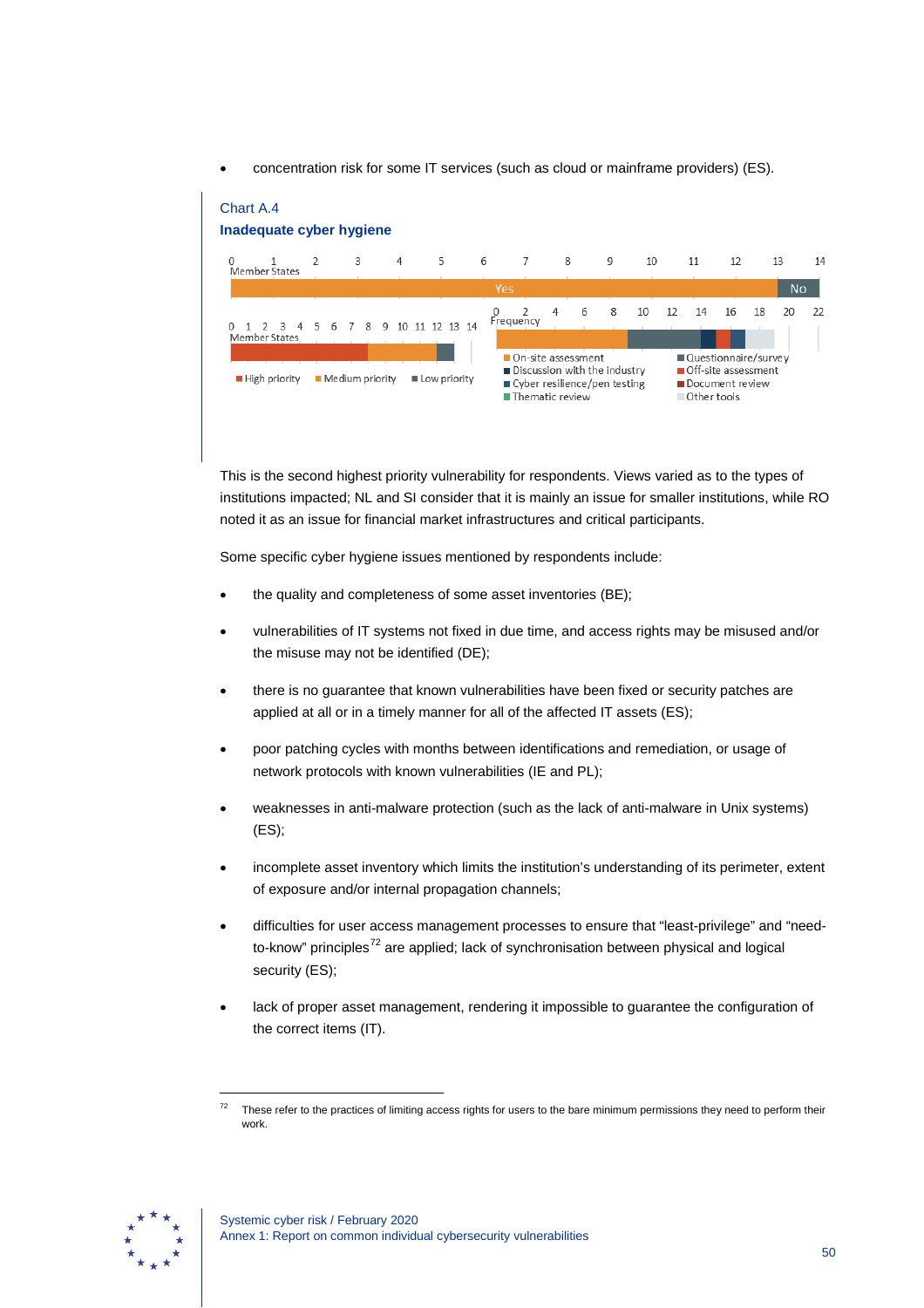

This vulnerability was ranked third in terms of priority. Testing of people, processes and technology is considered an essential part of cyber risk management. However, the vulnerability is that the sector does not conduct this adequately in a cyber risk context. There were various views as to which types of institutions are most affected by this vulnerability. NL views it as a concern for the whole financial sector, while PL sees it mainly as an issue for some medium-sized and small banks, SI as an issue for small banks and RO as an issue for financial market infrastructures and critical participants.

Some respondents already have some cyber-related testing under way. For example, since 2016 BE has required its systemically important institutions to organise red-team exercises<sup>[73](#page-51-0)</sup> on a regular basis to test their detection and response capabilities. In IT, although tests are usually performed in the context of disaster recovery planning, they tend to be focused on the restoration of IT assets; scenarios do not consider the data integrity impacts associated with scenarios involving malicious cyber incidents. In MT, the assessment of cybersecurity risks is typically conducted as part of the audits carried out and if the scoping is performed well, these should also cover cyber risk.

In ES, there is no obligation to test, and detection mechanisms are only tested in the course of operations with real alerts. No tests check the effectiveness of the detection mechanisms outside the annual cyber exercises, which include institutions classed as critical infrastructure operators.

In IE, institutions conduct internal cyber awareness exercises, such as internal phishing campaigns, rather than testing. HU found that this vulnerability is not specifically relevant, as most large institutions conduct cybersecurity testing and exercises, while smaller organisations are less relevant from a systemic point of view.

<span id="page-51-0"></span>

<sup>73</sup> Also known as "threat-led penetration testing". A controlled attempt to compromise the cyber resilience of an entity by simulating the tactics, techniques and procedures of real-life threat actors. It is based on targeted threat intelligence and focuses on an entity's people, processes and technology, with minimal foreknowledge and impact on operations.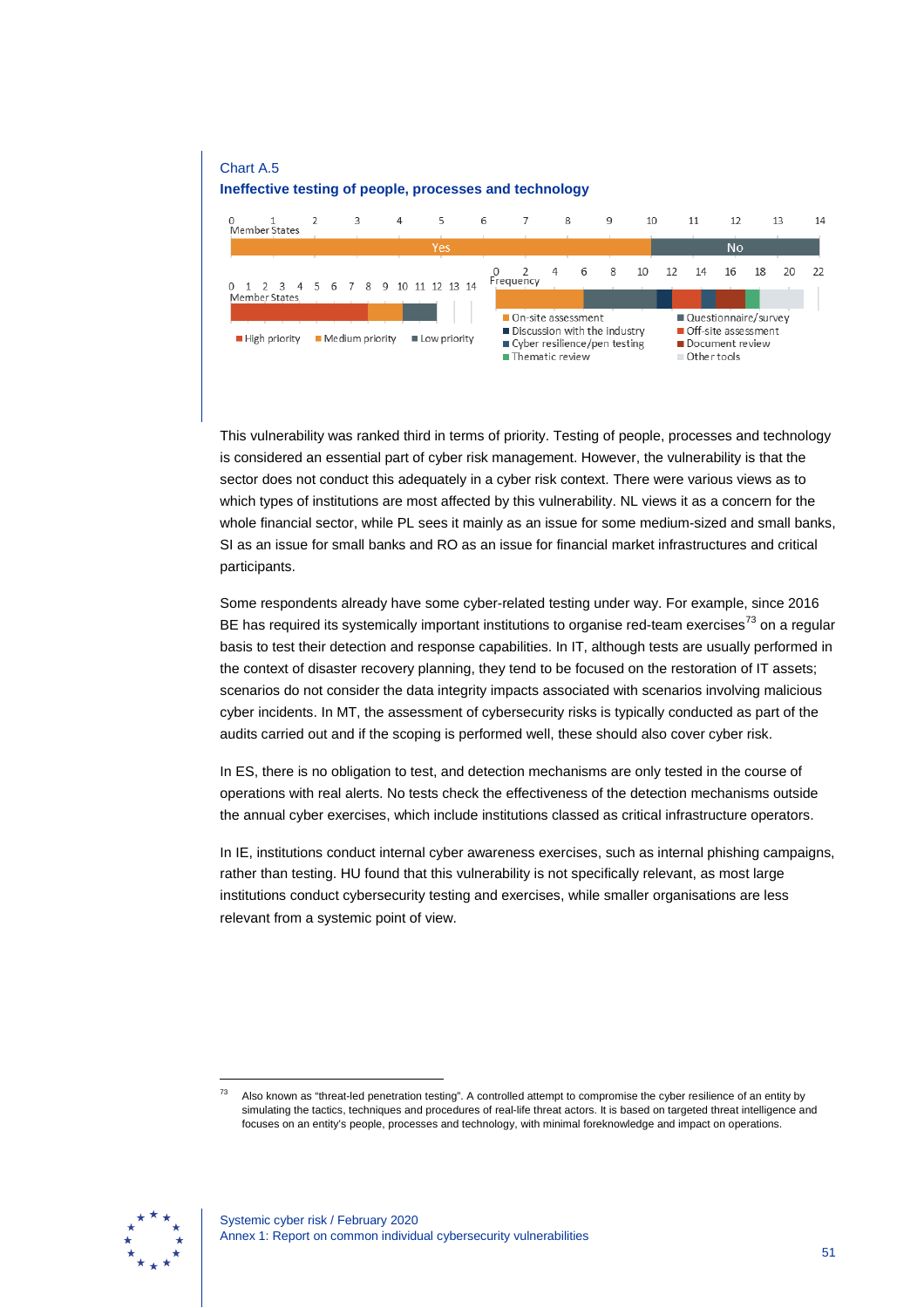## <span id="page-52-0"></span>Annex 2: Overview of other relevant studies

**The conceptual systemic cyber risk model developed by the ESCG adds to a growing body of work on the systemic dimensions of cyber risk.** Cyber risk has been featured as a key risk in financial stability reports by various central banks, including the European Central Bank (2018a, 2018b, 2019), the Bank of England (2018), the Bundesbank (2019), De Nederlandsche Bank (2019), and Norges Bank (2019). As noted by Healey et al. (2018b), while no incidents to date have resulted in financial instability, the potential impact of a carefully timed malicious cyber incident designed to exploit the (negative) dynamics associated with traditional financial contagion channels has, so far, been insufficiently examined by academia, public authorities and the private sector. The ESCG's conceptual systemic cyber risk model attempts to bridge this gap.

**A number of recent publications on systemic cyber risk reflect a growing acknowledgement of cyber risk as a potential trigger of financial instability.** This is also reflected by the recent regulatory initiatives as highlighted in Section 2.2. The World Economic Forum (2016) offered one of the first definitions of systemic cyber risk: "the risk that a cyber event […] at an individual component of a critical infrastructure ecosystem will cause significant delay, denial, breakdown, disruption or loss, such that services are impacted not only in the originating component but consequences also cascade into related (logically and/or geographically) ecosystem components, resulting in significant adverse effects to public health or safety, economic security or national security". The ESCG's conceptual systemic cyber risk model follows a similar logic, tracing a cyber incident from its point of origination to the impairment of key economic functions provided by the financial system, and ultimately to losses in the real economy. One additional element of the conceptual model, not explicitly captured in the WEF's definition, is the tipping point at which the impact exceeds the system's ability to absorb the shock. According to Kopp et al. (2017), cyber risk is a textbook example of systemic risk. The authors identify the main sources of systemic cyber risk as being access vulnerabilities, risk concentration and risk correlation, and contagion. Analysis by the Office of Financial Research (2017) suggests three channels through which cybersecurity events can threaten financial stability: lack of substitutability, loss of confidence, and loss of data integrity. Healey et al. (2018a) argue that at least one channel should be added to the three identified by the OFR, namely a lack of ICT substitutability. The authors point out that a large (and growing) percentage of the world's computing and storage falls to just a few cloud service providers; corporate IT enterprises tend to be extremely similar and run the same operating systems and applications; all companies depend on the same basic internet protocols, and local disasters often reveal unexpected physical dependencies by disrupting entire regions or industries. Healey et al. (2018a) identify three main differences between cyber and financial shocks that can create systemic instability: timing of incidents, complexity of cyber systems, and adversary intent. Kashyap and Wetherilt (2019) distinguish between shocks and impacts and discuss the respective roles for micro- and macroprudential regulation. Bouveret (2018) identifies patterns in cyber incidents and proposes a quantitative framework to assess cyber risk.

**Similar to the ESCG's work, some publications include stylised scenarios to illustrate the systemic potential of cyber risk.** The loss or compromise of the availability and integrity of financial data in key parts of the financial system is typically flagged as a key concern (World Economic Forum, 2016; Office of Financial Research, 2017; Institute of International Finance,



Systemic cyber risk / February 2020 Annex 2: Overview of other relevant studies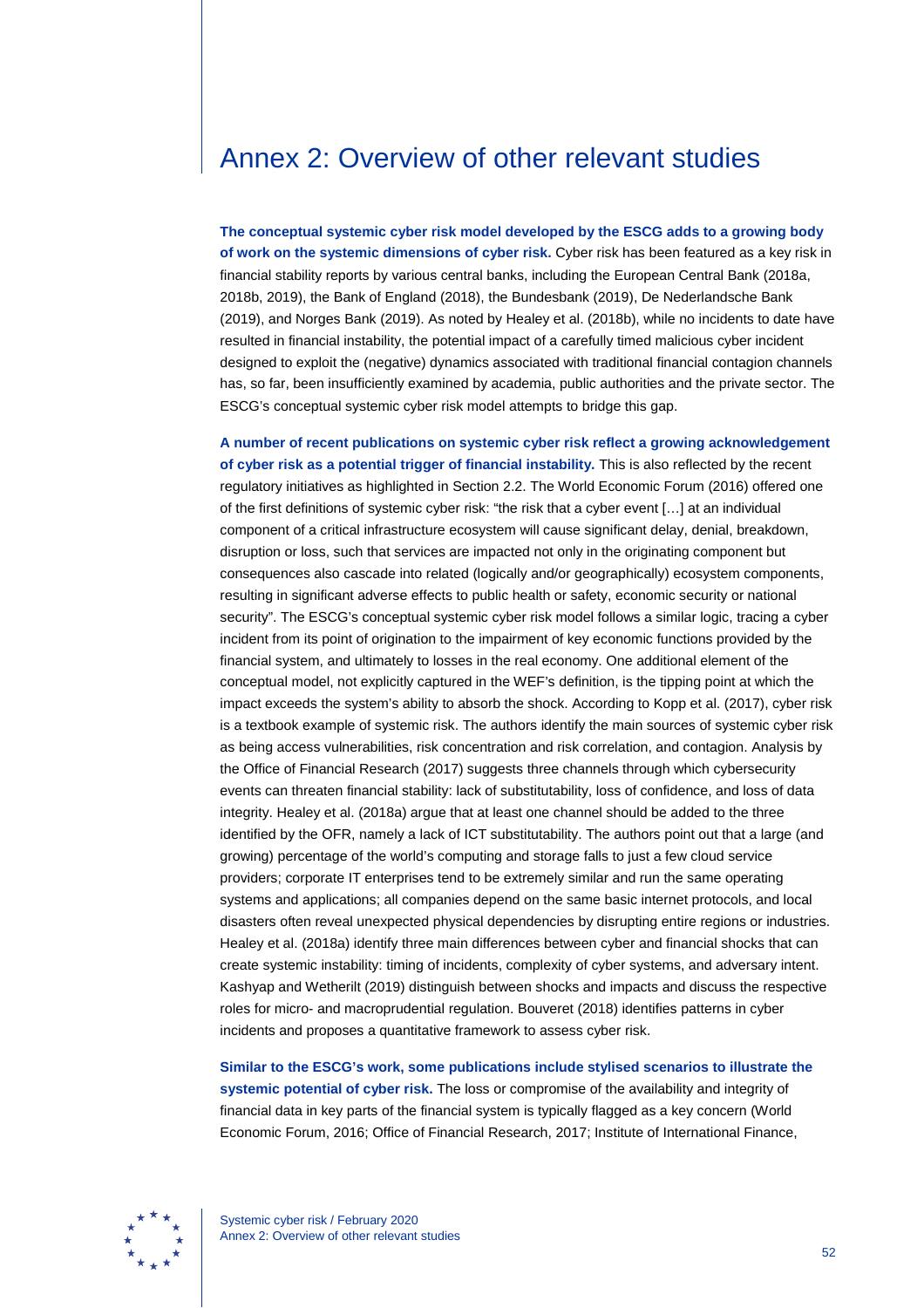2017). Another recurring scenario involves a malicious cyber incident directed at a financial market infrastructure, leading to the failure or prolonged disruption of payment and settlement systems (World Economic Forum, 2016; Institute of International Finance, 2017). All scenarios cited involve a loss of confidence.

**By contrast, Danielsson et al. (2016) argue that cyber risk is unlikely to be the (root) cause of a systemic crisis, but still draw conclusions that do not differ significantly from the findings in this report.** While the authors argue that a cyber incident is extremely unlikely to trigger a systemic crisis, they also concede that in the presence of sufficient economic risk-taking by market participants and the "right" timing, a cyber incident could well act as a trigger for a systemic crisis. Indeed, it would need to be impeccably timed and coincide with non-cyber events that undermine confidence in the financial system. A key point of agreement between the analysis by Danielsson et al. and the analysis in this report is the importance of the confidence channel, as explored in Sections 3.2 and 3.3.

#### **The Cambridge Centre for Risk Studies (2014) outlines how a hypothetical cyber incident could grow into a severe economic crisis with losses on a par with the 2007-08 global**

**financial crisis.** Their scenario describes how Sybil Corporation, a hypothetical systemically important technology enterprise, suffers an incident triggered by an insider that impacts its flagship database product. In the scenario, a disgruntled employee introduces a floating point error computation that appears randomly on a number of servers using Sybil's database product. As Sybil Corporation is a global ICT provider, the floating point error corrupts data integrity across a vast number of platforms, businesses and sectors. Once the cyber incident has been identified, panic spreads, as there is general uncertainty surrounding data quality and integrity, as well as uncertainty about which companies have been affected.

### **Depending on the latency period, the scenario is estimated to lead to a global recession lasting between six and 12 months and costing between USD 4.5 and 15 trillion (8-26% of**

**global GDP).** The floating point error is integrated into a routine upgrade of the Sybil software and thereby quickly spreads across the globe to all companies using Sybil's databases. The latency period between the commencement of the incident and its discovery is crucial in assessing the extent and impact of data corruption. The threat actor designs the floating point error so that it only appears when the last three digits of the server serial number match a specific number. As the error is hard to replicate and replacing corrupt servers appears to fix the issue, the incident can remain undetected for a prolonged period of time.

#### **The discovery of the data corruption leads to general information malaise and mistrust in**

**data.** The corruption of data integrity has enormous ramifications for the global economy: products with faulty designs have been manufactured causing industrial malfunctions (e.g. oil spills, production line robot malfunction, corrupt semi-conductor production, etc.), erroneous automated investment decisions have been taken, accounting errors have been introduced into balances, etc. Once the cyber incident and its causes become known, businesses and customers alike do not trust their data anymore. Companies will take months to rebuild their databases and remove the corrupt data. Losses materialise from paying compensation, class actions and legal proceedings, and from shareholder and analyst reactions which result in a loss of value of the stocks of affected companies.



Systemic cyber risk / February 2020 Annex 2: Overview of other relevant studies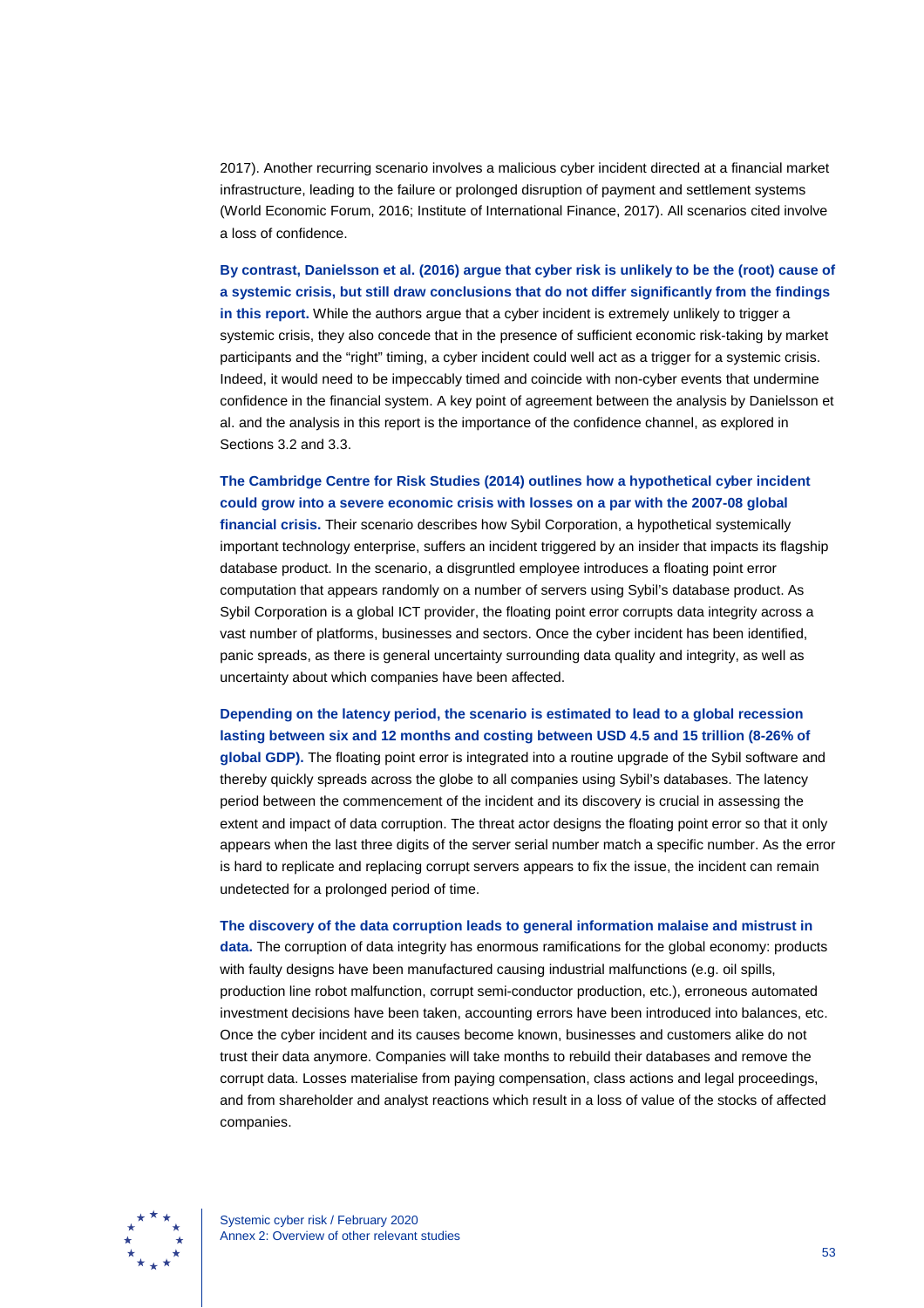## <span id="page-54-0"></span>**References**

Bank of England (2018), "**[Could a cyber attack cause a systemic impact](https://www.bankofengland.co.uk/-/media/boe/files/quarterly-bulletin/2018/could-a-cyber-attack-cause-a-systemic-impact-final-web.pdf) in the financial [sector](https://www.bankofengland.co.uk/-/media/boe/files/quarterly-bulletin/2018/could-a-cyber-attack-cause-a-systemic-impact-final-web.pdf)**?", Quarterly Bulletin, 2018 Q4.

Bouveret, A. (2018), "**[Cyber Risk for the Financial Sector: A Framework for Quantitative](https://www.imf.org/en/Publications/WP/Issues/2018/06/22/Cyber-Risk-for-the-Financial-Sector-A-Framework-for-Quantitative-Assessment-45924)  [Assessment](https://www.imf.org/en/Publications/WP/Issues/2018/06/22/Cyber-Risk-for-the-Financial-Sector-A-Framework-for-Quantitative-Assessment-45924)**", IMF Working Paper No 18/143.

Cambridge Centre for Risk Studies (2014), "**[Sybil Logic Bomb Cyber Catastrophe](https://www.jbs.cam.ac.uk/fileadmin/user_upload/research/centres/risk/downloads/crs-sybil-logic-bomb-cyber-catastrophe-stress-test.pdf) Scenario**".

Danielsson, J., Fouché, M. and Macrae, R. (2016), "**[Cyber risk as systemic risk](https://voxeu.org/article/cyber-risk-systemic-risk)**".

Duffie, D. and Younger, J. (2019), "**[Cyber runs: How a cyber attack could affect U.S. financial](https://www.brookings.edu/research/cyber-runs/)  [institutions](https://www.brookings.edu/research/cyber-runs/)**".

De Nederlandsche Bank (2019), "**[Financial Stability Report](https://www.dnb.nl/en/binaries/OFS-najaar2019_ENG_tcm47-385944.pdf)**".

Deutsche Bundesbank (2019), "**[Financial Stability Report](https://www.bundesbank.de/resource/blob/766586/f9d675a9f6a50562291589f7f3409f5a/mL/2018-finanzstabilitaetsbericht-data.pdf)**".

European Central Bank (2018a), "**[TIBER-EU framework: How to implement the European](https://www.ecb.europa.eu/pub/pdf/other/ecb.tiber_eu_framework.en.pdf)  [framework for Threat Intelligence-based Ethical Red Teaming](https://www.ecb.europa.eu/pub/pdf/other/ecb.tiber_eu_framework.en.pdf)**".

European Central Bank (2018b), "**[Cyber resilience oversight expectations for financial market](https://www.ecb.europa.eu/paym/pdf/cons/cyberresilience/Cyber_resilience_oversight_expectations_for_financial_market_infrastructures.pdf)  [infrastructures](https://www.ecb.europa.eu/paym/pdf/cons/cyberresilience/Cyber_resilience_oversight_expectations_for_financial_market_infrastructures.pdf)**".

European Central Bank (2019), "**[ECB Banking Supervision:](https://www.bankingsupervision.europa.eu/ecb/pub/pdf/ra/ssm.ra2019.en.pdf) Risk Assessment for 2019**".

Healey, J., Mosser, P., Rosen, K. and Tache, A. (2018a), "**[The future of financial stability and](https://www.brookings.edu/research/the-future-of-financial-stability-and-cyber-risk/)  [cyber risk](https://www.brookings.edu/research/the-future-of-financial-stability-and-cyber-risk/)**", Brookings Institution.

Healey, J., Mosser, P., Rosen, K. and Wortman, A (2018b), "**[The Ties That Bind:](https://sipa.columbia.edu/sites/default/files/CRFS%20Working%20Paper%20The%20Ties%20that%20Bind.pdf) A Framework to [Assess the Linkage Between Cyber Risks and Financial Stability](https://sipa.columbia.edu/sites/default/files/CRFS%20Working%20Paper%20The%20Ties%20that%20Bind.pdf)**", CRFS Working Paper.

Institute of International Finance (2017), "**[Cyber Security and Financial Stability: How Cyber](https://www.iif.com/Publications/ID/228/Cyber-Security-Financial-Stability-How-Cyber-attacks-Could-Materially-Impact-the-Global-Financial-System)[attacks Could Materially Impact the Global Financial System](https://www.iif.com/Publications/ID/228/Cyber-Security-Financial-Stability-How-Cyber-attacks-Could-Materially-Impact-the-Global-Financial-System)**".

Kopp, E., Kaffenberger, L. and Wilson, C. (2017), "**[Cyber Risk, Market Failures, and Financial](https://www.imf.org/en/Publications/WP/Issues/2017/08/07/Cyber-Risk-Market-Failures-and-Financial-Stability-45104)  [Stability](https://www.imf.org/en/Publications/WP/Issues/2017/08/07/Cyber-Risk-Market-Failures-and-Financial-Stability-45104)**", IMF Working Paper No 17/185.

Norges Bank (2019), "**[Financial Stability Report](https://static.norges-bank.no/contentassets/62ef0b6e18674ebe9f26fe10944e2512/fs_2019_eng.pdf)**".

Office of Financial Research (2017), "**[Cybersecurity and Financial Stability: Risks and](https://www.financialresearch.gov/viewpoint-papers/files/OFRvp_17-01_Cybersecurity.pdf)  [Resilience](https://www.financialresearch.gov/viewpoint-papers/files/OFRvp_17-01_Cybersecurity.pdf)**".

Ros, G. (2020), "The making of a cyber crash", *ESRB Occasional Paper Series*, Forthcoming.

Kashyap, A. and Wetherilt, A. (2019), "**[Some Principles for Regulating Cyber Risk](https://pubs.aeaweb.org/doi/pdf/10.1257/pandp.20191058)**", AEA Papers and Proceedings, 109:482-487.

World Economic Forum (2016), "**[Understanding Systemic Cyber Risk](http://www3.weforum.org/docs/White_Paper_GAC_Cyber_Resilience_VERSION_2.pdf)**", White Paper.



54